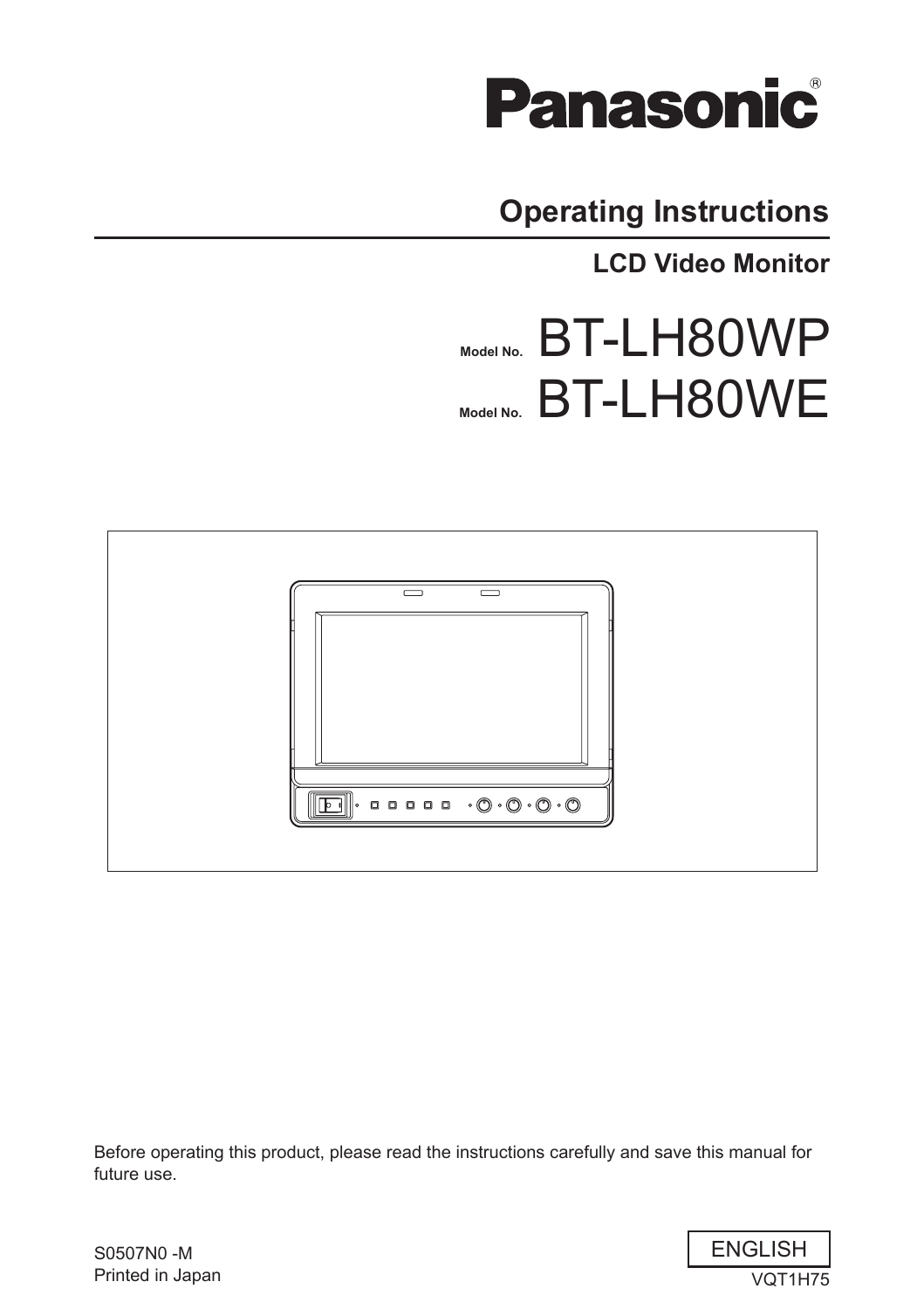

REFER TO SERVICING TO QUALIFIED SERVICE PERSONNEL



The lightning flash with arrowhead symbol, within an equilateral triangle, is intended to alert the user to the presence of uninsulated "dangerous voltage" within the product's enclosure that may be of sufficient magnitude to constitute a risk of electric shock to persons.



The exclamation point within an equilateral triangle is intended to alert the user to the presence of important operating and maintenance (service) instructions in the literature accompanying the appliance.

# **WARNING:**

- TO REDUCE THE RISK OF FIRE OR SHOCK HAZARD, DO NOT EXPOSE THIS EQUIPMENT TO RAIN OR MOISTURE.
- TO REDUCE THE RISK OF FIRE OR SHOCK HAZARD, KEEP THIS EQUIPMENT AWAY FROM ALL LIQUIDS. USE AND STORE ONLY IN LOCATIONS WHICH ARE NOT EXPOSED TO THE RISK OF DRIPPING OR SPLASHING LIQUIDS, AND DO NOT PLACE ANY LIQUID CONTAINERS ON TOP OF THE EQUIPMENT.

# **CAUTION:**

TO REDUCE THE RISK OF FIRE OR SHOCK HAZARD AND ANNOYING INTERFERENCE, USE THE RECOMMENDED ACCESSORIES ONLY.

## **FCC Note:**

This equipment has been tested and found to comply with the limits for a class A digital device, pursuant to Part 15 of the FCC Rules. These limits are designed to provide reasonable protection against harmful interference when the equipment is operated in a commercial environment. This equipment generates, uses, and can radiate radio frequency energy, and if not installed and used in accordance with the instruction manual, may cause harmful interference to radio communications. Operation of this equipment in a residential area is likely to cause harmful interference in which case the user will be required to correct the interference at his own expense.

### **Warning:**

To assure continued FCC emission limit compliance, the user must use only shielded interface cables when connecting to external units. Also, any unauthorized changes or modifications to this equipment could void the user's authority to operate it.

# **Notice (U.S.A. only):**

This product has a fluorescent lamp that contains mercury. Disposal may be regulated in your community due to environmental considerations. For disposal or recycling information, please contact your local authorities, or the Electronics Industries Alliance:

<http://www.eiae.org>

# **CAUTION:**

In order to maintain adequate ventilation, do not install or place this unit in a bookcase, built-in cabinet or any other confined space. To prevent risk of electric shock or fire hazard due to overheating, ensure that curtains and any other materials do not obstruct the ventilation.

# **CAUTION:**

- Keep the temperature inside the rack to between 5 °C to 40 °C (41 °F to 104 °F).
- Bolt the rack securely to the floor so that it will not topple over.

indicates safety information.

A rechargeable battery that is recyclable powers the product you have purchased.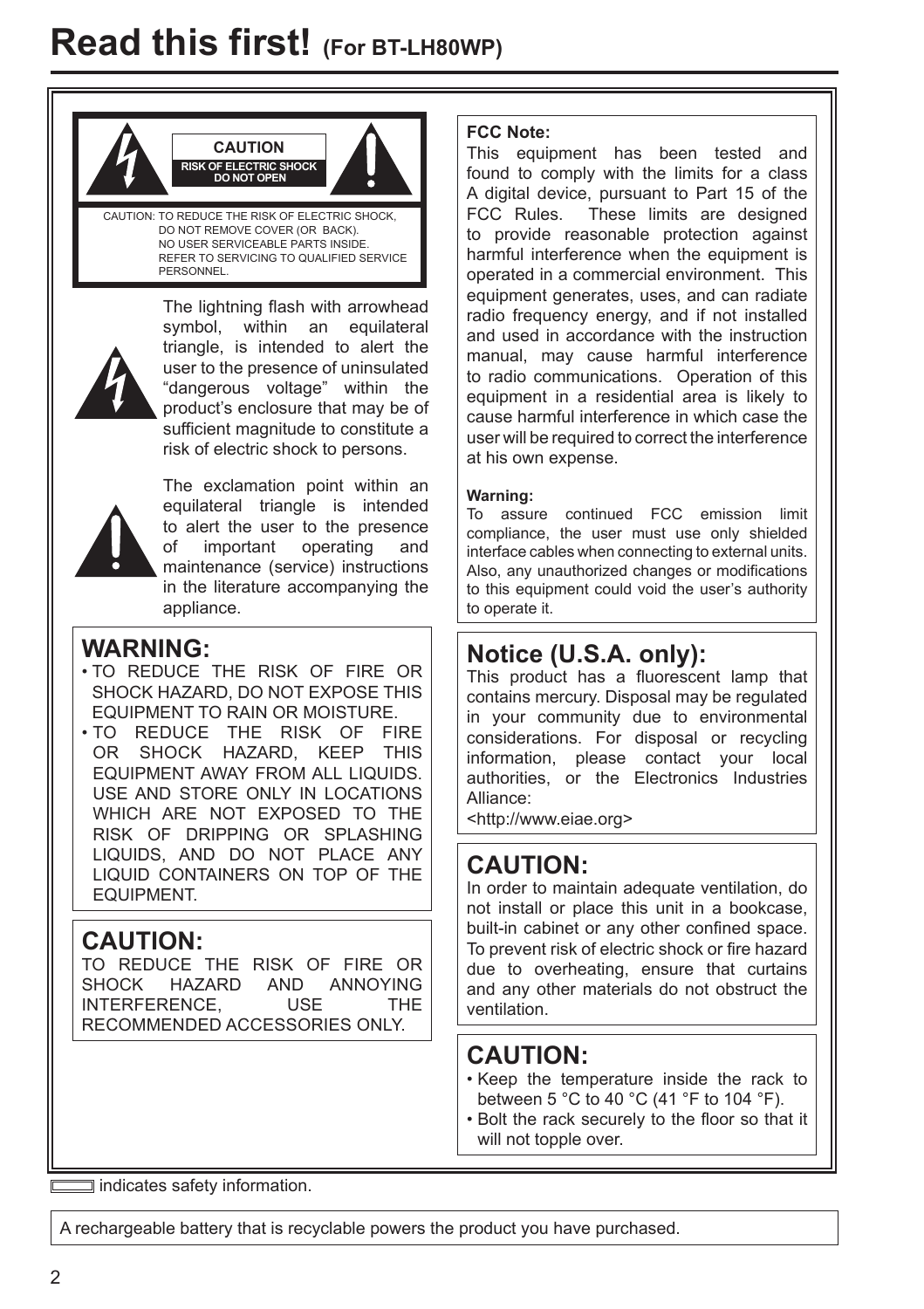# **DO NOT REMOVE PANEL COVERS BY UNSCREWING THEM.** To reduce the risk of electric shock, do not remove the covers. No user serviceable parts inside. Refer servicing to qualified service personnel. **WARNING:** • TO REDUCE THE RISK OF FIRE OR SHOCK HAZARD, DO NOT EXPOSE THIS EQUIPMENT TO RAIN OR MOISTURE. • TO REDUCE THE RISK OF FIRE OR SHOCK HAZARD, KEEP THIS EQUIPMENT AWAY FROM ALL LIQUIDS. USE AND STORE ONLY IN LOCATIONS WHICH ARE NOT EXPOSED TO THE RISK OF DRIPPING OR SPLASHING LIQUIDS, AND DO NOT PLACE ANY LIQUID CONTAINERS ON TOP OF THE **EQUIPMENT CAUTION:** TO REDUCE THE RISK OF FIRE OR ventilation.

SHOCK HAZARD AND ANNOYING INTERFERENCE, USE THE RECOMMENDED ACCESSORIES ONLY.

 $\equiv$  indicates safety information.

# **Attention/Attentie**

ENGLISH

**•** Battery is used for the main power source in the product. At the end of their useful life, you should not throw them away. Instead, hand them in as small chemical waste.

# NEDERLANDS

**•** Voor de primaire voeding van het apparaat wordt gebruikgemaakt van een batterij.

 Wanneer de batterij is uitgeput, mag u deze niet gewoon weggooien, maar dient u deze als klein chemisch afval weg te doen.

# **TO REMOVE THE BATTERY**

# **Main Power Battery (Ni-Cd / Ni-MH / Li-ion Battery)**

- To detach the battery, please proceed in the reverse order of the installation method described in this manual.
- If a battery made by any other manufacturer is to be used, check the Operating Instructions accompanying the battery.

# **CAUTION:**

In order to maintain adequate ventilation, do not install or place this unit in a bookcase, built-in cabinet or any other confined space. To prevent risk of electric shock or fire hazard due to overheating, ensure that curtains and any other materials do not obstruct the

# **CAUTION:**

- Keep the temperature inside the rack to between 5 °C to 40 °C.
- Bolt the rack securely to the floor so that it will not topple over.

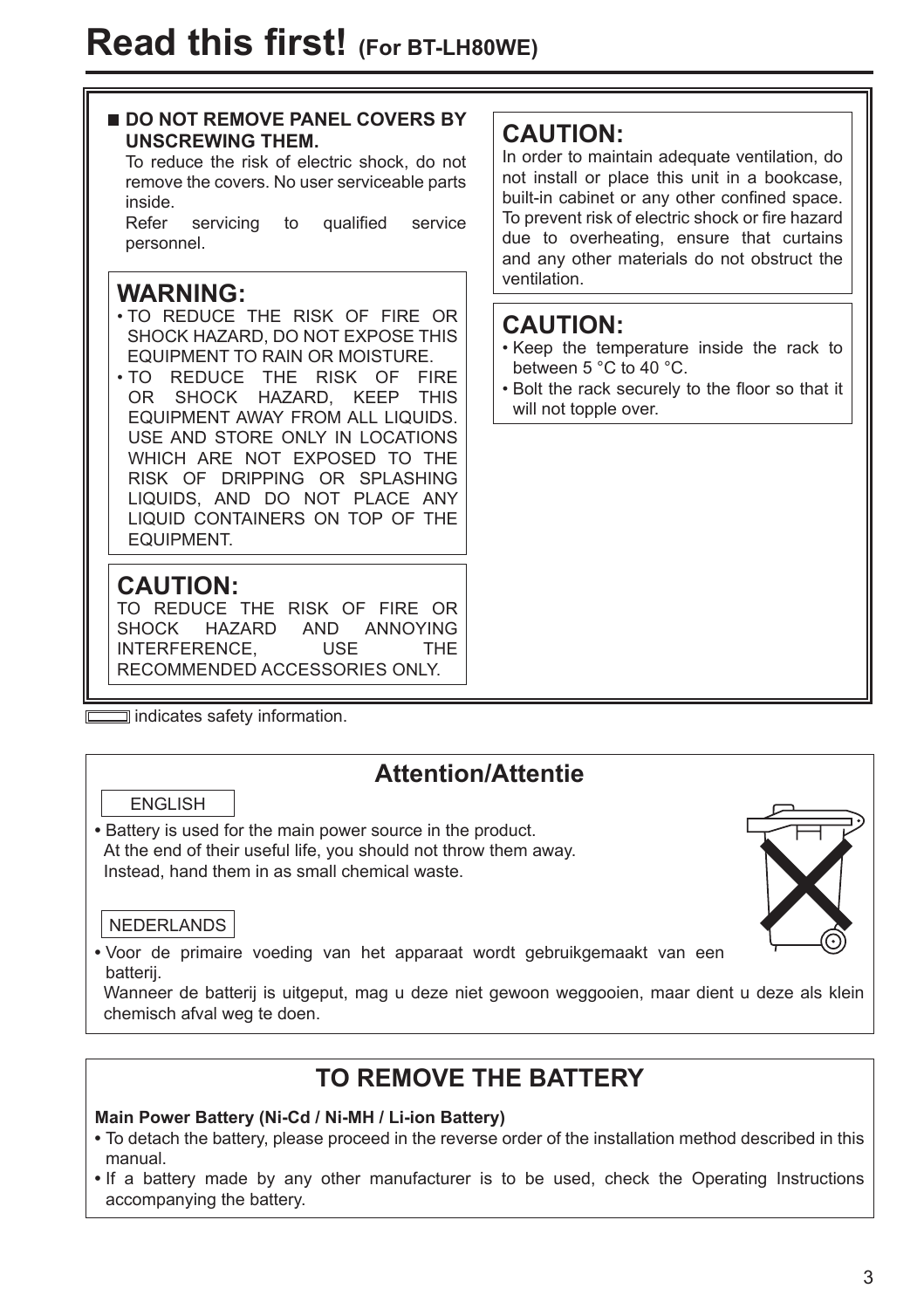# **Contents**

| Read this first! (For BT-LH80WP)2                               |
|-----------------------------------------------------------------|
| Read this first! (For BT-LH80WE)3                               |
| Standard accessory 4                                            |
|                                                                 |
| Precautions for use5                                            |
|                                                                 |
|                                                                 |
| Controls and Their Functions 7                                  |
|                                                                 |
|                                                                 |
| Supplying the power9                                            |
| Using the Anton/Bauer type battery pack. 9                      |
| Using a V-mount type battery pack $\ldots \ldots \ldots \ldots$ |
|                                                                 |
|                                                                 |
| How to Use the On Screen Menu12                                 |
|                                                                 |
| Picture adjusting knob status12                                 |
|                                                                 |
|                                                                 |
| DC power supply voltage and battery level display 13            |
|                                                                 |
|                                                                 |

| Loading user data $\ldots \ldots \ldots \ldots \ldots \ldots \ldots \ldots 15$ |
|--------------------------------------------------------------------------------|
|                                                                                |
|                                                                                |
|                                                                                |
|                                                                                |
| VIDEO CONFIG19                                                                 |
|                                                                                |
|                                                                                |
|                                                                                |
|                                                                                |
|                                                                                |
|                                                                                |
|                                                                                |
| REMOTE Specifications 31                                                       |
| GPI terminal31                                                                 |
| RS-232C terminal 32                                                            |
| RS-232C REMOTE operation method32                                              |
| Maintenance Inspections 35                                                     |
| Error/Warning Displays36                                                       |
| Maintenance36                                                                  |
| Specifications 36                                                              |
|                                                                                |

# **Standard accessory**

• Battery mount terminal block [2 screws (M3 x 4) included] × 1

• Screw spacer (already installed on the unit) × 1

# **Optional unit**

• SDI input unit BT-YA80G

• VF Cable Set BT-CS80G (DC cable also included  $\rightarrow$  page 11)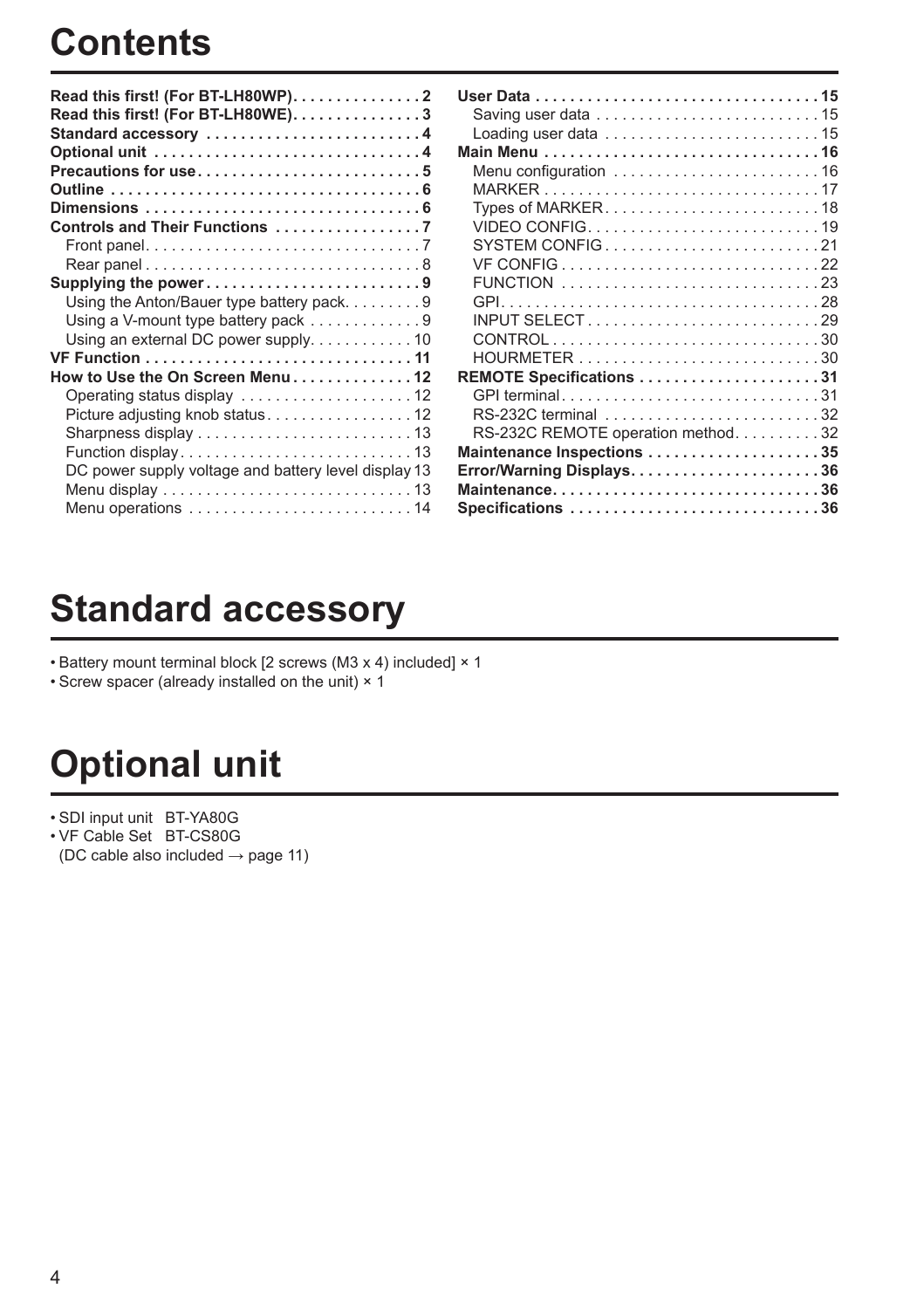# **Precautions for use**

This product has been specially designed for commercial use. As such, it should be used and operated only by persons with related expertise.

- The liquid crystal parts are fabricated using high-precision technology. The screen has effective pixels that cover more than 99.99% of its area, but pixels may be missing or remain permanently lighted (red, blue and/or green) in less than 0.01% of the area. This is not indicative of malfunctioning.
- The panel which protects the liquid crystal display has been specially treated. Do not wipe it with hard cloths or rub it heavily as this will damage the surface of the panel.
- If a still image is displayed continuously for a long period of time, the image may be burnt onto the screen for some time. (The shadow of the image will usually disappear after moving images are displayed for while.)
- The response speed and brightness of the liquid crystals will vary with the surrounding temperature.
- Do not expose the liquid crystal display to strong light, as it could cause a deterioration in the display characteristics and reduce the display quality.
- Do not keep in an environment where the temperature changes suddenly, because condensation could form on the surface of the liquid crystal or in the internal parts and cause a reduction in the display quality or a malfunction.
- Screen irregularities may be generated when certain images are displayed.
- If the unit is left for a long time in a location with a high temperature or humidity, it could change the characteristics of the liquid crystal panel and cause irregularities.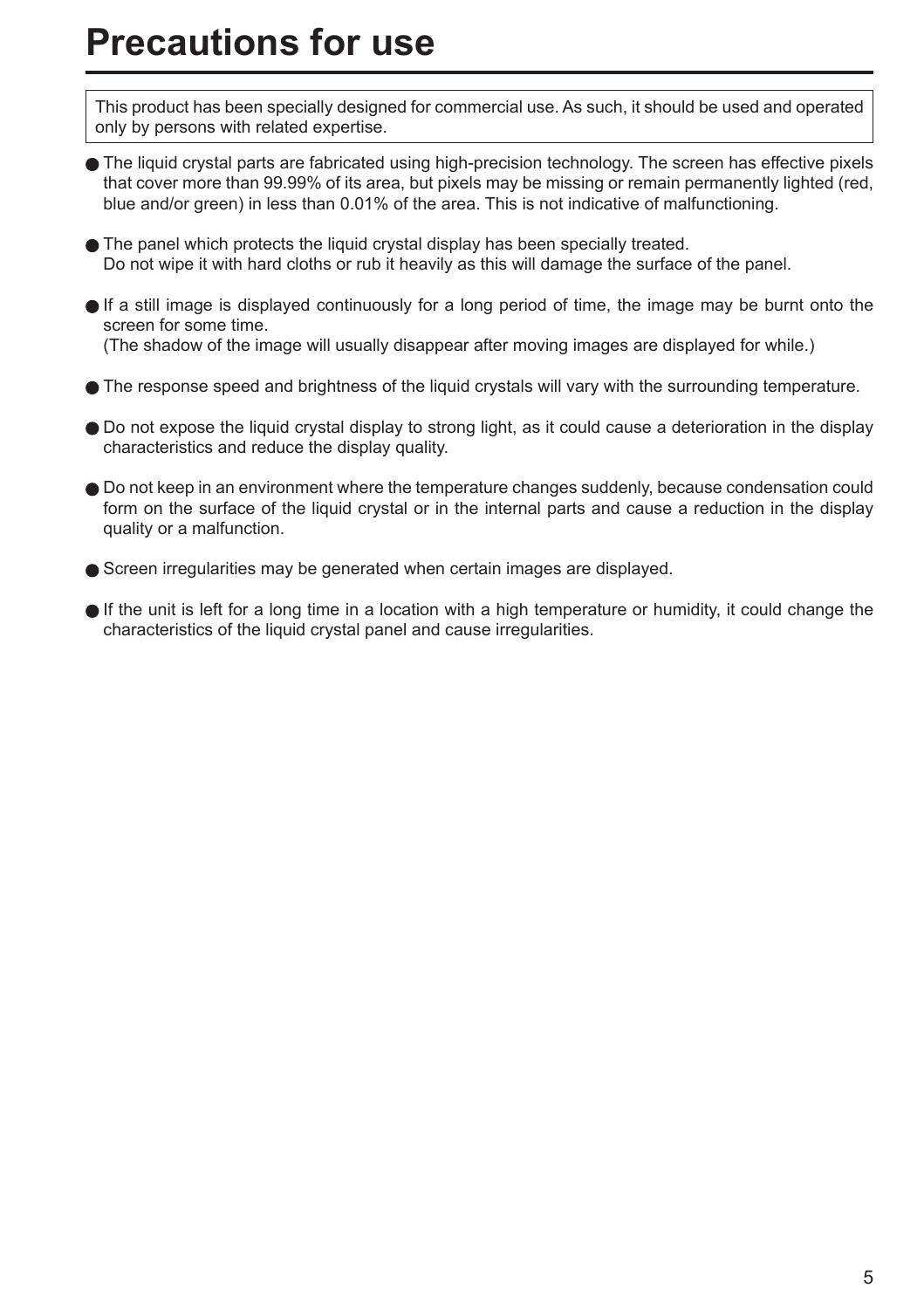# **Outline**

The BT-LH80W is a thin and lightweight liquid crystal monitor designed especially for broadcasting service and business use. It is equipped with a 7.9-inch V (effective display area) liquid crystal display panel. It can be used as a VF (viewfinder) for broadcasting and business cameras made by Panasonic.

 **Equipped with a new IP conversion circuit, the circuit processing greatly reduces time delays**

 A new I/P conversion circuit has been introduced that converts and generates SD and HD interlace signals to high-precision progressive signals without generating time delays per field.

#### ■ Equipped with a diagonal line correction processing circuit

 By detecting correlations in the field in the diagonal direction in addition to the vertical direction, the unit performs the optimum interpolation to minimize the rough noise occurring in the diagonal direction and create a smooth image.

### ■ New functions that support focus adjustments

#### **• FOCUS-IN-RED function**

 The section of the image that is being focused is displayed in an easy-to-understand red, making camera focus adjustments very easy.

#### **• PIXEL TO PIXEL function**

 The input signal is displayed without being resized, greatly facilitating camera focus adjustments. If you are not resizing the image, you can check the image by expanding a 1080/60i signal to the equivalent of an image approximately 19 inches wide.

#### **Thin, lightweight, compact and low energy consumption**

 The unit has a compact body that makes the most of the thin and lightweight characteristics of LCD panels, with a depth of 64.7 mm (2-9/16 inches) and a weight of 1.5 kg (3.3 lb).

Further, it is compatible with HD and has low energy consumption.

# **Dimensions**

Unit: mm (inches)



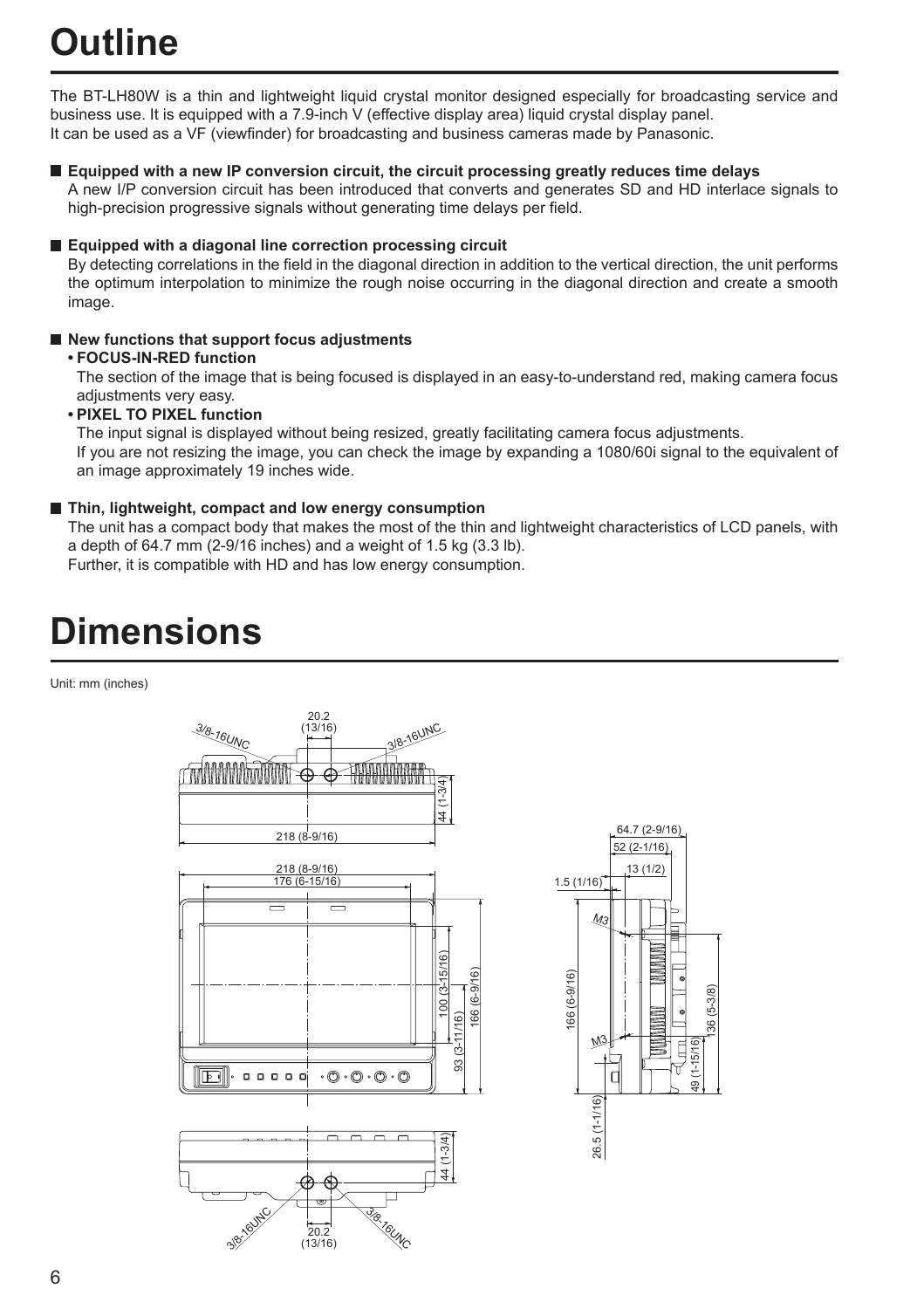# **Controls and Their Functions**

#### **Front panel**

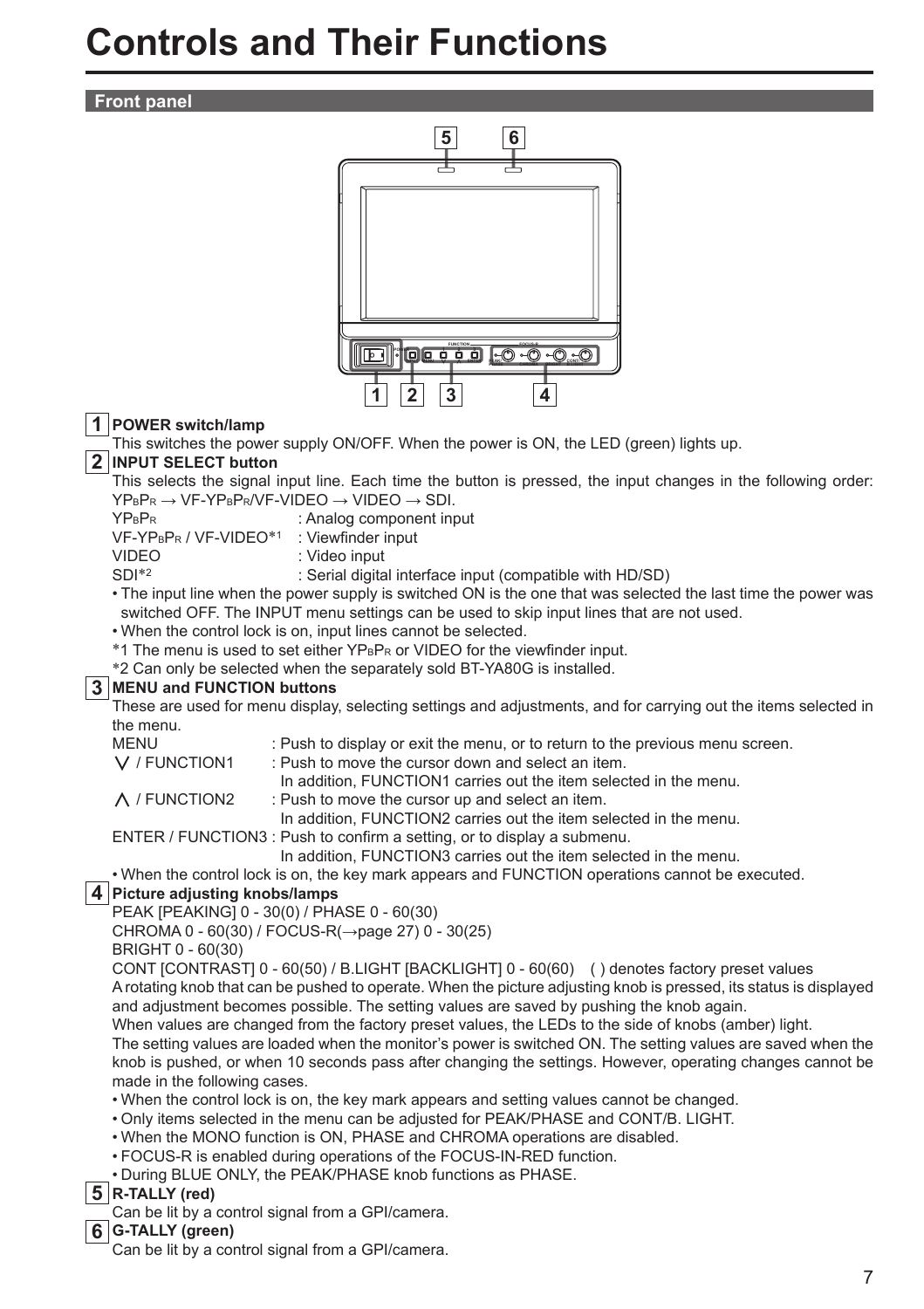# **Controls and Their Functions (continued)**

### **Rear panel**



There are four screw holes (M3) for fixing the mounter on the rear of the unit, two each on the left and right.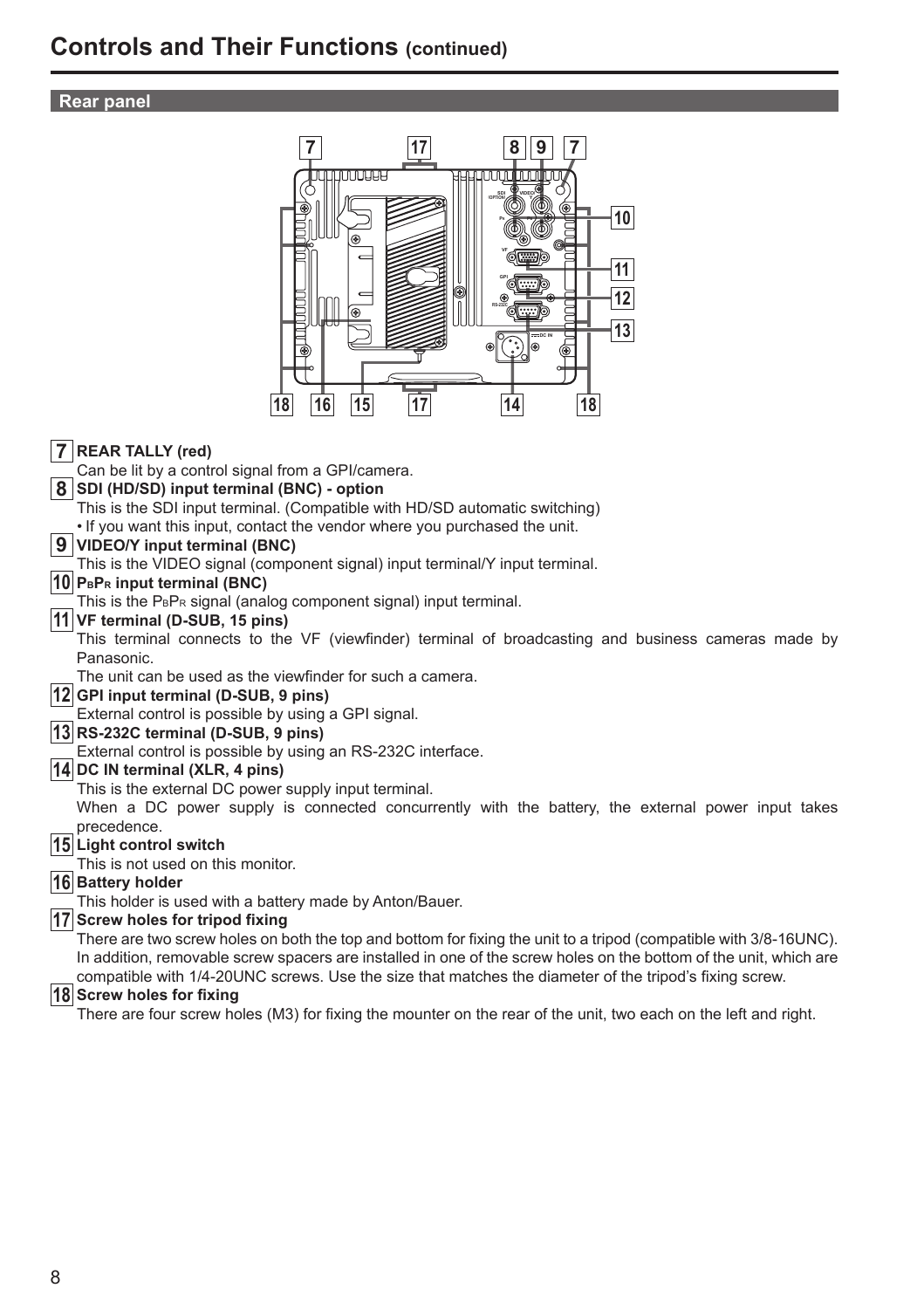# **Supplying the power**

An Anton/Bauer or V-mount type of battery pack or an external DC power supply can be used to power this monitor.

### **Using the Anton/Bauer type battery pack**

**1.** Install the Anton/Bauer type of battery pack.



**2.** Insert the battery pack and slide it in the direction of the arrow.



#### **<Reference>**

To remove the battery pack, slide it in the opposite direction to the one in which it was attached while keeping the release lever on the battery holder pulled down all the way.

### **Using a V-mount type battery pack**

#### **CAUTION:**

These servicing instructions are for use by qualified service personnel only. To reduce the risk of electric shock, do not perform any servicing other than that contained in the operating instructions unless you are qualified to do so.

**1.** Remove the battery holder.



**2.** Install the accessory battery mount terminal block.



**Battery mount terminal** 

**3.** Fix the V-mount type battery holder with four screws (length 8 mm (5/16 inch)) supplied with the holder, and then fasten the two screws on the terminal section. mmm



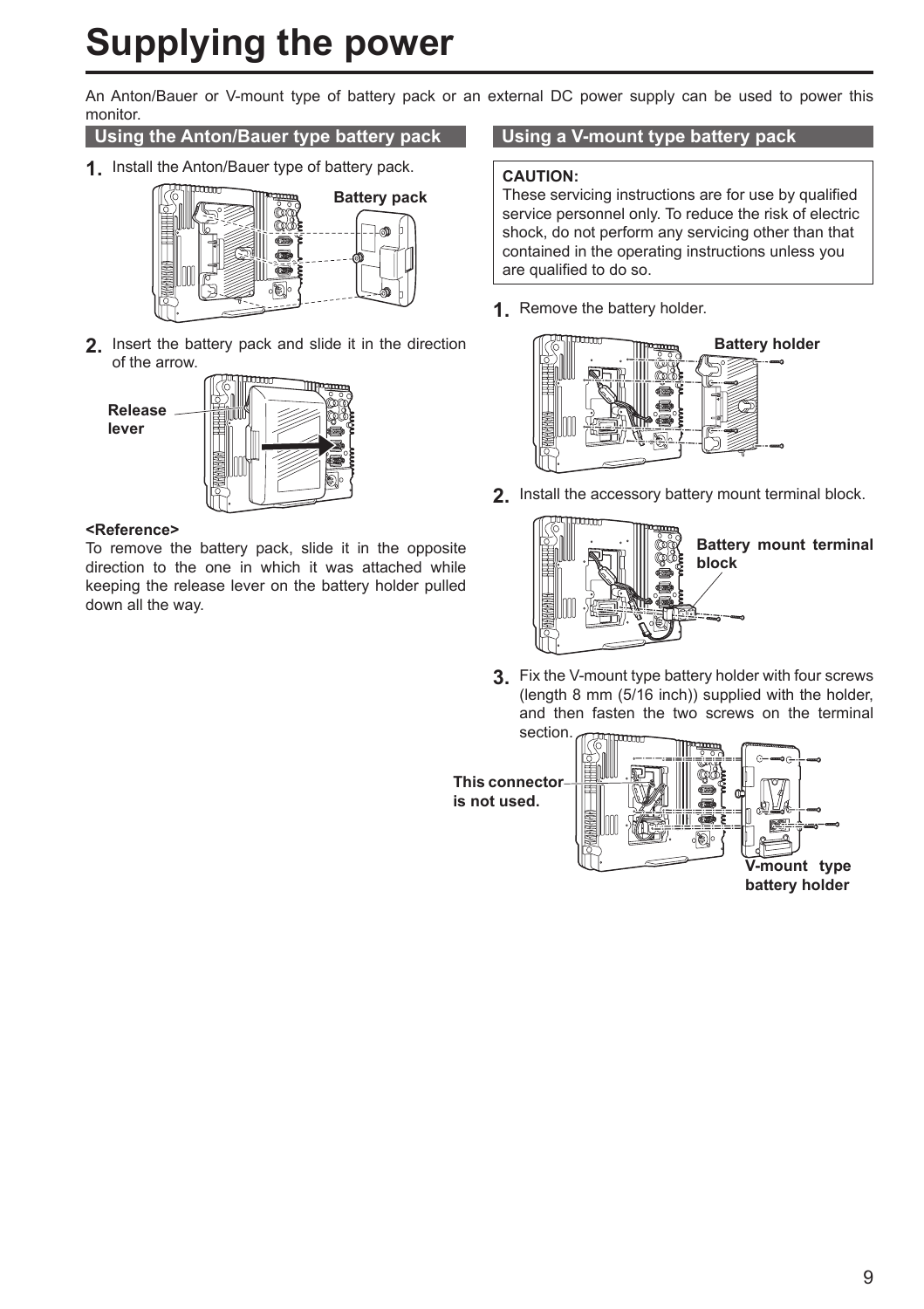# **Using an external DC power supply**

**1.** Connect the external DC power supply to the DC IN socket on this unit.



- **2.** Turn "ON" the external DC power supply switch. (Where the external DC power supply has a power switch)
- **3.** Turn "ON" the POWER switch on this unit.

**If an external DC power supply is used, then check the ratings of the external DC power supply so that they are compatible with those of this unit. Check the pin arrangements of the DC output terminal of the external DC power supply and those of the DC IN socket of this unit so that their polarities are correctly arranged.**

**If +12 V are supplied to the unit's GND terminal by mistake, this may cause fire or injury.**

**DC IN socket**



#### **<Notes>**

- Use a shield cable with a length of 2 m (6.56 feet) or less for the DC cable. Use of cords any longer than 2 m (6.56 feet) may result in noise appearing on the screen.
- If the battery pack and an external DC power supply are connected simultaneously, then the external DC power supply will have priority.

 If the external DC power supply is used, then the battery pack may be fitted or removed.

- If an external DC power supply is used, then make sure that the external DC power supply is first turned ON, then this unit is turned ON. If they are turned ON in the reverse order, then this unit may malfunction, because the output voltage of the external DC power supply will gradually increase.
- Input voltage that above the specification is not displayed accurately.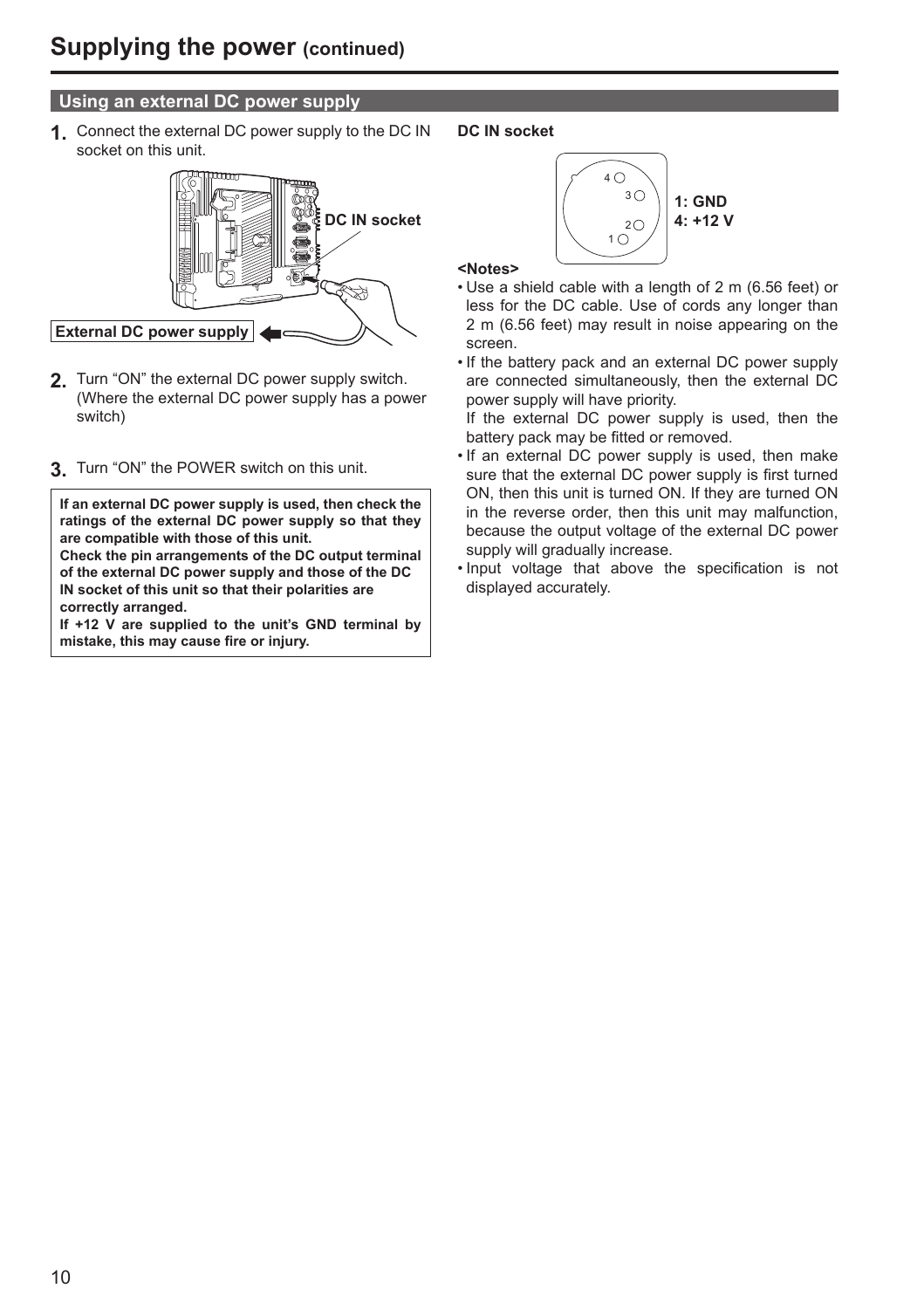# **VF Function**

The unit can be connected to broadcasting and business cameras made by Panasonic and used as a VF (viewfinder).



∗1 Broadcasting and business camera-recorders compatible with a DC power supply (output current of 1.5 A) AJ-HDC27H AJ-HDX900

AJ-HPX2000 / 2100

AG-HPX500 / 502

 Other cameras or camera-recorders cannot be used because they have an output current of 1 A or 0.1 A. Use a battery or external DC power supply.

 Contact your vendor for details of broadcasting and business camera-recorders that will be launched in the future.

∗2 Use a camera platform that can fully withstand the weight of the unit (1.5 kg (3.3 lb)).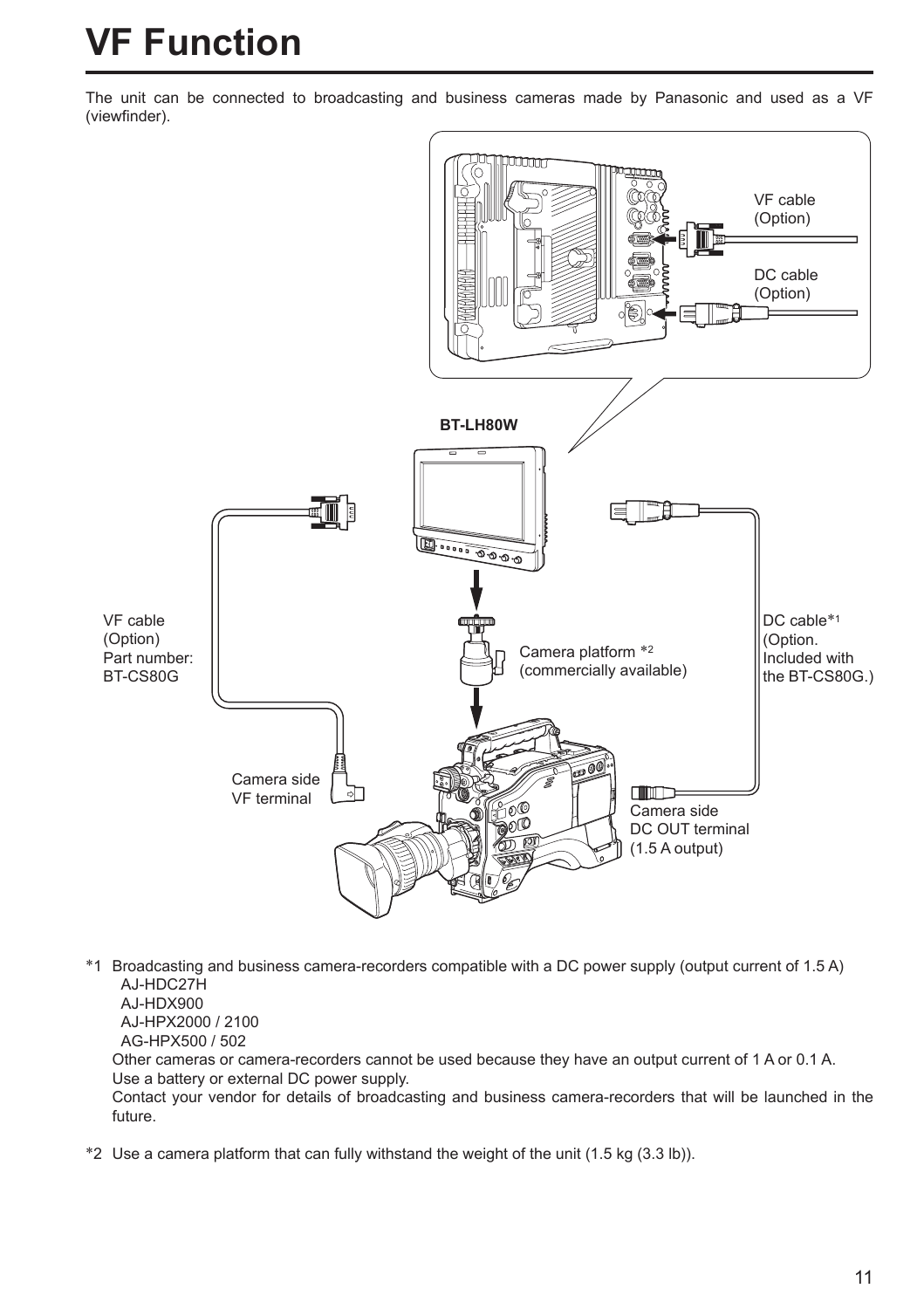# **How to Use the On Screen Menu**

Six types of information are displayed on the screen: the operating status display, picture adjusting knob status, sharpness display, function display, DC power supply voltage display, battery level display and menu display.

### **Operating status display**



- **1.** The selected input line  $(\rightarrow$  page 7,  $\boxed{2}$ )
	- YPBPR, VF-YPBPR/VF-VIDEO, VIDEO, SDI

#### **2. Signal format**

- The display status can be set in "STATUS DISPLAY" in the "SYSTEM CONFIG" menu ( $\rightarrow$  page 21).
- If "UNSUPPORT SIGNAL" is displayed, then either the current input signal is not supported or the "INPUT SELECT" menu setting needs to be changed.
- When "NO SIGNAL" is displayed, there is no input signal.

#### **3. Battery level display**

- When an Anton/Bauer type digital battery is used, battery level is displayed using a block count  $(\blacksquare)$ and percentage.
- **4. Various displays (PIXEL TO PIXEL mode)**
	- Displayed when the picture display is PIXEL TO **PIXEL.**
- **5. Various displays (warning of improper operation status for the camera settings)**
	- Displayed when there is an improper operation status relative to the camera settings.
- **6. DC power supply voltage display** • DC power supply voltage is displayed.
- **7. Various displays (lock setting)**
	- Displayed when front operations are locked  $(\rightarrow$  page 30).

**<Note>**

"UNSUPPORT SIGNAL" and "NO SIGNAL" may not be displayed correctly.

# **Picture adjusting knob status**



## **Picture adjusting knob (→ page 7,** 4 **)**

- This knob can be rotated and pushed.
- The status display appears when the knob is pushed. The display disappears when the knob is pushed again, or if the knob is not operated for 10 seconds.
- The settings can be adjusted while this display is shown, but the settings cannot be adjusted after the display disappears.

Status display: PEAKING or PHASE CHROMA or FOCUS-IN-RED **BRIGHT** CONTRAST or BACKLIGHT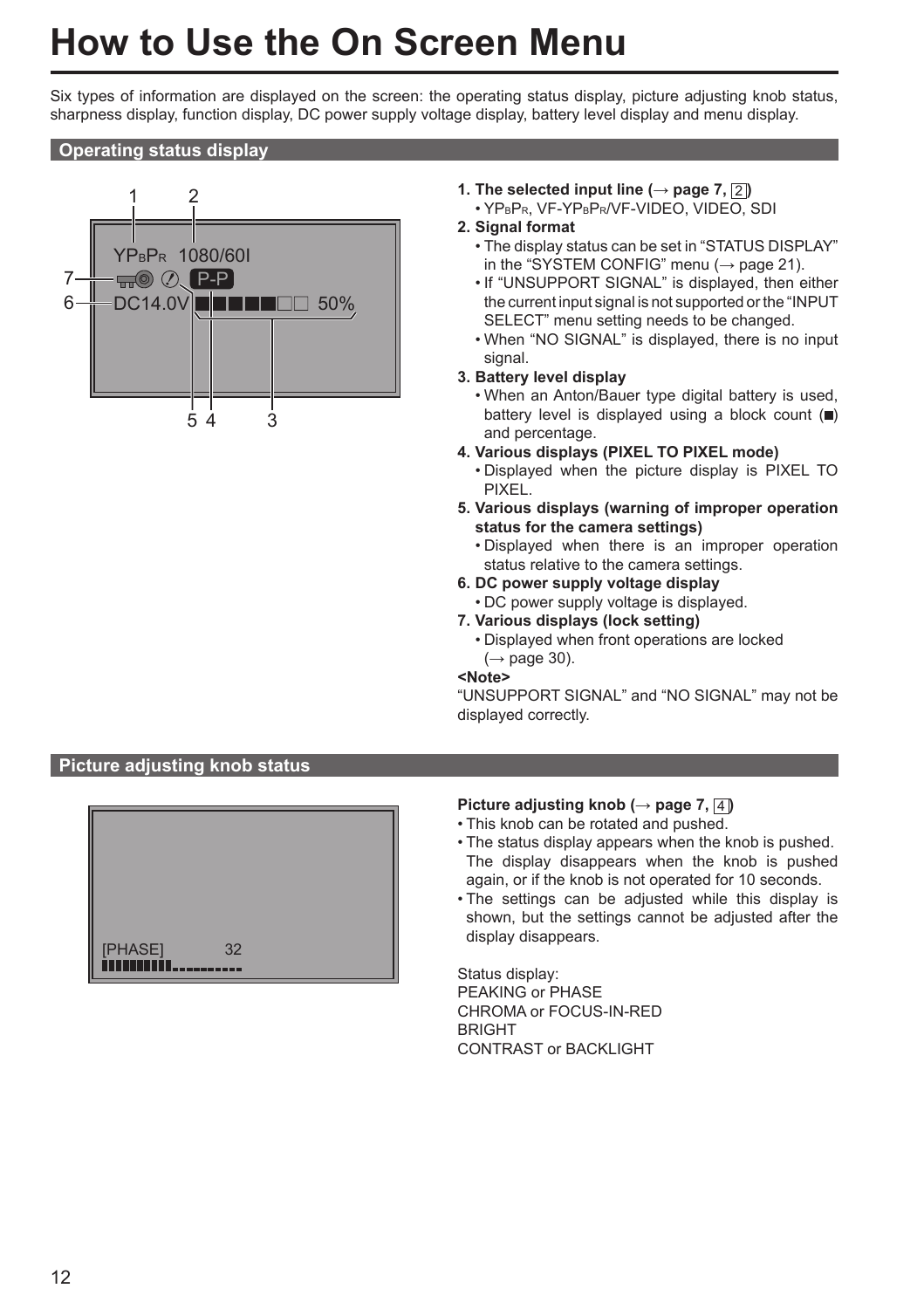#### **Sharpness display**



- SHARPNESS H/V is displayed when it is set.
- The display disappears if remains idle for 2 minutes.

**Function display**



- You can set FUNCTION display in the menu.
- $\cdot$  When "FUNCTION DISPLAY" ( $\rightarrow$  page 23) is ON1 or ON2 and one of the buttons from [FUNCTION1] to [FUNCTION3] is pressed, the unit displays the status of the FUNCTION item that is set.
- The display disappears if remains idle for 2 seconds.
- The operational status is displayed in "XXXXX" (→ page 24 "Operation status displayed when a FUNCTION button is used").

### **DC power supply voltage and battery level display**



- DC power supply voltage is displayed.
- Battery level is displayed when using an Anton/Bauer type digital battery.
- Displayed when the operating status display is not displayed.

#### **Menu display**



Displays the operation explanation for the menu button.

- This is displayed when the menu is used.
- The display disappears if remains idle for 2 minutes.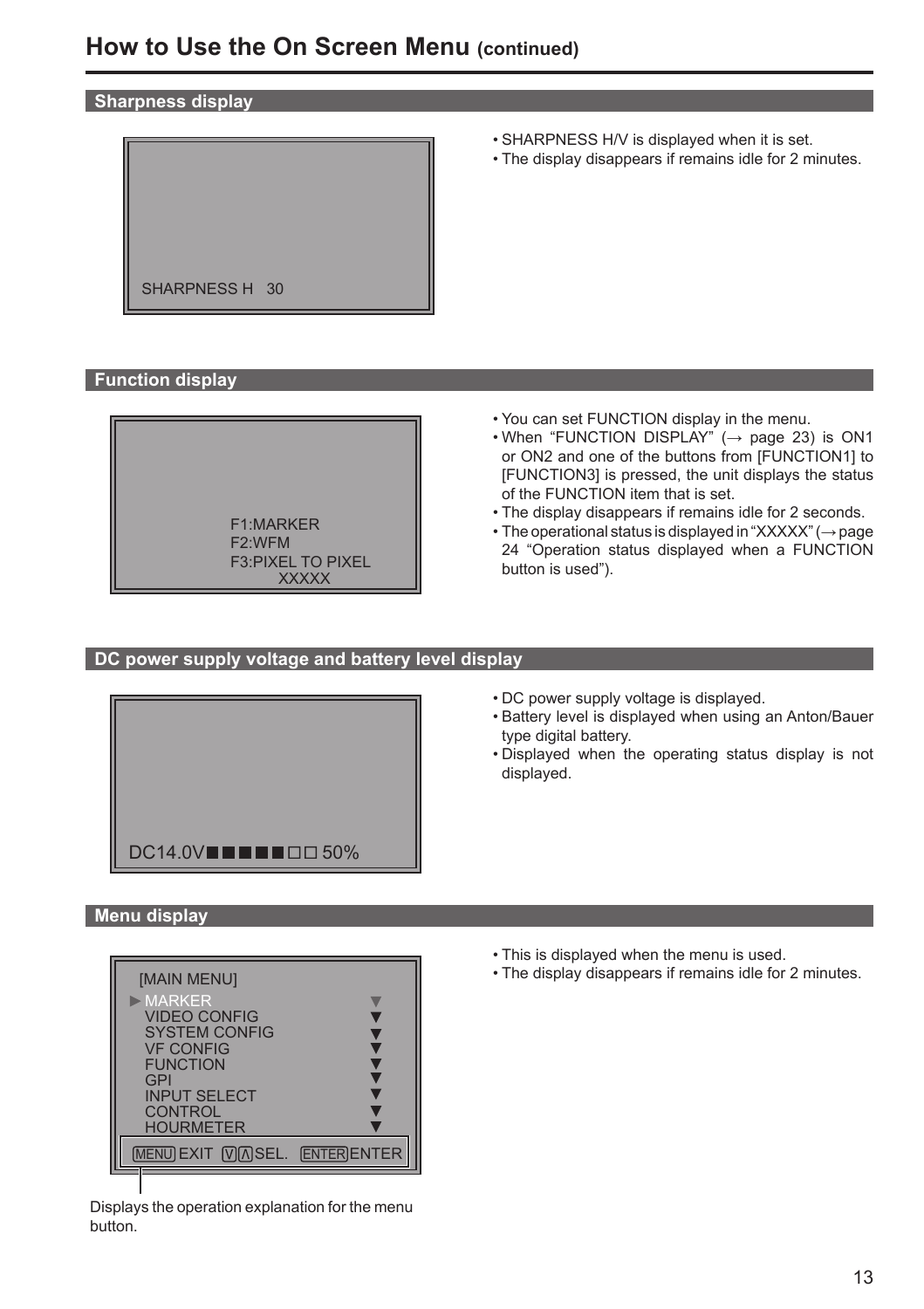### **Menu operations**

**1. Push [MENU] to display the MAIN menu.**



2. Push  $[\vee, \wedge]$  to select the menu, then push **[ENTER].**



**To return to the previous screen** Push [MENU].

3. Push  $[\vee, \wedge]$  to select the sub menu, then push **[ENTER].**

 The setting values in the sub menu change to green.

| [MARKER]           |                          |
|--------------------|--------------------------|
| $>$ MARKER         | OFF                      |
| 16:9               | OFF                      |
| 4:3                | OFF                      |
| <b>BACK</b>        | <b>NORMAL</b>            |
| <b>CENTER</b>      | OFF                      |
| <b>GPI PRESET1</b> | 4:3                      |
| <b>GPI PRESET2</b> | 4.3                      |
| MENU EXIT M        | <b>ENTERISET</b><br>SEL. |

4. Push  $[\vee, \wedge]$  to select the setting values, then **push [ENTER].**

Push [MENU] to cancel.

| [MARKER]                   |                  |
|----------------------------|------------------|
| $>$ MARKER                 | ON               |
| 16:9                       | OFF              |
| 4:3                        | OFF              |
| <b>BACK</b>                | <b>NORMAL</b>    |
| <b>MARKER</b>              | <b>OFF</b>       |
| <b>GPI PRESET1</b>         | 4:3              |
| <b>GPI PRESET2</b>         | 4.3              |
| <b>MENULEXIT M</b><br>SEL. | <b>ENTER SET</b> |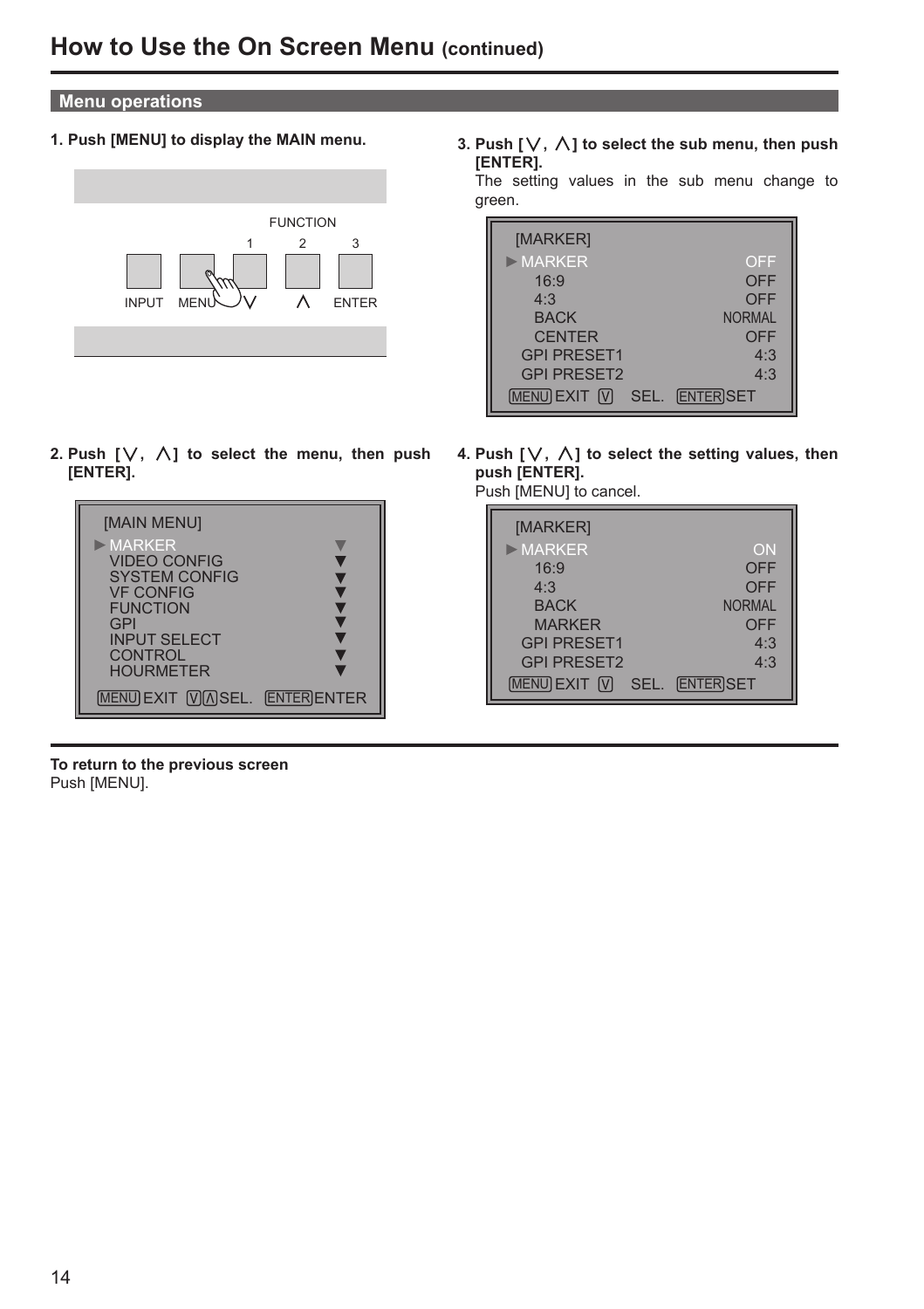# **User Data**

You can change the menu setting values and picture adjusting knob settings, then save and load up to 5 combinations of screen adjustment values as user data. You can also return the setting values and adjustment values to the factory preset settings.

The following settings are included in user data.

- Menu settings except for "SETUP LOAD/SAVE" and "REMOTE of CONTROL" (including the button function settings on the front of the monitor)
- Screen adjustment values changed in picture adjusting knob

- **1. Push [MENU] to display the MAIN menu.**
- **2. Push [ , ] to select the "SYSTEM CONFIG" menu and push [ENTER].**
- **3. Push [ , ] to select the "SETUP SAVE" sub menu and push [ENTER].**

The setting values in the sub menu change to green.



**4. Push [** $\vee$ **,**  $\wedge$ **] to select the file you wish to save to from "USER1" – "USER5", then push [ENTER].** The following screen appears.



**5. Select "YES", and push [ENTER].** The user data is saved.

### **Saving user data Loading user data**

- **1. Push [MENU] to display the MAIN menu.**
- **2. Push [ , ] to select the "SYSTEM CONFIG" menu and push [ENTER].**
- **3. Push [ , ] to select the "SETUP LOAD" sub menu and push [ENTER].**

The setting values in the sub menu change to green.



**4. Push [** $\vee$ **,**  $\wedge$ **] to select the file you wish to load to from "USER1" – "USER5", then push [ENTER].** The following screen appears.

 To return to the factory preset setting values, select "FACTORY".

| <b>SETUP LOAD</b>                          |  |
|--------------------------------------------|--|
| USER1<br><b>YES</b><br>$\triangleright$ NO |  |
| <b>MENU EXIT <b>VASEL.</b> ENTER SET</b>   |  |

**5. Select "YES", and push [ENTER].** The user data is loaded.

**To return to the previous screen** Push [MENU].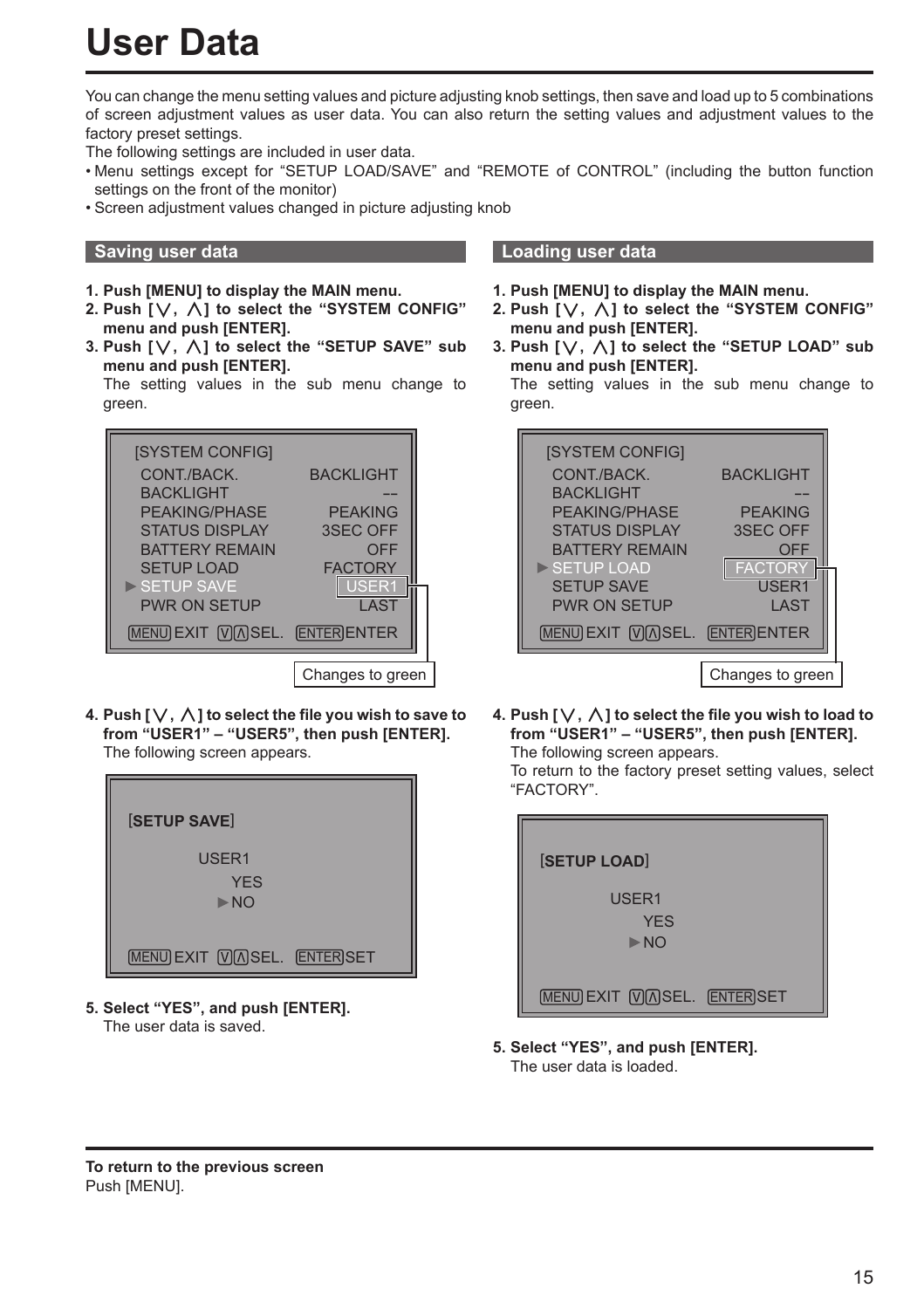# **Main Menu**

# **Menu configuration**

MAIN MENU

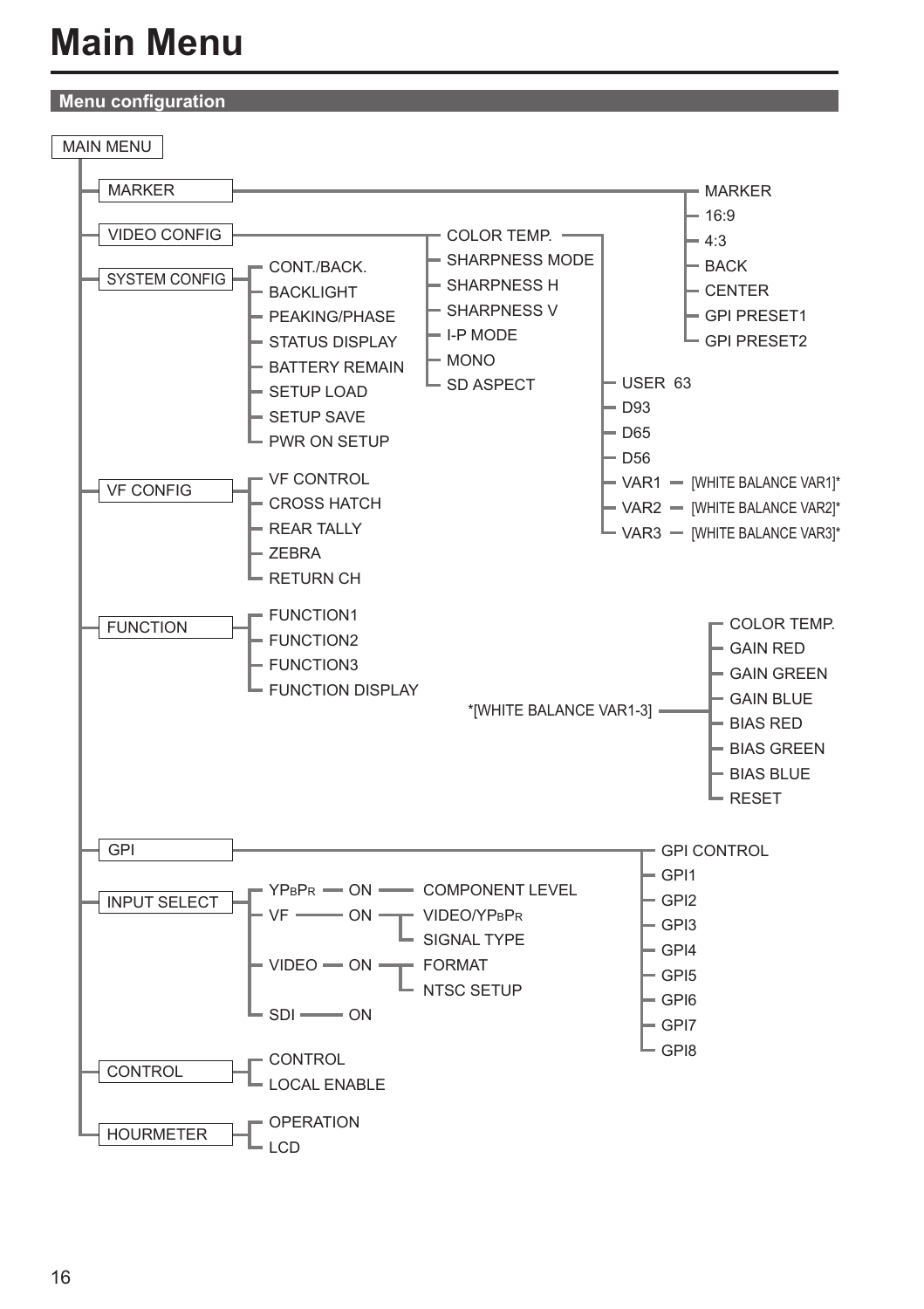## **MARKER**

|                      |                                                                                                                                        | The underlined values are factory preset setting values.                                                                                                                                                                                                                                                                                                                                                                                                                                                                                                                                                                                                                                                                                                                                                                                                                                                                                                   |
|----------------------|----------------------------------------------------------------------------------------------------------------------------------------|------------------------------------------------------------------------------------------------------------------------------------------------------------------------------------------------------------------------------------------------------------------------------------------------------------------------------------------------------------------------------------------------------------------------------------------------------------------------------------------------------------------------------------------------------------------------------------------------------------------------------------------------------------------------------------------------------------------------------------------------------------------------------------------------------------------------------------------------------------------------------------------------------------------------------------------------------------|
| Sub menu             | <b>Settings</b>                                                                                                                        | <b>Explanation</b>                                                                                                                                                                                                                                                                                                                                                                                                                                                                                                                                                                                                                                                                                                                                                                                                                                                                                                                                         |
| <b>MARKER</b>        | OFF*1<br>ON                                                                                                                            | Used to make MARKER settings effective.                                                                                                                                                                                                                                                                                                                                                                                                                                                                                                                                                                                                                                                                                                                                                                                                                                                                                                                    |
| 16:9*2*3             | <b>OFF</b><br>4:3<br>13:9<br>14:9<br><b>CNSCO</b><br><b>VISTA</b><br>95%<br>93%<br>90%<br>88%<br>80%                                   | Used to select/display the type of marker when the aspect ratio setting<br>is 16:9.<br><off><br/>Marker not displayed.<br/>4:3 marker<br/>&lt;13:9&gt;<br/>4:3&gt;<br/>13:9 marker<br/>14:9 marker<br/>&lt;14:9&gt;<br/><cnsco> CNSCO marker<br/><vista><br/>VISTA marker<br/><math>&lt; 95\% &gt;</math><br/>95% Area marker<br/>93% Area marker<br/><math>&lt; 90\% &gt;</math><br/><math>&lt;</math>93%&gt;<br/>90% Area marker<br/>&lt;88%&gt;<br/>88% Area marker<br/><math>~180\%</math><br/>80% Area marker</vista></cnsco></off>                                                                                                                                                                                                                                                                                                                                                                                                                   |
| $4:3*2$              | <b>OFF</b><br>95%<br>93%<br>90%<br>88%<br>80%                                                                                          | Used to select/display the type of 4:3 marker.<br><off> Marker not displayed.<br/>&lt;95%&gt; 95% Area marker<br/>&lt;93%&gt; 93% Area marker<br/>&lt;90%&gt; 90% Area marker<br/>&lt;88%&gt; 88% Area marker<br/>&lt;80%&gt; 80% Area marker</off>                                                                                                                                                                                                                                                                                                                                                                                                                                                                                                                                                                                                                                                                                                        |
| BACK*2               | <b>NORMAL</b><br><b>HALF</b><br><b>BLACK</b>                                                                                           | Used to select the background brightness excluding the marker.<br><normal> Normal background<br/><half><br/>Background brightness 50%<br/>Background brightness 0% (Black)<br/><black></black></half></normal>                                                                                                                                                                                                                                                                                                                                                                                                                                                                                                                                                                                                                                                                                                                                             |
| CENTER*2             | <b>OFF</b><br>ON                                                                                                                       | Used to display the center marker.<br>$\leq$ OFF $>$<br>Not displayed<br>$<$ ON $>$<br>Displayed                                                                                                                                                                                                                                                                                                                                                                                                                                                                                                                                                                                                                                                                                                                                                                                                                                                           |
| <b>GPI PRESET1*4</b> | 4:3<br>13:9<br>14:9<br><b>CNSCO</b><br><b>VISTA</b>                                                                                    | GPI PRESET1: Used to select the marker to be displayed using the<br>GPI terminal "MARKER1 ON/OFF" operation ( $\rightarrow$ page 31).<br>GPI PRESET2: Used to select the marker to be displayed using the<br>GPI terminal "MARKER2 ON/OFF" operation ( $\rightarrow$ page 31).<br>4:3><br>4:3 marker                                                                                                                                                                                                                                                                                                                                                                                                                                                                                                                                                                                                                                                       |
| <b>GPI PRESET2*4</b> | 95% (16:9)<br>93% (16:9)<br>90% (16:9)<br>88% (16:9)<br>80% (16:9)<br>95% (4:3)<br>93% (4:3)<br>$90\% (4:3)$<br>88% (4:3)<br>80% (4:3) | <13:9><br>13:9 marker<br><14:9><br>14:9 marker<br>CNSCO marker<br><cnsco><br/><vista><br/>VISTA marker<br/><math>\leq</math>95% (16:9) &gt; 95% Area marker when the aspect ratio is 16:9.<br/>&lt;93% (16:9)&gt; 93% Area marker when the aspect ratio is 16:9.<br/>&lt;90% (16:9)&gt; 90% Area marker when the aspect ratio is 16:9.<br/>&lt;88% (16:9)&gt;88% Area marker when the aspect ratio is 16:9.<br/>&lt;80% (16:9)&gt; 80% Area marker when the aspect ratio is 16:9.<br/><math>\langle 95\% (4:3) \rangle</math> 95% Area marker when the aspect ratio is 4:3.<br/><math>\langle 93\% (4:3) \rangle</math> 93% Area marker when the aspect ratio is 4:3.<br/><math>\langle 90\% (4:3) \rangle</math> 90% Area marker when the aspect ratio is 4:3.<br/><math>\langle 88\% (4:3) \rangle</math> 88% Area marker when the aspect ratio is 4:3.<br/>&lt;80% <math>(4:3)</math>&gt; 80% Area marker when the aspect ratio is 4:3.</vista></cnsco> |

• The marker is not displayed during VF line operation.

• The marker display size is the display size of a camera-recorder, and so is smaller than the previous model (BT-LH900A).

∗1 The setting becomes "ON" when the unit receives marker-related control during REMOTE operation. (Priority

goes to GPI when GPI settings exist.)<br>\*2 When controlling the marker settings using the GPI function ( $\rightarrow$  page 31), these settings become disabled.<br>\*3 These are only enabled when the HD signal and SD signal aspect ratio

∗4 When the HD signal and SD signal aspect ratio setting is 16:9, a 4:3 marker is displayed in the center 4:3 area.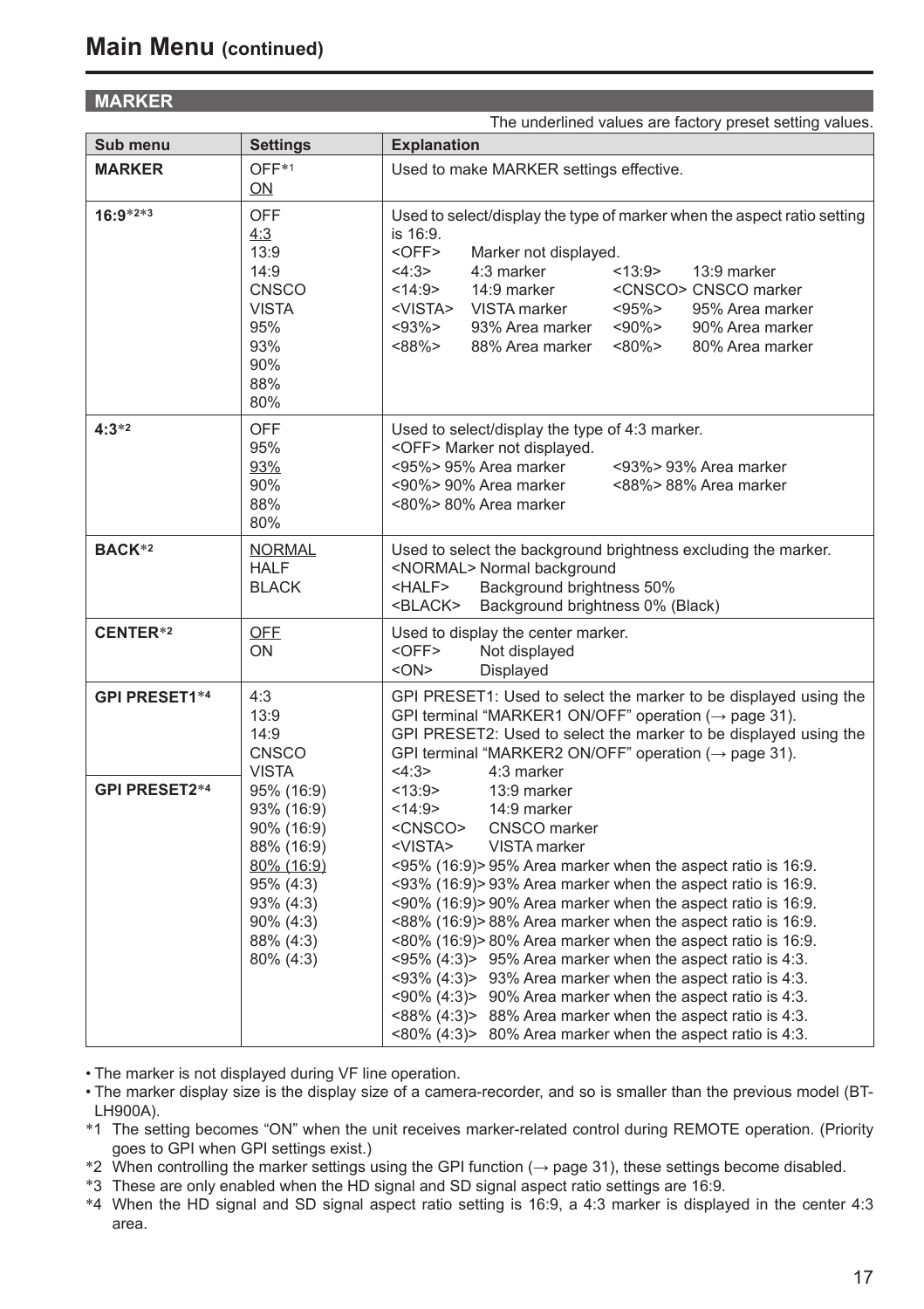# **Types of MARKER**

#### **16:9 marker**



 The marker is only displayed as a vertical bar. In addition, the section becomes the "MARKER" BACK" item.



#### **4:3 marker**

 **(Displayed when using SD with a 4:3 aspect ratio)** A dotted line is displayed as the marker.



80% Area marker

**(Displayed when using HD, or when using SD with a 16:9 aspect ratio)**

A dotted line is displayed as the marker.



80% Area marker <sup>∗</sup> **You can display 4:3 marker at the same time as 16:9 marker.**

Simultaneously display example

The section becomes the "MARKER BACK" item. The background selected with the 16:9 marker is controlled.



16:9 marker: 95% Area marker 80% Area marker

### **Center marker**



Center marker The marker is displayed in the center of the picture.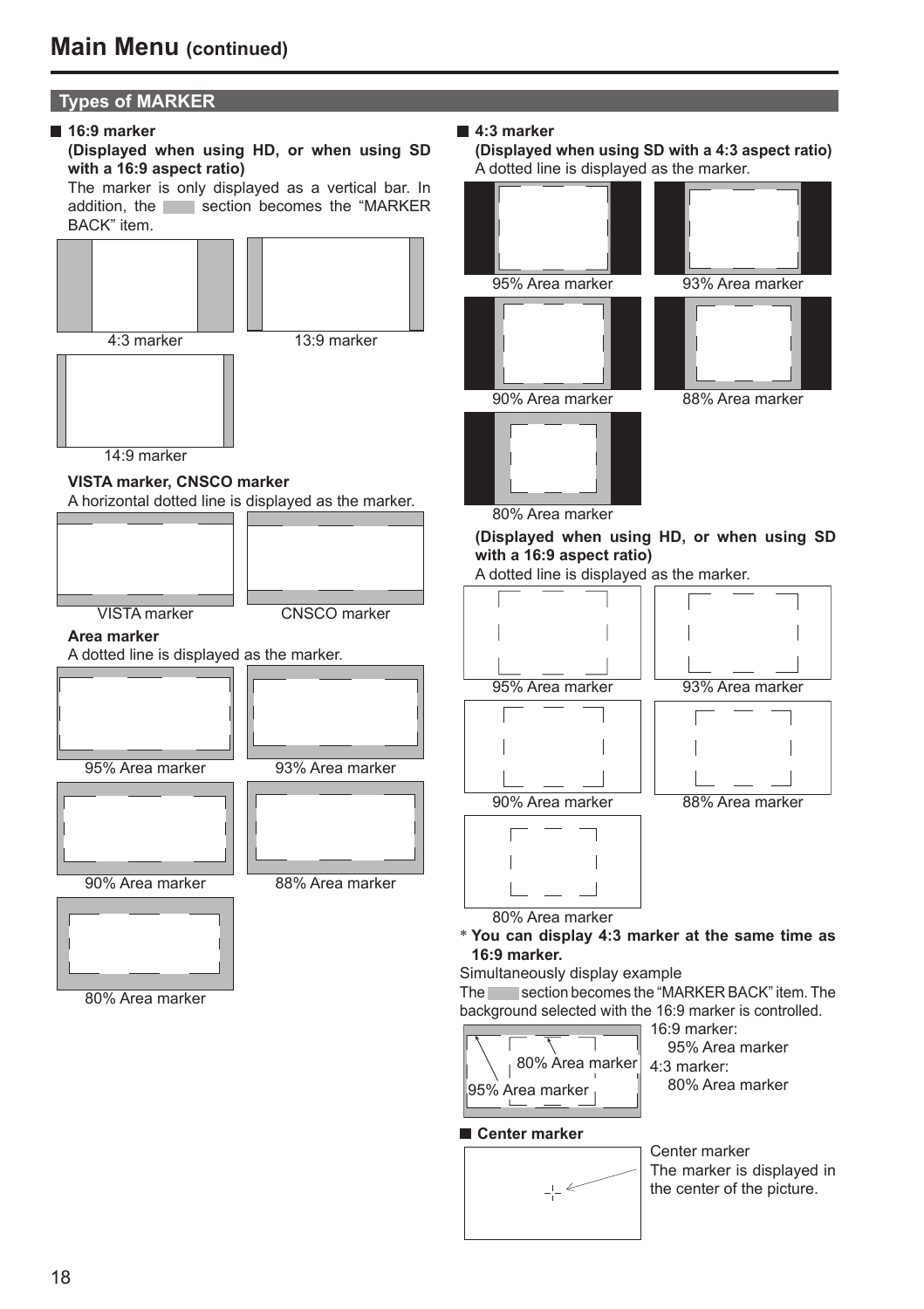# **VIDEO CONFIG**

|                                 |                                                                                                   | The underlined values are factory preset setting values.                                                                                                                                                                                                                                                                                                                                                                                                                                                            |
|---------------------------------|---------------------------------------------------------------------------------------------------|---------------------------------------------------------------------------------------------------------------------------------------------------------------------------------------------------------------------------------------------------------------------------------------------------------------------------------------------------------------------------------------------------------------------------------------------------------------------------------------------------------------------|
| Sub menu                        | <b>Settings</b>                                                                                   | <b>Explanation</b>                                                                                                                                                                                                                                                                                                                                                                                                                                                                                                  |
| <b>COLOR TEMP.</b>              | <b>USER 63*1</b><br>D93<br>D65<br>D <sub>56</sub><br>VAR1<br>VAR <sub>2</sub><br>VAR <sub>3</sub> | Used to select the color temperature.<br><user -="" 0="" 63="">Adjustable settings 0 - 63<br/>(color temperature around 3000K - 9300K)<br/>Color temperature around 9300K<br/><math>&lt;</math>D<math>93</math>&gt;<br/><math>&lt;</math>D65&gt;<br/>Color temperature around 6500K<br/><math>&lt;</math>D56&gt;<br/>Color temperature around 5600K<br/>WB adjustment mode*2<br/><math>&lt;</math>VAR1&gt;<br/>WB adjustment mode*2<br/><var2><br/>WB adjustment mode*2<br/><math>&lt;</math>VAR3&gt;</var2></user> |
| <b>SHARPNESS</b><br><b>MODE</b> | HIGH <sup>*3</sup><br><b>LOW</b>                                                                  | Used to select the width of the sharpness edge.<br><high> Thin edge<br/><low> Thick edge</low></high>                                                                                                                                                                                                                                                                                                                                                                                                               |
| <b>SHARPNESS H</b>              | $0 - 30*3$                                                                                        | Used to set the sharpness in the horizontal direction.<br>When adjusting, the item display moves to the lower part of the<br>screen.                                                                                                                                                                                                                                                                                                                                                                                |
| <b>SHARPNESS V</b>              | $0 - 30*3$                                                                                        | Used to set the sharpness in the vertical direction.<br>When adjusting, the item display moves to the lower part of the<br>screen.                                                                                                                                                                                                                                                                                                                                                                                  |
| <b>I-P MODE</b>                 | MODE2<br>MODE1                                                                                    | Used to select IP conversion mode. ( $\rightarrow$ page 20 "About IP Mode")<br><mode2> Field Interpolation<br/><mode1> Frame Interpolation</mode1></mode2>                                                                                                                                                                                                                                                                                                                                                          |
| MONO <sup>*4</sup>              | <b>OFF</b><br>ON                                                                                  | Used to switch between color and monochrome (MONO).<br><on> Monochrome<br/><off> Color<br/>* When this is ON, the picture adjusting knob [CHROMA] setting is<br/>fixed at 0.</off></on>                                                                                                                                                                                                                                                                                                                             |
| <b>SD ASPECT*4</b>              | 4:3<br>16:9                                                                                       | Used for setting the aspect ratio settings when using SD signal<br>input.<br>$<$ 4:3> 4:3 display<br>$<$ 16:9> 16:9 display                                                                                                                                                                                                                                                                                                                                                                                         |

∗1 When selecting USER 0 - 63

1) Push [ENTER] (USER changes to blue). 2) Select 0 - 63 with [ $\vee$ ,  $\wedge$ ], and push [ENTER].<br>\*2 When "VAR1", "VAR2" or "VAR3" is selected, the monitor switches to WB adjustment mode ( $\rightarrow$  page 20).<br>\*3 The following sha

 1) VIDEO system input line (VIDEO)(Factory settings are SHARPNESS MODE: LOW, SHARPNESS H/V: 0) 2) any other input line's HD (Factory settings are SHARPNESS MODE: HIGH, SHARPNESS H/V: 0) 3) any other input line's SD (Factory settings are SHARPNESS MODE: LOW, SHARPNESS H/V: 0) and the setting values for the selected input signal from within this group is displayed. The adjustment status is

displayed in the bottom right when selected. <sup>∗</sup>4 During GPI control, the setting items are displayed in gray and the display changes in accordance with the GPI control.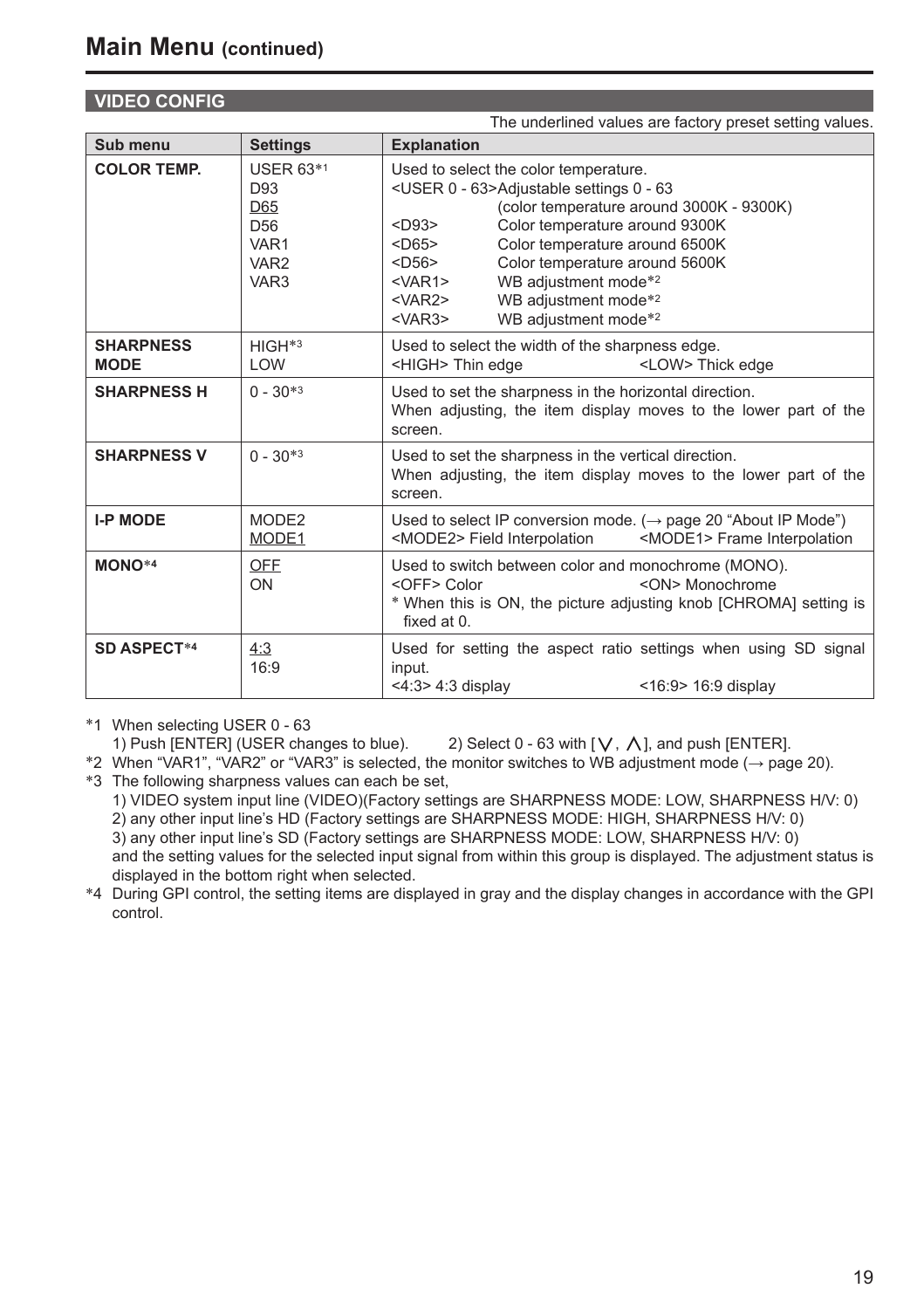#### **About IP Mode**

By selecting "MODE1", you can convert IP through Frame Interpolation.

This unit has reduced the Frame Interpolation delay to 1 field or less, compared to our old models having caused 1 frame delay or more.

Factory preset setting value is "MODE1" recommended for normal use. Depending on images, in very rare cases, noise may occur on the screen. In such a case, "MODE 2" is recommended.

By selecting "MODE2", you can convert IP through Field Interpolation.

Since MODE2 interpolates only within each Field, it is suitable to confirm interlace condition.

Depending on still images, etc., flickers may occur on the screen. In such a case, "MODE1" is recommended.

#### **WB adjustment mode**

You can adjust "WHITE BALANCE VAR1" - "WHITE BALANCE VAR3" (WB) by selecting "VAR1" - "VAR3" in "COLOR TEMP." in the "VIDEO CONFIG" menu.

The underlined values are factory preset setting values.

| Sub menu             | <b>Settings</b>                                                                                             | <b>Explanation</b>                                                                                                                                                                                                                                                                                                                                                                                                                 |
|----------------------|-------------------------------------------------------------------------------------------------------------|------------------------------------------------------------------------------------------------------------------------------------------------------------------------------------------------------------------------------------------------------------------------------------------------------------------------------------------------------------------------------------------------------------------------------------|
| <b>COLOR TEMP.*1</b> | <b>USER 0 - 63</b><br>D93<br>D65<br>D <sub>56</sub>                                                         | Used to select the color temperature that will become the<br>basis for adjustments.<br><user -="" 0="" 63="">Adjustable settings 0 - 63<br/>(color temperature around 3000K - 9300K)<br/>Color temperature around 9300K<br/><math>&lt;</math>D<math>93&gt;</math><br/><math>&lt;</math>D65<math>&gt;</math><br/>Color temperature around 6500K<br/>Color temperature around 5600K<br/><math>&lt;</math>D56<math>&gt;</math></user> |
| <b>GAIN RED</b>      | $0 - 511$<br>(Factory presets)<br>are values for color                                                      | GAIN elements for RED are adjusted.*2                                                                                                                                                                                                                                                                                                                                                                                              |
| <b>GAIN GREEN</b>    |                                                                                                             | GAIN elements for GREEN are adjusted.*2                                                                                                                                                                                                                                                                                                                                                                                            |
| <b>GAIN BLUE</b>     | temperature <d65>.)<br/>* The presets are<br/>values adjusted<br/>before shipment from<br/>factories.</d65> | GAIN elements for BLUE are adjusted.*2                                                                                                                                                                                                                                                                                                                                                                                             |
| <b>BIAS RED</b>      | $-512 - 511$                                                                                                | BIAS elements for RED are adjusted.*2                                                                                                                                                                                                                                                                                                                                                                                              |
| <b>BIAS GREEN</b>    | (Factory preset settings:<br>$\left( 0\right)$                                                              | BIAS elements for GREEN are adjusted.*2                                                                                                                                                                                                                                                                                                                                                                                            |
| <b>BIAS BLUE</b>     |                                                                                                             | BIAS elements for BLUE are adjusted.*2                                                                                                                                                                                                                                                                                                                                                                                             |
| <b>RESET</b>         |                                                                                                             | "GAIN RED" - "BIAS BLUE" values are reset to color temperatures<br>values selected in "COLOR TEMP.".                                                                                                                                                                                                                                                                                                                               |

∗1 When "COLOR TEMP." is selected and [ENTER] is pressed following item change, the display changes to the confirmation screen. Selecting "YES" and pressing [ENTER] on this screen return GAIN and BIAS values to the selected color temperature values.<br>\*2 When adjusting, the item display moves to the lower part of the screen.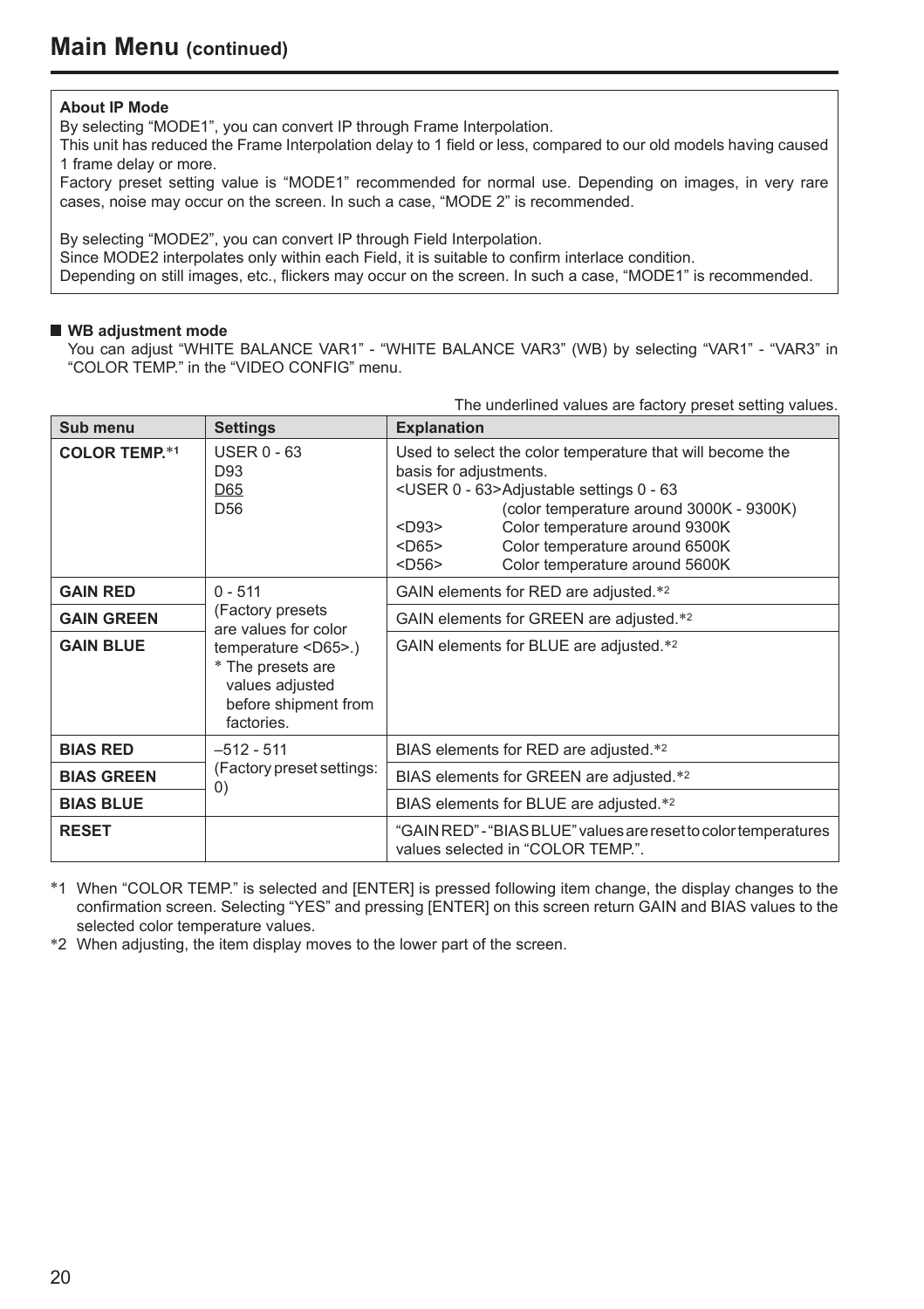# **SYSTEM CONFIG**

|                       |                                                                                             | The underlined values are factory preset setting values.                                                                                                                                                                                                                                                                                 |
|-----------------------|---------------------------------------------------------------------------------------------|------------------------------------------------------------------------------------------------------------------------------------------------------------------------------------------------------------------------------------------------------------------------------------------------------------------------------------------|
| Sub menu              | <b>Settings</b>                                                                             | <b>Explanation</b>                                                                                                                                                                                                                                                                                                                       |
| CONT. /BACK.          | <b>BACKLIGHT</b><br><b>CONTRAST</b>                                                         | Used to select the function to be assigned to CONT/B.LIGHT (a knob<br>on the front panel).<br><backlight> Used to adjust BACKLIGHT.<br/><contrast> Used to adiust CONTRAST.</contrast></backlight>                                                                                                                                       |
| <b>BACKLIGHT</b>      | $0 - 60$                                                                                    | Used to adjust the LCD backlight level.<br><note><br/>CONT./BACK displays "-" while BACKLIGHT settings are performed.</note>                                                                                                                                                                                                             |
| <b>PEAKING/PHASE</b>  | <b>PEAKING</b><br><b>PHASE</b>                                                              | Used to select the function to be assigned to PEAK/PHASE (a knob<br>on the front panel).<br><peaking> Assigns to the PEAKING function.<br/><phase><br/>Assigns to the PHASE function.</phase></peaking>                                                                                                                                  |
| <b>STATUS DISPLAY</b> | <b>CONTINUE</b><br>3SEC OFE*1<br><b>OFF</b>                                                 | Used to set the display time for the status display.<br><continue> Always displayed.<br/>&lt;3SEC OFF&gt; Displayed for 3 seconds.<br/><math>&lt;</math>OFF<math>&gt;</math><br/>Not displayed.</continue>                                                                                                                               |
| <b>BATTERY REMAIN</b> | <b>OFF</b><br>ON                                                                            | Used to select whether or not to display the battery level.<br><off> Not displayed.<br/><on> Displayed.</on></off>                                                                                                                                                                                                                       |
| <b>SETUP LOAD</b>     | <b>FACTORY</b><br>USER1<br>USER <sub>2</sub><br>USER3<br>USER4<br>USER <sub>5</sub>         | Used to load the saved factory preset setting values (FACTORY) or<br>user data (USER 1 - USER 5).<br><factory> The factory preset settings.<br/><user1 -="" 5=""> The saved USER data *2.<br/>When the unit is shipped from the factory, the USER 1 to 5 data items<br/>are the same as the factory preset values.</user1></factory>     |
| <b>SETUP SAVE</b>     | USER1<br>USER <sub>2</sub><br>USER3<br>USER4<br>USER <sub>5</sub>                           | Used to save user data.<br>Up to 5 sets of user data can be saved, which include the current<br>setting values for the menu and picture adjusting knobs.                                                                                                                                                                                 |
| <b>PWR ON SETUP</b>   | LAST<br><b>FACTORY</b><br>USER1<br>USER <sub>2</sub><br>USER3<br>USER4<br>USER <sub>5</sub> | Used to select the settings for when the power supply is switched<br>ON.<br>$<$ LAST $>$<br>Starts up with same settings as the last time the power<br>supply was switched OFF.<br><factory> Starts up with the FACTORY settings.<br/><user1 -="" 5=""> Starts up with the settings that are saved in a USER<br/>item.</user1></factory> |

<sup>∗1</sup> Functions as CONTINUE when  $Q$  (warning of improper operation status for the camera settings) is displayed or when the P-P (PIXEL TO PIXEL) status is displayed.<br>
<sup>∗</sup>2 USER saving is not possible when CONTROL is set to REMOTE.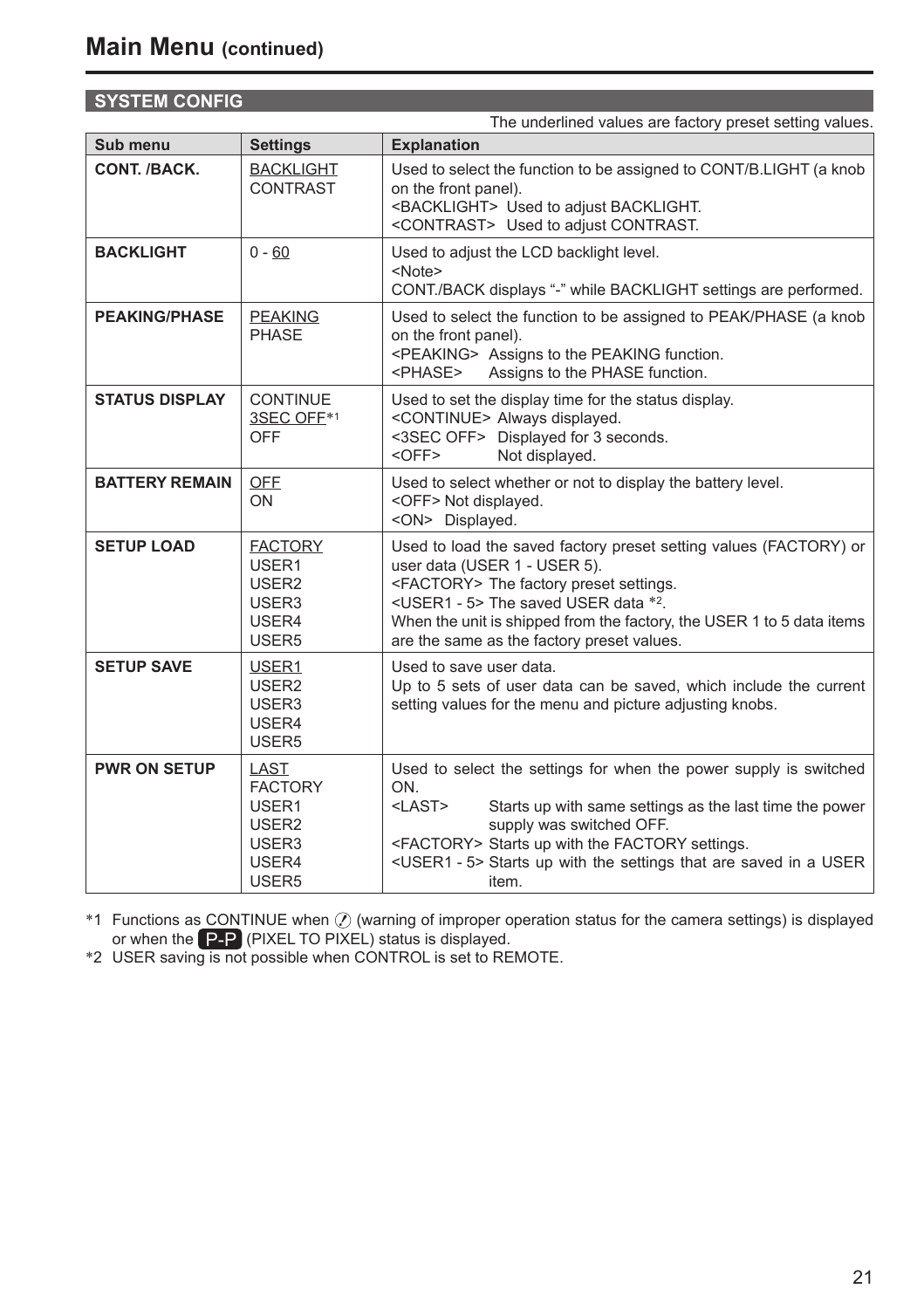## **VF CONFIG**

|                      |                                                  | The underlined values are factory preset setting values.                                                                                                                                                                                                         |
|----------------------|--------------------------------------------------|------------------------------------------------------------------------------------------------------------------------------------------------------------------------------------------------------------------------------------------------------------------|
| Sub menu             | <b>Settings</b>                                  | <b>Explanation</b>                                                                                                                                                                                                                                               |
| <b>VF CONTROL</b>    | VF-CH<br>ALL-CH                                  | Used to select the input line for the VF function of the monitor.<br>(VF function: tally lamp lit, zebra displayed, $\mathcal{O}$ ) displayed)<br><vf-ch> Only enabled when the VF line is selected.<br/><all-ch> Enabled with all input lines.</all-ch></vf-ch> |
| <b>CROSS HATCH</b>   | <b>HIGH</b><br>LOW<br><b>OFF</b>                 | Used to set whether to display a cross hatch and select its density<br>level<br><high> 70/256 (displays with a dense cross hatch)<br/><low> 20/256 (displays with a light cross hatch)<br/><off> Not displayed.</off></low></high>                               |
| <b>REAR TALLY</b>    | ON<br><b>OFF</b>                                 | Used to allow control of the tally lamp on the rear of the monitor.<br><on> Lamp lights when TALLY control from a GPI/camera is ON.<br/><off> Lamp does not light.</off></on>                                                                                    |
| <b>ZEBRA</b>         | ON<br><b>OFF</b>                                 | Used to set ZEBRA information in the camera.<br><on> Sets the information to ON.<br/><off> Sets the information to OFF.</off></on>                                                                                                                               |
| <b>RETURN CH*1*2</b> | <b>YPBPR</b><br>VF<br><b>VIDEO</b><br><b>SDI</b> | Used to select the signal input line by operating the RETURN (RET)<br>button of the camera lens<br>$<$ Note $>$<br>When there is no SDI input unit (option), the SDI item is displayed in<br>gray and cannot be set.                                             |

• The priority sequence for GPI control and RS-232C is as follows: GPI > VF CONFIG > RS-232C.

∗1 RETURN CH operates when VF CONTROL is set to ALL-CH. It is not affected by the various line ON/OFF settings in the INPUT SELECT menu (→ page 29). (Input lines that are set with RETURN CH are enabled even if they are set to OFF in INPUT SELECT.)

∗2 A function to be used with future Panasonic camera-recorders.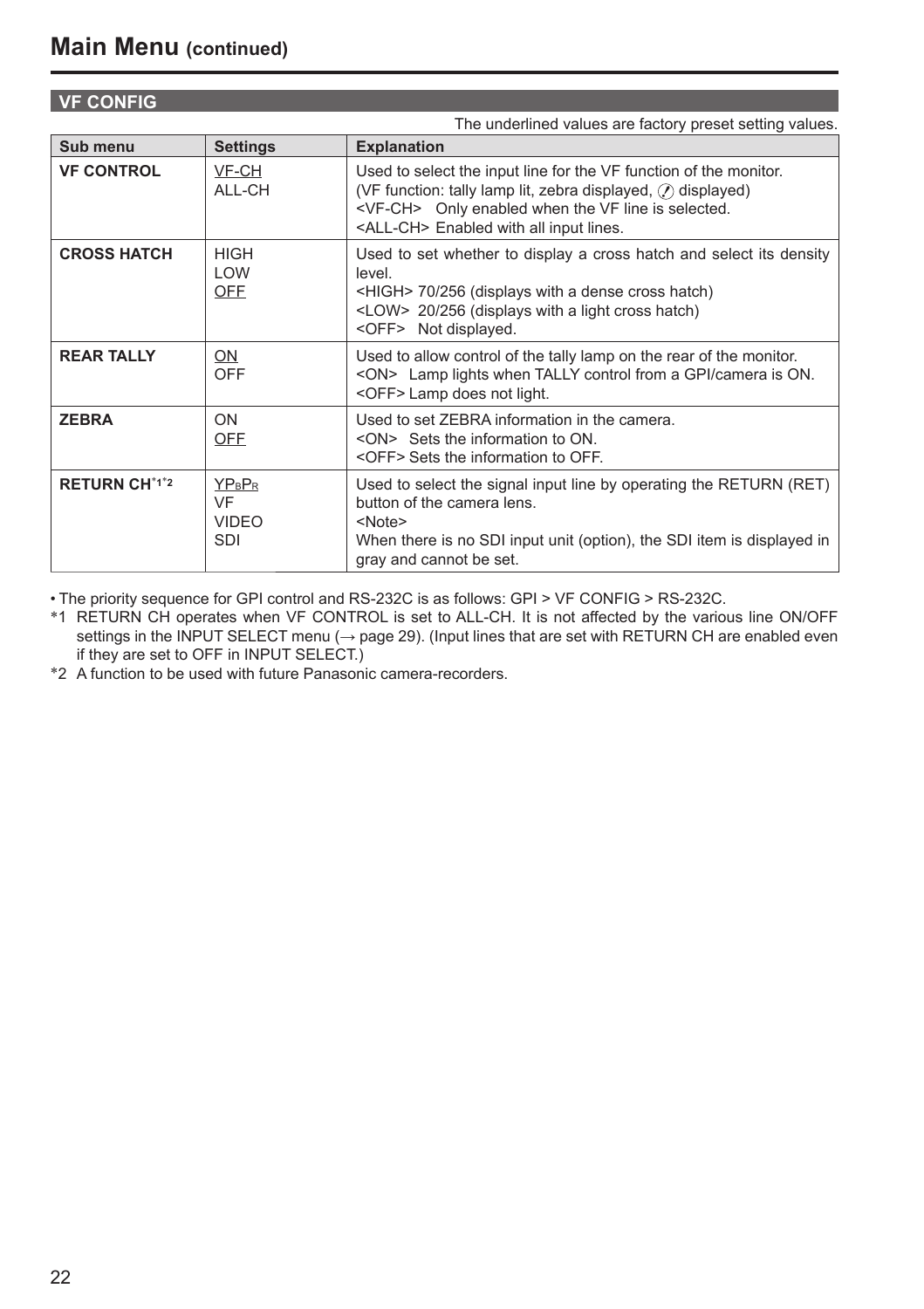# **FUNCTION**

|                              |                                                                                                                                                                                                                                                                                                                                                                                                 | The underlined values are factory preset setting values.                                                                                                                                                                                                                                                                                                                                                                                                                                                                                                                                                                                                                                                                                                                                                                                                                                                                                                                                                                                                                                                                                                                                                                                                                                                                                                                                                       |
|------------------------------|-------------------------------------------------------------------------------------------------------------------------------------------------------------------------------------------------------------------------------------------------------------------------------------------------------------------------------------------------------------------------------------------------|----------------------------------------------------------------------------------------------------------------------------------------------------------------------------------------------------------------------------------------------------------------------------------------------------------------------------------------------------------------------------------------------------------------------------------------------------------------------------------------------------------------------------------------------------------------------------------------------------------------------------------------------------------------------------------------------------------------------------------------------------------------------------------------------------------------------------------------------------------------------------------------------------------------------------------------------------------------------------------------------------------------------------------------------------------------------------------------------------------------------------------------------------------------------------------------------------------------------------------------------------------------------------------------------------------------------------------------------------------------------------------------------------------------|
| Sub menu                     | Settings                                                                                                                                                                                                                                                                                                                                                                                        | <b>Explanation</b>                                                                                                                                                                                                                                                                                                                                                                                                                                                                                                                                                                                                                                                                                                                                                                                                                                                                                                                                                                                                                                                                                                                                                                                                                                                                                                                                                                                             |
| <b>FUNCTION1 - 3</b>         | <b>BLUE ONLY</b><br>SD ASPECT*1*2<br><b>WFM</b><br>MARKER*1*3<br>PIXEL TO PIXEL*4<br>PIXEL POS.+*5<br>PIXEL POS.-*5<br>FOCUS-IN-RED<br>$*4*7$<br><b>ZEBRA</b><br>REAR TALLY*6<br><b>CROSS HATCH</b><br>MONO <sup>*1</sup><br><b>UNDEF</b><br>(Factory preset)<br>setting $\rightarrow$<br>FUNCTION1:<br><b>WFM</b><br><b>FUNCTION2:</b><br>PIXEL TO PIXEL<br><b>FUNCTION3:</b><br>FOCUS-IN-RED) | Used to select the functions to be assigned to individual buttons<br>[FUNCTION1] to [FUNCTION3] (front-panel buttons).<br><blue only=""><br/>Used to cut the red and green signals. You can check the hue (PHASE)<br/>and depth of color (CHROMA). This is switched between ON/OFF by<br/>pushing the button.<br/><sd aspect=""><br/>Used to switch between "16:9" and "4:3".<br/><wfm><br/>Used to display the waveform display screen.<br/><marker><br/>Used to display the marker.<br/><pixel pixel="" to=""><br/>Used to switch the screen display between input size and display<br/>size.<br/><pixel pos.+=""><br/>During PIXEL TO PIXEL display, used to move the signal display<br/>position clockwise and display it.<br/><pixel pos.-=""><br/>During PIXEL TO PIXEL display, used to move the signal display<br/>position counterclockwise and display it.<br/><focus-in-red><br/>Used to highlight in red the section of the image that is being<br/>focused.<br/><math>&lt;</math>ZEBRA<math>&gt;</math><br/>Used to set the zebra display ON or OFF for the camera.<br/><rear tally=""><br/>Used to set the rear tally ON or OFF.<br/><cross hatch=""><br/>Used to display a cross hatch.<br/><mono><br/>Used to switch the display between color and black-and-white.<br/><undef><br/>Undefined.</undef></mono></cross></rear></focus-in-red></pixel></pixel></pixel></marker></wfm></sd></blue> |
| <b>FUNCTION</b><br>DISPLAY*8 | ON <sub>1</sub><br>$ON2*9$<br><b>OFF</b>                                                                                                                                                                                                                                                                                                                                                        | Used to display the functions assigned from [FUNCTION1] to<br>[FUNCTION3] (buttons on the front panel). The button action can also<br>be selected (1-touch, 2-touch, OFF).<br>$<$ ON1><br>Function display and function operation can be performed with one<br>touch.<br>$<$ ON2><br>Function display and function operation can be performed with two<br>touches.<br>$<$ OFF $>$<br>Function not displayed.                                                                                                                                                                                                                                                                                                                                                                                                                                                                                                                                                                                                                                                                                                                                                                                                                                                                                                                                                                                                   |

• If a FUNCTION button is pushed during the picture adjusting knobs display, the picture adjusting knobs display will be cancelled and the FUNCTION operation cannot be executed.

- ∗1 The control settings do not operate during GPI operation.
- ∗2 If these settings are changed, the menu settings will also change.
- ∗3 Not displayed when 16:9, 4:3, BACK and CENTER are all OFF in the MARKER menu settings.
- ∗4 SD ASPECT cannot be switched when PIXEL TO PIXEL is ON during SD display.
- ∗5 PIXEL POSITION is not backed up. It is always CENTER when the power supply is switched ON.
- ∗6 Only enabled when TALLY control from the camera is ON.
- ∗7 During FOCUS-IN-RED operation, the detection sensitivity can be changed with the FOCUS-R knob. The setting range is from 0 to 30, with 30 the most sensitive detection.
- ∗8 The operating status is displayed regardless of the ON/OFF setting.
- ∗9 The function displayed with the ON2 setting can be operated with a button only during the time that it is displayed.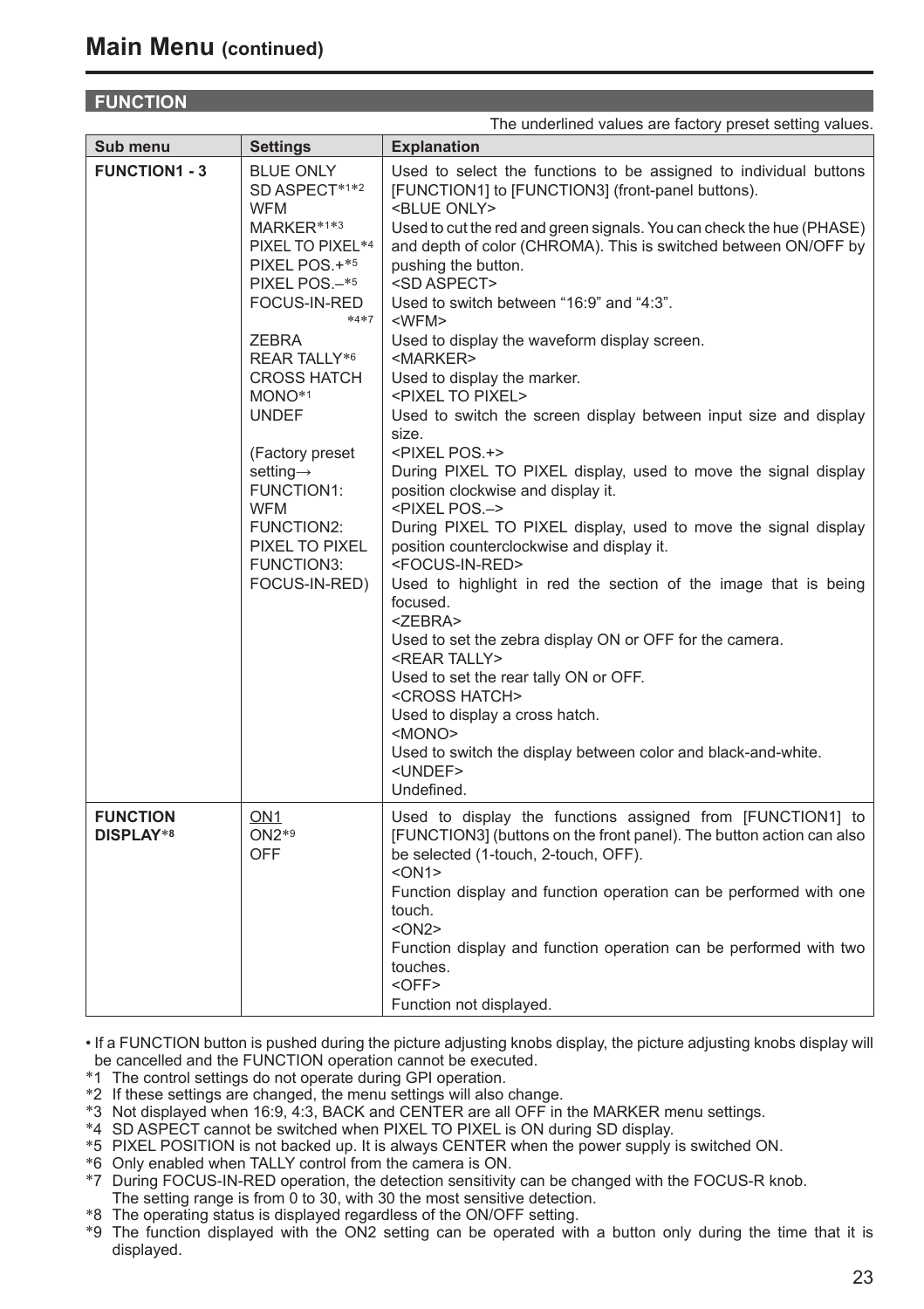### ■ Restrictions on various **FUNCTION** settings

Under the following conditions, various settings are disabled.

| <b>Setting</b>        | <b>Disabling condition</b>                                                                                                                                                                                                                                             |
|-----------------------|------------------------------------------------------------------------------------------------------------------------------------------------------------------------------------------------------------------------------------------------------------------------|
| <b>SD ASPECT</b>      | Does not operate while GPI items are being set. Does not operate during PIXEL TO PIXEL<br>operation.<br>Does not operate during HD display.<br>If operated during the conditions described above, "INVALID FUNCTION" is displayed.                                     |
| <b>WFM</b>            | Does not operate during PIXEL TO PIXEL or FOCUS-IN-RED mode.<br>If operated during the conditions described above, "INVALID FUNCTION" is displayed.                                                                                                                    |
| <b>MARKER</b>         | Does not operate while GPI items are being set.<br>Does not operate when the VF line is selected for the input.<br>Does not operate during PIXEL TO PIXEL or FOCUS-IN-RED mode.<br>If operated during the conditions described above, "INVALID FUNCTION" is displayed. |
| <b>PIXEL TO PIXEL</b> | Does not operate while WFM is ON or GPI items are being set.<br>If operated during the conditions described above, "INVALID FUNCTION" is displayed.                                                                                                                    |
| <b>FOCUS-IN-RED</b>   | Does not operate while WFM is ON or GPI items are being set.<br>If operated during the conditions described above, "INVALID FUNCTION" is displayed.                                                                                                                    |
| <b>MONO</b>           | Does not operate while GPI items are being set.<br>If operated during the conditions described above, "INVALID FUNCTION" is displayed.                                                                                                                                 |

#### ■ Operation status displayed when a FUNCTION button is used

 When one of the buttons from [FUNCTION1] to [FUNCTION3] is pushed, one of the following displays is shown depending on the operation assigned to the button.

• MARKER

 MARKER OFF, 4:3 MARKER, 13:9 MARKER, 14:9 MARKER, VISTA MARKER, CNSCO MARKER, 95% MARKER, 93% MARKER, 90% MARKER, 88% MARKER, 80% MARKER

- PIXEL TO PIXEL / PIXEL POSITION CENTER, LEFT TOP, LEFT MID, LEFT BOTTOM, MID TOP, MID BOTTOM, RIGHT TOP, RIGHT MID, RIGHT **BOTTOM**
- FOCUS-IN-RED FOCUS-IN-RED OFF, FOCUS-IN-RED ON
- ZEBRA ZEBRA OFF, ZEBRA ON
- REAR TALLY REAR TALLY OFF, REAR TALLY ON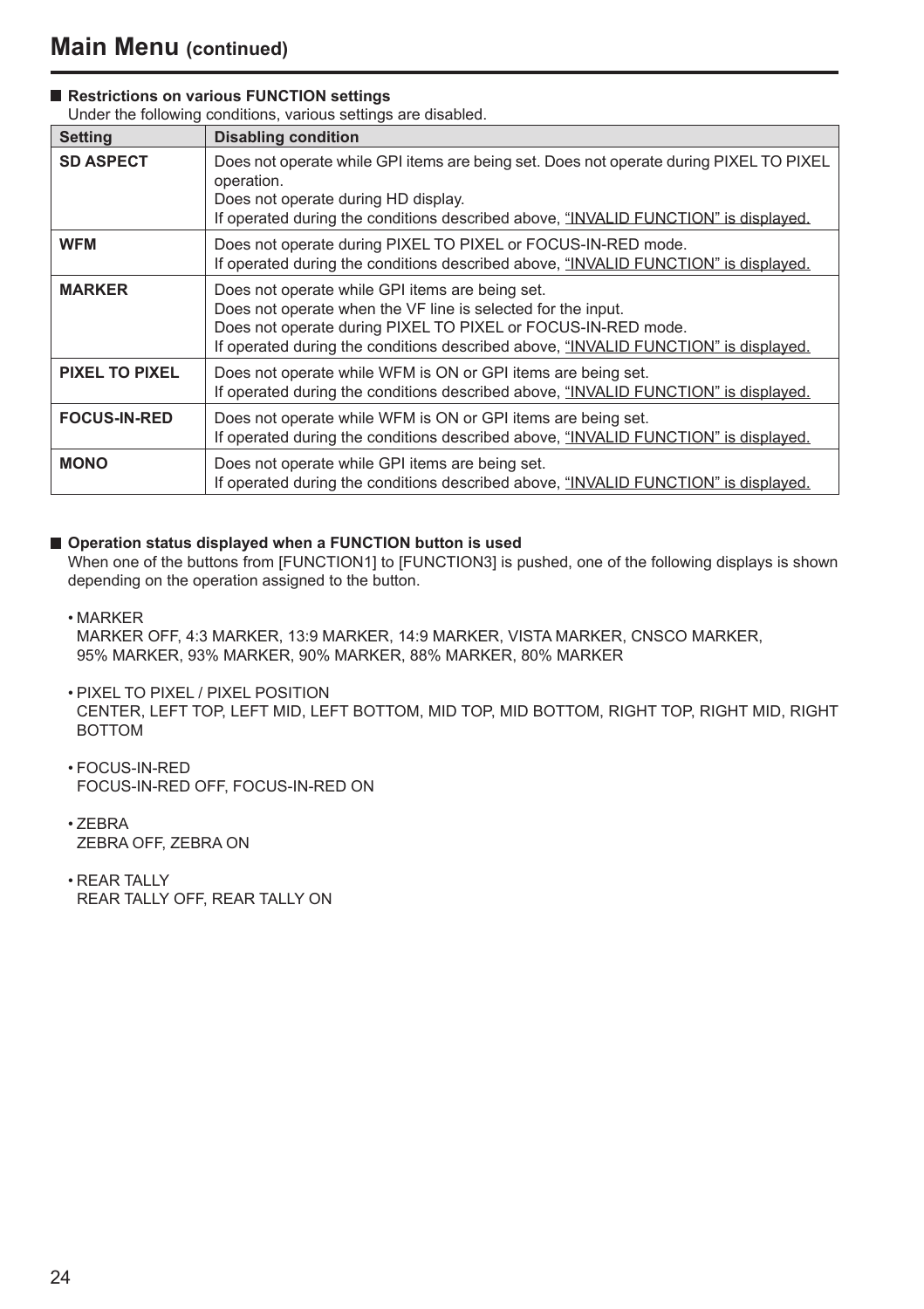### **About WFM**

You can display the wave form monitor using the "WFM" function.

The display changes each time you press one of the buttons, [FUNCTION1] to [FUNCTION3]  $(\rightarrow$  page 23), assigned with the [WFM] function (To use the "WFM" function, you must assign it to one of the [FUNCTION1] to [FUNCTION3] buttons).



WFM (Wave Form Monitor)

The window is displayed in 16:9 aspect.

### **Restrictions on WFM**

WFM is not displayed while using the PIXEL TO PIXEL or FOCUS-IN-RED function.

#### **About PIXEL TO PIXEL and PIXEL POS. +/-**

 Using the "PIXEL TO PIXEL" function, you can confirm a picture with the actual pixel count (only when the input is an HD signal).

First, press one of the buttons, [FUNCTION1] to [FUNCTION3] (→ page 23), assigned with the "PIXEL TO PIXEL" function to turn it "ON". With the function on, press another one of the buttons, [FUNCTION1] to [FUNCTION3] (→ page 23), assigned with "PIXEL POS. +" or "PIXEL POS. –". Each time the button assigned with "PIXEL POS. +/–" is pressed, the signal display position switches.

| Sub menu                       | <b>Settings</b>                                                                                                                                                   | <b>Explanation</b>                                                                                                                                                                                                                                                                                                                                                                                                                                                                                             |                                                                                                                                                                                                                                               |
|--------------------------------|-------------------------------------------------------------------------------------------------------------------------------------------------------------------|----------------------------------------------------------------------------------------------------------------------------------------------------------------------------------------------------------------------------------------------------------------------------------------------------------------------------------------------------------------------------------------------------------------------------------------------------------------------------------------------------------------|-----------------------------------------------------------------------------------------------------------------------------------------------------------------------------------------------------------------------------------------------|
| <b>PIXEL TO PIXEL</b>          | OFF<br>ON                                                                                                                                                         | size.                                                                                                                                                                                                                                                                                                                                                                                                                                                                                                          | Used to set the display of the screen size to the input signal                                                                                                                                                                                |
| PIXEL POS.+*1<br>PIXEL POS.-*1 | <b>CENTER</b><br><b>LEFT TOP</b><br><b>LEFT MID</b><br><b>LEFT BOTTOM</b><br>MID TOP<br>MID BOTTOM<br><b>RIGHT TOP</b><br><b>RIGHT MID</b><br><b>RIGHT BOTTOM</b> | is on.<br>HD signal 1080i<br><center><br/><left top=""><br/><left mid=""><br/><left bottom=""> bottom left<br/><mid top=""><br/><mid bottom=""><br/><right top=""><br/><right mid=""><br/><right bottom=""> bottom right<br/>HD signal 720P<br/><center><br/><left top=""><br/><right top=""><br/><right bottom=""> bottom right<br/><left bottom=""> bottom left<br/>SD signal<br/><center></center></left></right></right></left></center></right></right></right></mid></mid></left></left></left></center> | Used to set the signal display position when PIXEL TO PIXEL<br>center<br>top left<br>Screen left center*2<br>Screen top center*2<br>Screen bottom center*2<br>top right<br>Screen right center*2<br>center<br>top left<br>top right<br>center |

The underlined values are factory preset setting values.

∗1 PIXEL POS. + and – operate as follows.

∗2 Refer to the next page.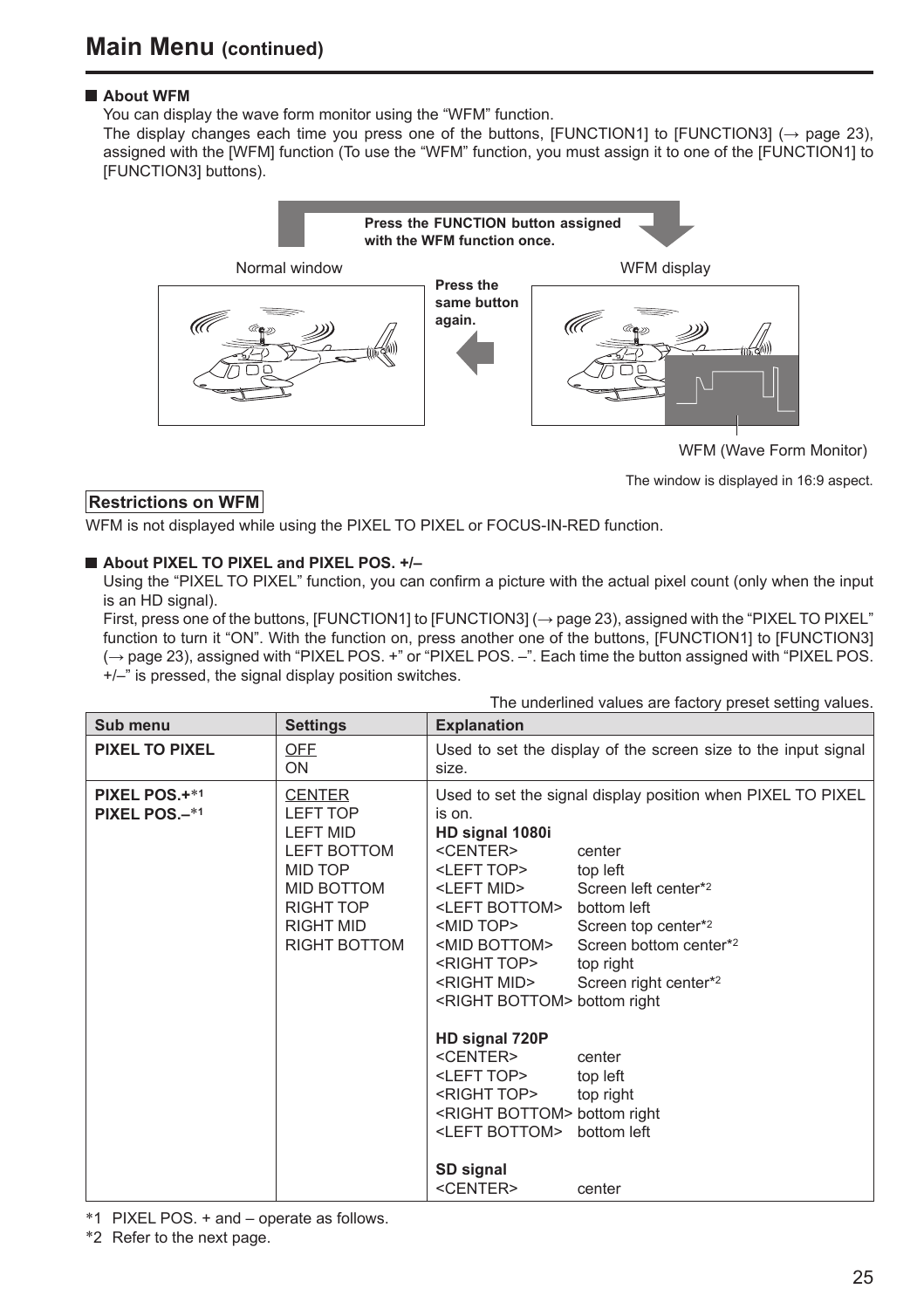

#### **Display position sequence during an SD signal input**

The input signal is displayed in the same size but POSITION selections are not possible.<sup>∗3</sup> Displayed in the same size even when the aspect is 16:9.

- ∗2 The following display positions are used after the input signal format is switched from 1080i to 720P.
	- $\rightarrow$  2) LEFT TOP
	- 3) MID TOP  $\rightarrow$  1) CENTER
	- 7) MID BOTTOM  $\rightarrow$  1) CENTER
	- 5) RIGHT MID  $\rightarrow$  3) RIGHT TOP
- ∗3 Displayed in the same size in the horizontal direction. The vertical direction is resized by taking into account the vertical and horizontal balance of the displayed image.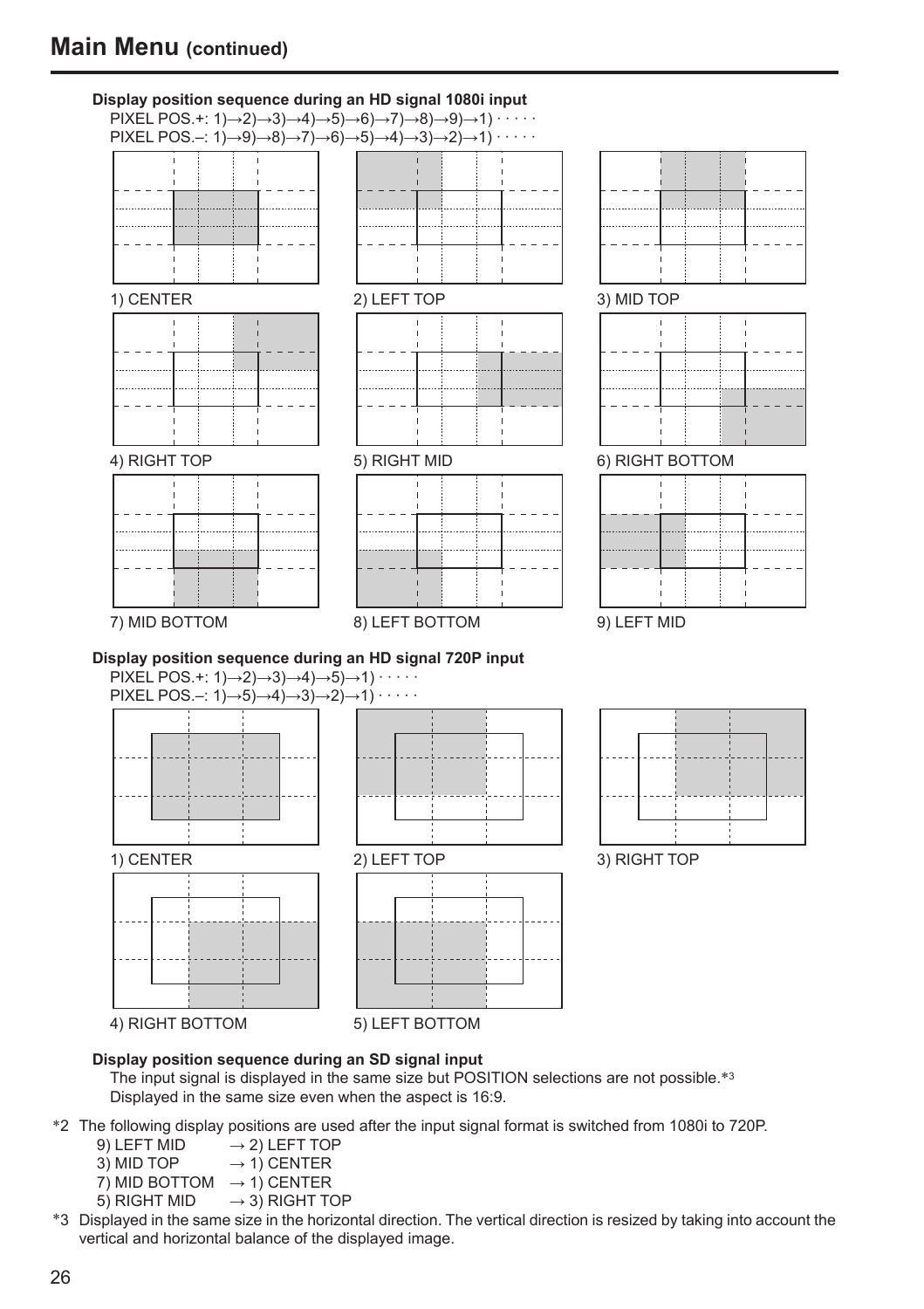## **About FOCUS-IN-RED**

 When the FOCUS-IN-RED function is used, the section that is being focused is displayed in an easy-to-understand red, making camera focus adjustments easy.

 Each time the button from [FUNCTION1] to [FUNCTION3] to which the FOCUS-IN-RED function is assigned is pushed, the display is switched (the FOCUS-IN-RED function must be assigned to one of the buttons from [FUNCTION1] to [FUNCTION3] in order to be able to use the FOCUS-IN-RED function).

When the FOCUS-IN-RED function is displayed, the detection sensitivity level (0 - 30) can be changed with the FOCUS-R knob. 30 is the most sensitive detection.



Displays in red the section of the image that is being focused

#### **About CROSS HATCH**

The aspect of 16:9 in the screen example.

When the CROSS HATCH function is used, markers are displayed at constant vertical and horizontal intervals in order to make it easier to decide the picture composition. The marker values are fixed at 1 dot or 1 line for the line width and 50 dots or 50 lines for the interval.

 Each time the button from [FUNCTION1] to [FUNCTION3] to which the CROSS HATCH function is assigned is pushed, the display is switched.

## **Each time the FUNCTION button to which the CROSS HATCH function is assigned is pushed, the display is switched as follows**



**Push 3 times (returns to cross hatch display off)**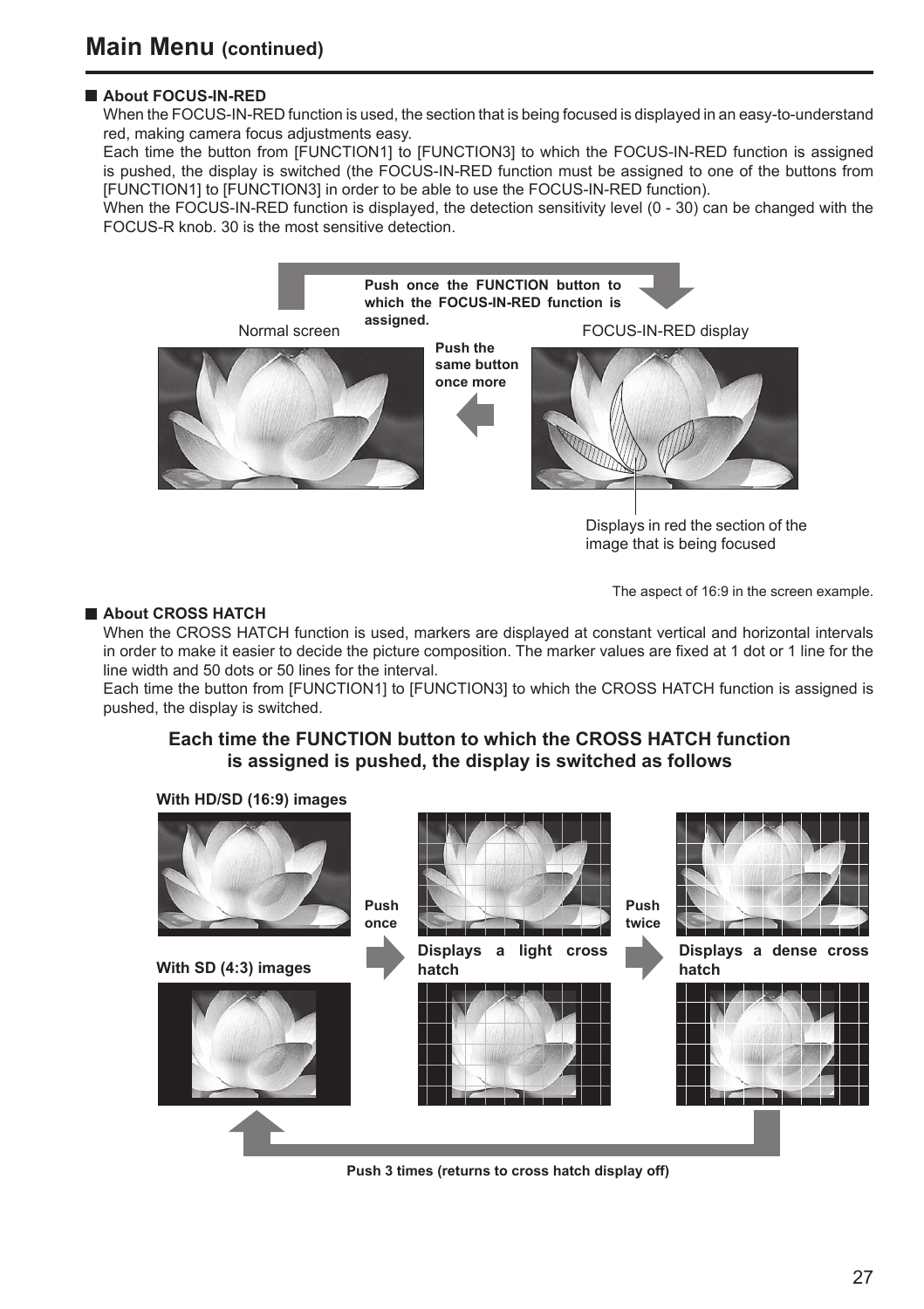#### **GPI**

The "GPI CONTROL" item is used to set enable/disable of all GPI functions, and assigns functions to each of the GPI terminal pins  $(\rightarrow$  page 31).

|                    |                                                                                                                                                                                                                                                                                                                                                       | The underlined values are factory preset setting values.                                                                     |
|--------------------|-------------------------------------------------------------------------------------------------------------------------------------------------------------------------------------------------------------------------------------------------------------------------------------------------------------------------------------------------------|------------------------------------------------------------------------------------------------------------------------------|
| Sub menu           | <b>Settings</b>                                                                                                                                                                                                                                                                                                                                       | <b>Explanation</b>                                                                                                           |
| <b>GPI CONTROL</b> | <b>DISABLE</b><br><b>ENABLE</b>                                                                                                                                                                                                                                                                                                                       | GPI functions enable/disable settings<br><disable> Deactivate<br/><enable> Activate</enable></disable>                       |
| GPI1 - GPI8        | <b>UNDEF</b><br>MARKER1 ON/OFF<br>MARKER2 ON/OFF<br><b>MARKER BACK HALF</b><br><b>MARKER BACK BLACK</b><br><b>CENTER MARKER</b><br><b>INPUT SEL, YPRPR</b><br><b>INPUT SEL. VF</b><br><b>INPUT SEL, VIDEO</b><br><b>INPUT SEL, SDI</b><br>SD ASPECT<br><b>RED TALLY</b><br><b>GREEN TALLY</b><br><b>MONO</b><br>PIXEL TO PIXEL<br><b>FOCUS IN RED</b> | Used to set the GPI control terminal pin assign.<br>You can set the same items for each terminal<br>$(\rightarrow$ page 31). |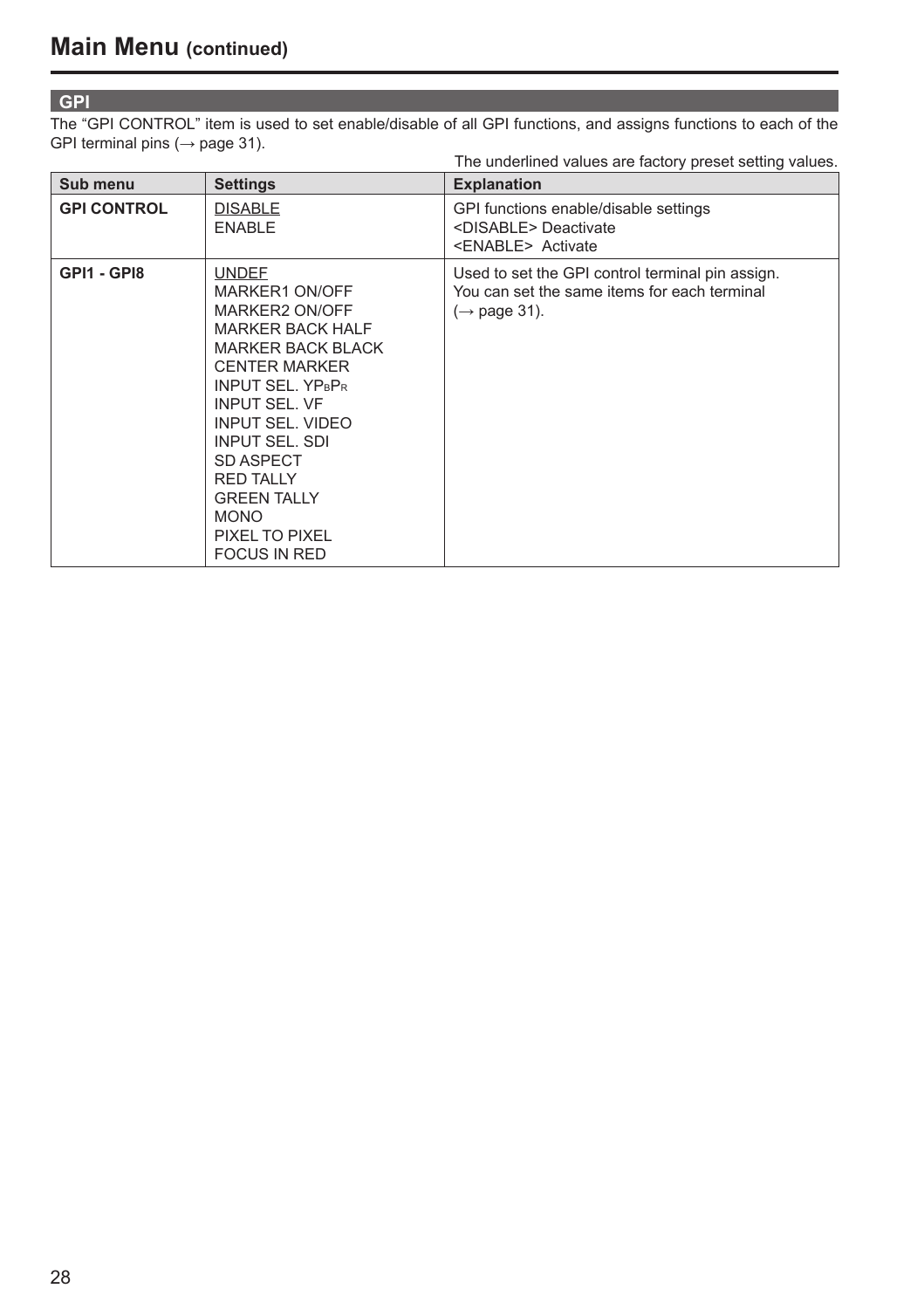# **INPUT SELECT**

|                                  |                                          | The underlined values are factory preset setting values.                                                                                                                                                                                                                                                                                                                                                                                            |
|----------------------------------|------------------------------------------|-----------------------------------------------------------------------------------------------------------------------------------------------------------------------------------------------------------------------------------------------------------------------------------------------------------------------------------------------------------------------------------------------------------------------------------------------------|
| Sub menu                         | <b>Settings</b>                          | <b>Explanation</b>                                                                                                                                                                                                                                                                                                                                                                                                                                  |
| <b>YPBPR</b>                     | <b>ON</b><br>OFF                         | Used to set the YPRPR line to the INPUT SELECT button.*1                                                                                                                                                                                                                                                                                                                                                                                            |
| <b>COMPONENT</b><br><b>LEVEL</b> | <b>SMPTE</b><br><b>B75</b><br><b>B00</b> | Used to select the input level for the YP <sub>B</sub> P <sub>R</sub> (component) signal.<br><smpte> When the signal level specified in SMPTE is Chroma 100<br/>IRE, P<sub>B</sub>, P<sub>R</sub>=0.7Vp-p<br/>Select this when connecting a betacam or similar devices<br/><math>B75</math><br/>with a 7.5 IRE setup level.<br/>Select this when connecting a betacam or similar devices<br/><math>B00</math><br/>with a 0 IRE setup level.</smpte> |
| VF                               | ON<br>OFF                                | Used to set the VF line to the INPUT SELECT button.*1                                                                                                                                                                                                                                                                                                                                                                                               |
| VIDEO/YPBPR                      | <b>VIDEO</b><br><b>YPBPR</b>             | Used to select the VF input mode.<br><video> Selects the VIDEO signal.<br/><yp<sub>BP<sub>R</sub>&gt; Selects the YP<sub>B</sub>P<sub>R</sub> (component) signal.</yp<sub></video>                                                                                                                                                                                                                                                                  |
| <b>SIGNAL TYPE</b>               | <b>HD</b><br><b>SD</b>                   | Used to select the signal output from the camera.<br><hd> Selects the HD signal.<br/><sd> Selects the SD signal.</sd></hd>                                                                                                                                                                                                                                                                                                                          |
| <b>VIDEO</b>                     | ON<br><b>OFF</b>                         | Used to set the VIDEO line to the INPUT SELECT button.*1                                                                                                                                                                                                                                                                                                                                                                                            |
| <b>FORMAT</b>                    | <b>AUTO</b><br><b>NTSC</b><br>PAL        | Used to select the format for VIDEO input.*2<br><auto>NTSC or PAL is selected automatically.<br/><ntsc>NTSC<br/><pal>PAL</pal></ntsc></auto>                                                                                                                                                                                                                                                                                                        |
| <b>NTSC SETUP</b>                | 00<br>75                                 | Used to set the setup level for NTSC.<br><75> Select this when the signal is at a 7.5 IRE setup level.<br><00> Select this when the signal is at a 0 IRE setup level.                                                                                                                                                                                                                                                                               |
| <b>SDI</b>                       | ON.<br>OFF                               | Used to set the SDI line to the INPUT SELECT button.*1*3                                                                                                                                                                                                                                                                                                                                                                                            |

∗1 When an SDI input unit (option) is installed, it is not possible to switch OFF all the 4 input lines. An OFF setting cannot be made for the 4th input line.

When there is no SDI input unit (option), it is not possible to switch OFF all the following 3 input lines: YPBPR, VIDEO or VF. An OFF setting cannot be made for the 3rd input line.

\*2 Although the factory preset setting is AUTO, we recommend specifying a format because there is a risk of the input signal being affected by external noise.

∗3 When there is no SDI input unit (option), the SDI item is displayed in gray and cannot be set.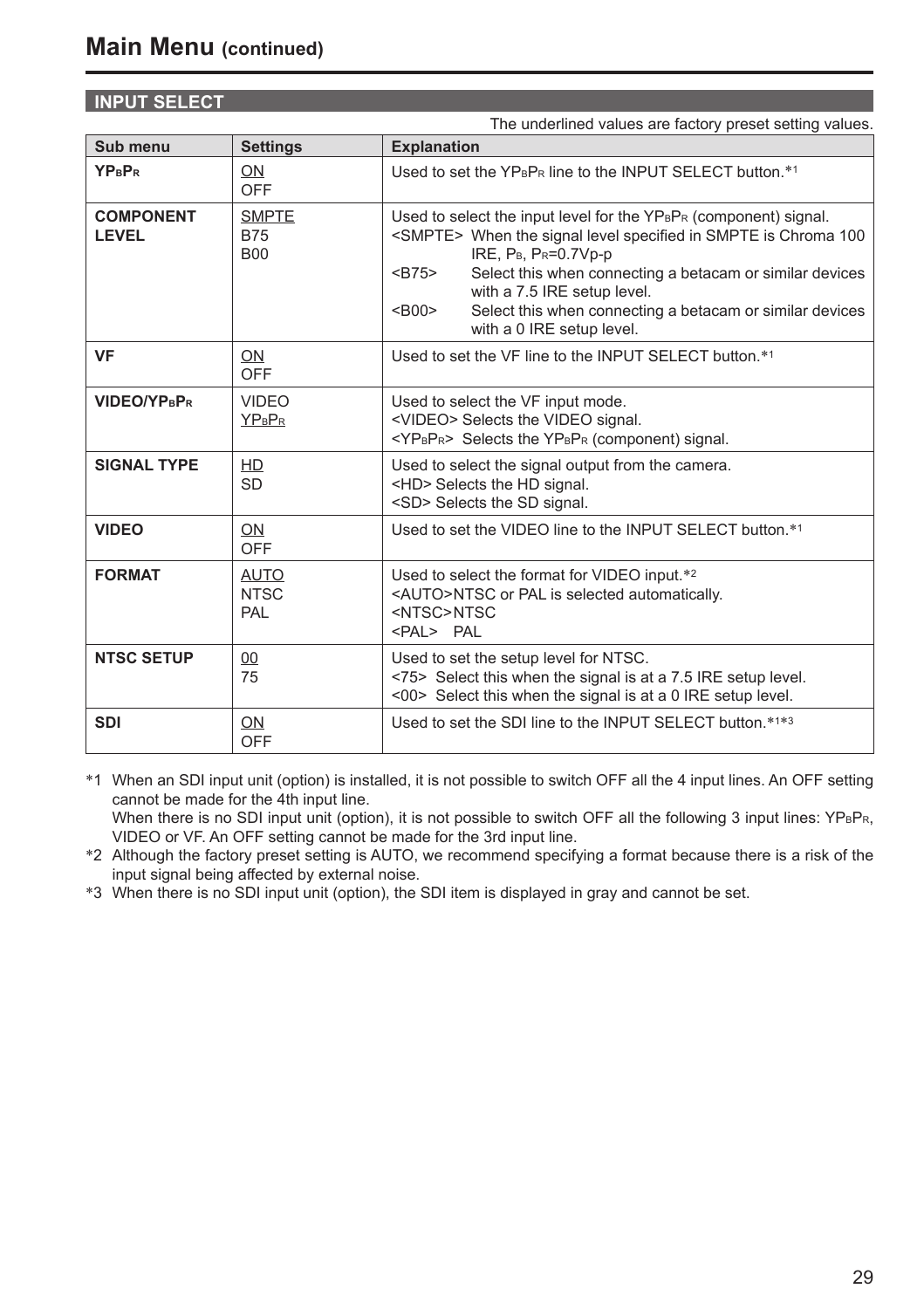| <b>CONTROL</b>                |                                |                                                                                                                                                                                                                                                              |
|-------------------------------|--------------------------------|--------------------------------------------------------------------------------------------------------------------------------------------------------------------------------------------------------------------------------------------------------------|
|                               |                                | The underlined values are factory preset setting values.                                                                                                                                                                                                     |
| Sub menu                      | <b>Settings</b>                | <b>Explanation</b>                                                                                                                                                                                                                                           |
| <b>CONTROL</b>                | <b>LOCAL</b><br><b>REMOTE</b>  | Used to select the operation. (Combined control lock)<br><local> Front operation enabled<br/><remote> Remote operation enabled<br/>(The front controls become locked)*1</remote></local>                                                                     |
| <b>LOCAL</b><br><b>ENABLE</b> | <b>DISABLE</b><br><b>INPUT</b> | When "REMOTE" is selected in "CONTROL", this selects whether<br>front controls are enabled/disabled.<br><disable> All front operations are disabled.<br/>Operations other than those with the [INPUT SELECT]<br/><input/><br/>button are disabled.</disable> |

∗1 The menu can be displayed when the lock is engaged.

 The only menu setting that can be changed when the lock is engaged is the "CONTROL/LOCAL ENABLE" item.

When the lock is engaged, the picture adjusting knob is disabled.

 Operations when the lock is engaged follow the settings in "LOCAL ENABLE". When the lock is engaged, the key mark is displayed on the screen.

**IMAIN MENUI Key mark**  $\overline{\mathbb{H}}$ MARKER

| <b>HOURMETER</b> |  |  |
|------------------|--|--|
|                  |  |  |

|                  |                 | The underlined values are factory preset setting values. |
|------------------|-----------------|----------------------------------------------------------|
| Sub menu         | <b>Settings</b> | <b>Explanation</b>                                       |
| <b>OPERATION</b> | XXXXXXH*1       | Used to display the power distribution time.             |
| <b>LCD</b>       | XXXXXXH*1       | Used to display the backlight activation time.           |

∗1 Time is displayed in "XXXXXX".

"XXXXXX": 0 to 262,800 hours (about 30 years), "OVER" is displayed when the time exceeds 262,800 hours.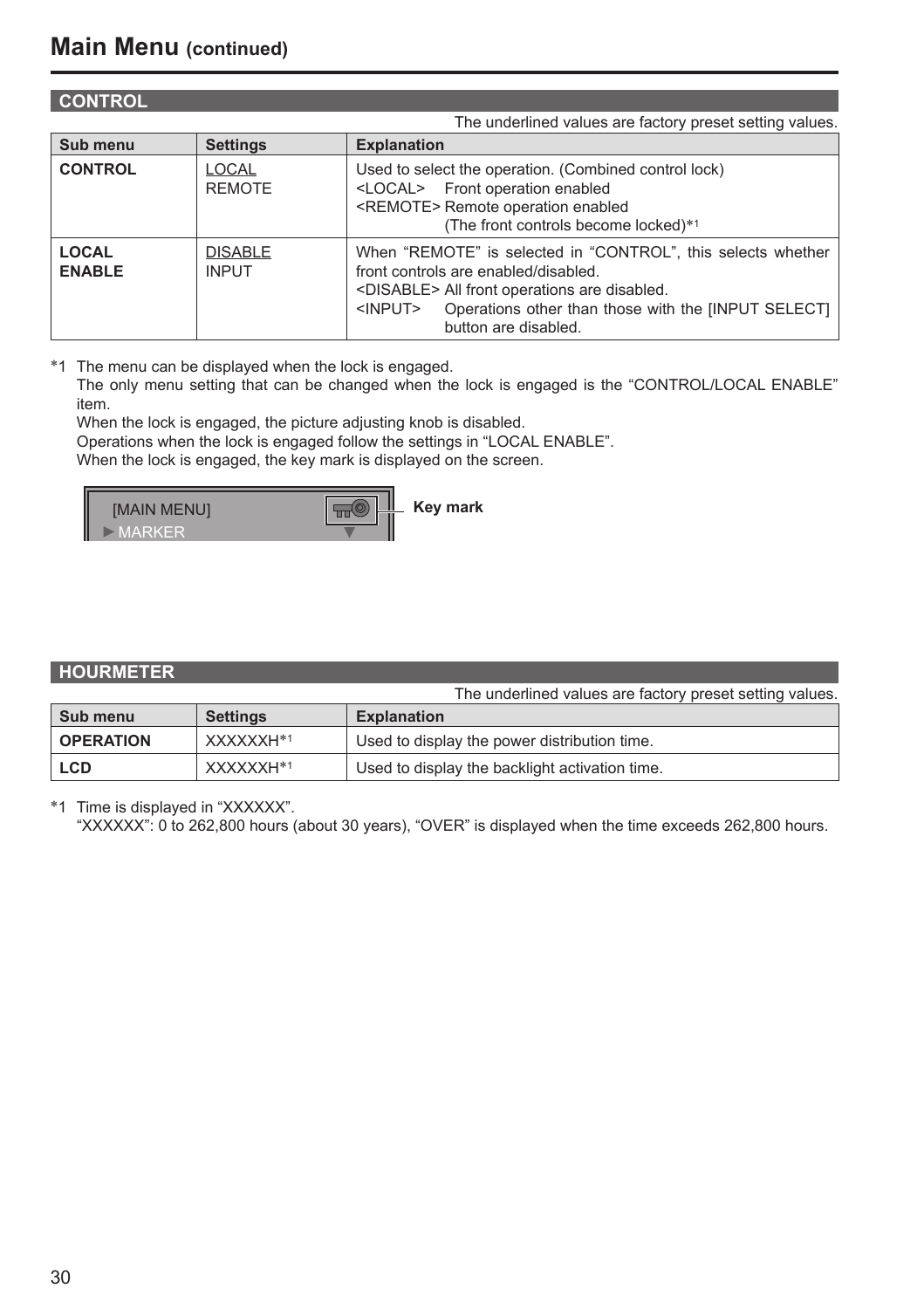# **REMOTE Specifications**

REMOTE operation is possible on this monitor using the GPI/RS-232C terminal.

### **GPI terminal**

Each of the items in the GPI screen are compatible with the following terminals. You can assign functions to each terminal in the menu GPI screen ( $\rightarrow$  page 28). The functions assigned to each terminal operate when the GND (Pin 5) is connected (ON) or open (OFF).



| Pin number Signal |                  |
|-------------------|------------------|
|                   | GP <sub>11</sub> |
| 2                 | GPI <sub>2</sub> |
| 3                 | GPI3             |
| 4                 | GPI4             |
| 5                 | <b>GND</b>       |
| 6                 | GPI <sub>5</sub> |
|                   | GPI6             |
| 8                 | GPI7             |
| q                 | GPI8             |

#### $\blacksquare$  Operating conditions

 Level operation: operates when GND is connected. Edge operation: operates when GND changes from open to connected.

 ∗ If you have assigned a level operation function to more than one terminal, the function operates as long as one of the terminals is connected.

| <b>Assignment items</b>              | <b>Function</b>                                                                                                                                                                       | <b>Operating conditions</b>                             |
|--------------------------------------|---------------------------------------------------------------------------------------------------------------------------------------------------------------------------------------|---------------------------------------------------------|
| <b>UNDEF</b>                         | No settings (no terminal assignment functions)                                                                                                                                        |                                                         |
| <b>MARKER1</b><br>ON/OFF*1           | Switches the marker display of the marker decided<br>Level operation<br>in "GPI PRESET1" ( $\rightarrow$ page 17) in the "MARKER"<br>(Connected: ON, Open: OFF)<br>menu.              |                                                         |
| <b>MARKER2</b><br>ON/OFF*1           | Switches the marker display of the marker decided<br>Level operation<br>in "GPI PRESET2" ( $\rightarrow$ page 17) in the "MARKER"<br>(Connected: ON, Open: OFF)<br>menu.              |                                                         |
| <b>MARKER</b><br><b>BACK HALF*2</b>  | Reduces the brightness of the background outside<br>the marker displayed in "GPI PRESET1" ( $\rightarrow$ page<br>17) by 50%.                                                         | Level operation<br>(Connected: ON, Open: OFF)           |
| <b>MARKER</b><br><b>BACK BLACK*2</b> | Reduces the brightness of the background outside<br>the marker displayed in "GPI PRESET1" ( $\rightarrow$ page<br>17) to 0%.                                                          | Level operation<br>(Connected: ON, Open: OFF)           |
| <b>CENTER MARKER</b>                 | Switches the center marker display ON/OFF.<br>Level operation<br>(When other markers are being displayed, this is<br>(Connected: ON, Open: OFF)<br>superimposed on the other markers) |                                                         |
| <b>INPUT SEL, VIDEO</b>              | Switches the input line to VIDEO.                                                                                                                                                     | Edge operation                                          |
| <b>INPUT SEL. YPBPR</b>              | Switches the input line to YPBPR.                                                                                                                                                     | Edge operation                                          |
| <b>INPUT SEL. VF</b>                 | Switches the input line to VF.                                                                                                                                                        | Edge operation                                          |
| <b>INPUT SEL, SDI</b>                | Switches the input line to SDI.                                                                                                                                                       | Edge operation                                          |
| <b>SD ASPECT</b>                     | Sets the aspect ratio settings when using SD signal<br>input. (Disabled when using HD signal)                                                                                         | Level operation<br>(Connected: 16:9, Open: 4:3)         |
| <b>RED TALLY</b>                     | Lights the red tally.                                                                                                                                                                 | Level operation<br>(Connected: ON, Open: OFF)           |
| <b>GREEN TALLY</b>                   | Lights the green tally.                                                                                                                                                               | Level operation<br>(Connected: ON, Open: OFF)           |
| <b>MONO</b>                          | Switches between color and monochrome (MONO).                                                                                                                                         | Level operation (Connected:<br>Monochrome, Open: Color) |
| <b>PIXEL TO PIXEL</b>                | Switches the screen display between input size and<br>display size.                                                                                                                   | Level operation<br>(Connected: ON, Open: OFF)           |
| <b>FOCUS-IN-RED</b>                  | Displays in red the section of the image that is being<br>focused.                                                                                                                    | Level operation<br>(Connected: ON, Open: OFF)           |

∗1 When the 16:9 marker and 4:3 marker are simultaneously selected and activated on the 16:9 aspect display, both markers are displayed.

∗2 When the 16:9 marker and 4:3 marker are simultaneously displayed, the background selected with the 16:9 marker is controlled.

### **Restrictions**

• SD ASPECT does not operate when the input signal is HD.

• MARKER items do not operate when the VF input line is selected.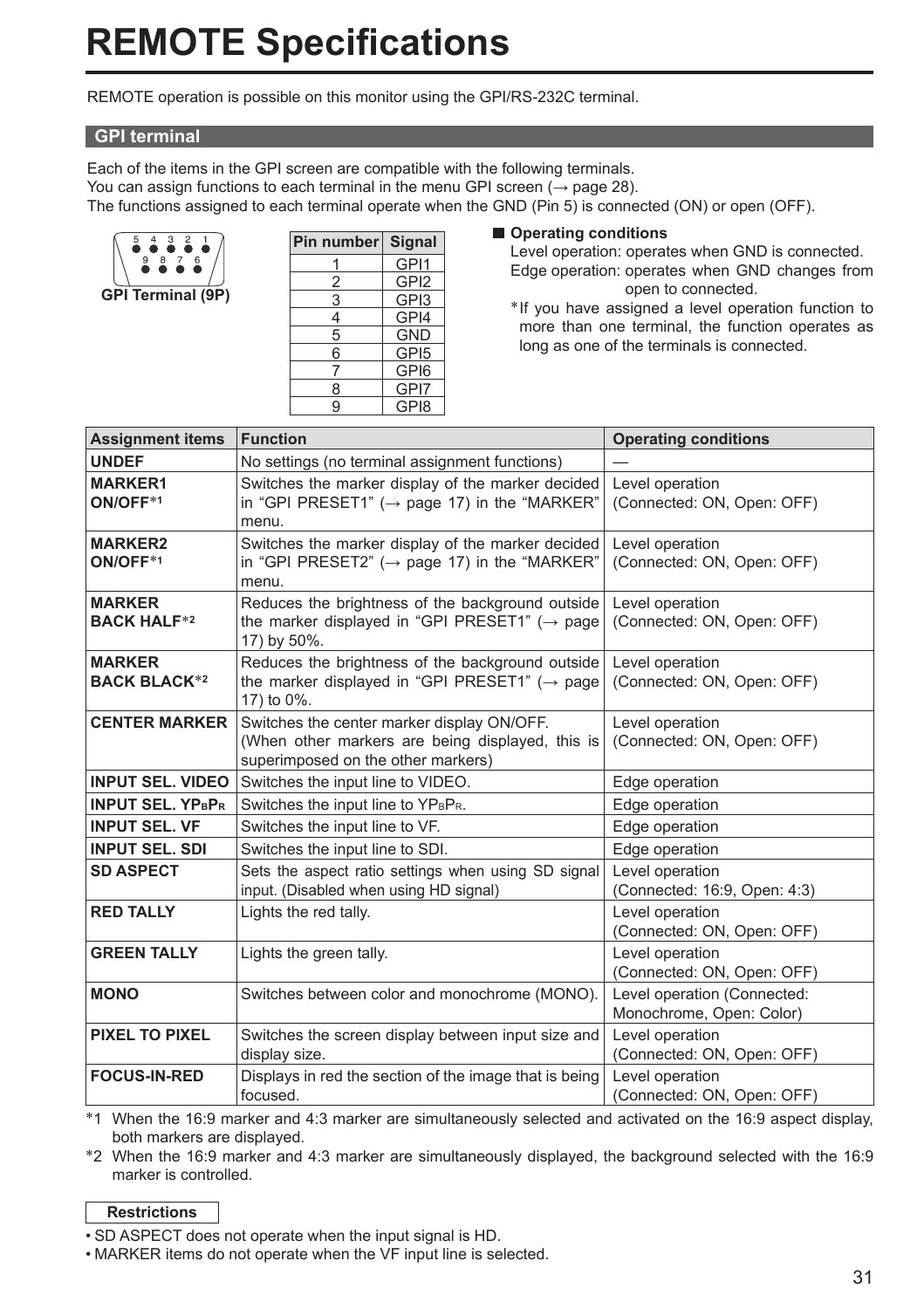#### **Assignment of item priority levels**

- When both "MARKER1" and "MARKER2" are ON at the same time, "MARKER1" has priority. However, when the display aspect is 4:3, the "MARKER1" aspect is 16:9, and the "MARKER2" aspect is 4:3, "MARKER2" is displayed. In this case, the "MARKER2" background is controlled.
- When "MARKER BACK HALF" and "MARKER BACK BLACK" are simultaneously activated, priority goes to "MARKER BACK BLACK".
- When two or more of the following items "INPUT SEL. VIDEO", "INPUT SEL. VF", "INPUT SEL. SDI" and "INPUT SEL.  $YP<sub>BPR</sub>$ " - are simultaneously activated, priority goes to the last item activated.

# **RS-232C terminal**

Refer to the following diagram and lower right table for the RS-232C terminal pin arrangement and connections. Please contact the vendor for information about detailed systems which used the RS-232C.

**RS-232C Terminal (9P)**

| PC Side           |            |  |  |
|-------------------|------------|--|--|
| Pin number Signal |            |  |  |
|                   | N.C.       |  |  |
| 2                 | <b>RXD</b> |  |  |
| 3                 | <b>TXD</b> |  |  |
| 4                 | <b>DTR</b> |  |  |
| 5                 | <b>GND</b> |  |  |
| 6                 | <b>DSR</b> |  |  |
| 7                 | <b>RTS</b> |  |  |
| 8                 | <b>CTS</b> |  |  |
| 9                 | N.C.       |  |  |

| PC Side           |            | (Straight) | <b>BT-LH80W Side</b> |            |
|-------------------|------------|------------|----------------------|------------|
| Pin number Signal |            |            | Pin number Signal    |            |
|                   | N.C.       |            |                      | N.C.       |
| 2                 | <b>RXD</b> |            | 2                    | <b>TXD</b> |
| 3                 | <b>TXD</b> |            | 3                    | <b>RXD</b> |
| 4                 | <b>DTR</b> |            | 4                    | <b>DSR</b> |
| 5                 | <b>GND</b> |            | 5                    | <b>GND</b> |
| 6                 | <b>DSR</b> |            | 6                    | <b>DTR</b> |
|                   | <b>RTS</b> |            |                      | <b>CTS</b> |
| 8                 | <b>CTS</b> |            | 8                    | <b>RTS</b> |
| 9                 | N.C.       |            | 9                    | N.C.       |

### **RS-232C REMOTE operation method**

■ Connectors and signal names  **Connector: D-SUB 9-pin (female) Signal name**

| Pin<br>number | Signal<br>name | <b>Explanation</b>       |
|---------------|----------------|--------------------------|
|               | N.C.           | Not connected            |
| 2             | <b>TXD</b>     | <b>Transmission data</b> |
| 3             | RXD            | Reception data           |
| 4             | <b>DSR</b>     | Connected inside.        |
| 5             | <b>GND</b>     | Ground                   |
| 6             | <b>DTR</b>     | Connected inside.        |
| 7             | CTS            | Connected inside.        |
| 8             | <b>RTS</b>     | Connected inside.        |
| 9             | N.C.           | Not connected            |

### ■ Communication Conditions

| Signal level   | Conforms to RS-232C      |
|----------------|--------------------------|
| Synchro system | Tone pace synchro system |
| Transfer rate  | 9600 bps                 |
| Parity         | None                     |
| Data length    | 8 bit                    |
| Stop bit       | 1 bit                    |
| Flow control   | None                     |
|                |                          |

## ■ Command format

| STX(02h) Command<br>)ata<br>FTX(0.3h) |
|---------------------------------------|
|---------------------------------------|

- Commands are 3 characters following STX, finally adding ETX.
- Add a : (colon) after the command as required, and add the data.

#### ■ Response formats

#### **1. Setting command response**

| STX(02h) | Command | FTV/N |
|----------|---------|-------|
|          |         |       |

#### **2. Query command response**

| EТ<br>ST.<br>$  -$<br>$- \cdot \cdot \cdot$ |
|---------------------------------------------|
|---------------------------------------------|

#### **3. Error response**

| STX(02h) | Error code | ETX(03h) |
|----------|------------|----------|
|----------|------------|----------|

 Error code ER001: Invalid command ER002: Parameter error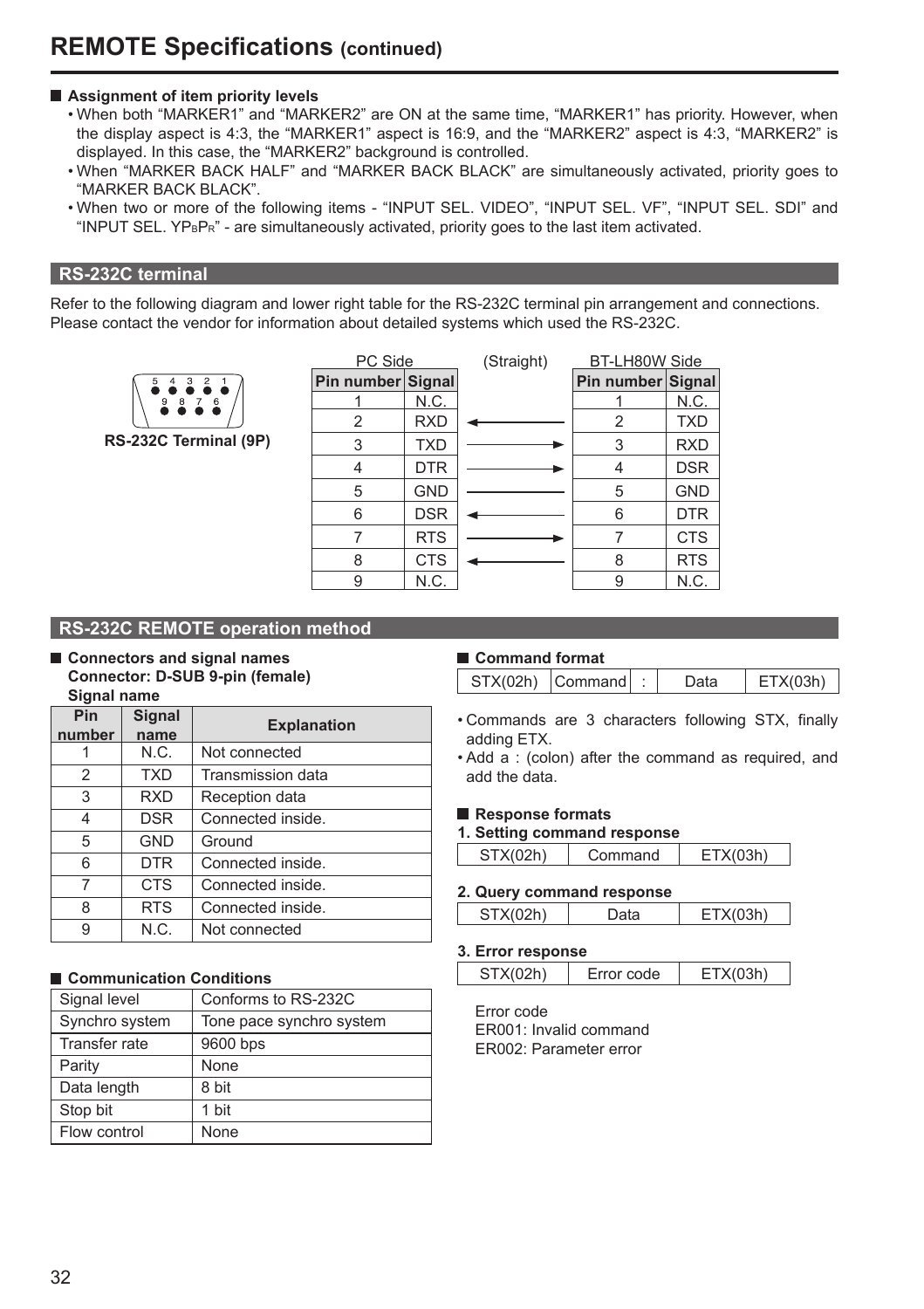# **REMOTE Specifications (continued)**

# **B** Setting command

| No.            | Command    | <b>Explanation</b>            |                                                                                                                                                                                                                                                           | Data                                                                                                                               |                     | <b>Response</b> |
|----------------|------------|-------------------------------|-----------------------------------------------------------------------------------------------------------------------------------------------------------------------------------------------------------------------------------------------------------|------------------------------------------------------------------------------------------------------------------------------------|---------------------|-----------------|
| 1              | <b>IIS</b> | Input switch                  | 0:SDI<br>3: YPBPR                                                                                                                                                                                                                                         | 2: VIDEO<br>5: VF                                                                                                                  |                     | <b>IIS</b>      |
| $\overline{2}$ | <b>VPC</b> | Image quality<br>adjustment   | CON00-60 : Contrast settings<br>BRI00-60 : Brightness settings<br>CRO00-60 : Chroma settings<br>PHA00-60 : Phase settings                                                                                                                                 |                                                                                                                                    |                     | <b>VPC</b>      |
| 3              | <b>OBO</b> | Blue only                     | $0:$ OFF                                                                                                                                                                                                                                                  | 1:ON                                                                                                                               |                     | <b>OBO</b>      |
| 4              | <b>VBL</b> | <b>Backlight settings</b>     | 00-60                                                                                                                                                                                                                                                     |                                                                                                                                    |                     | <b>VBL</b>      |
| 5              | <b>DCH</b> | Cross hatch display           | $0:$ OFF                                                                                                                                                                                                                                                  | $1:$ LOW                                                                                                                           | 2: HIGH             | <b>DCH</b>      |
| 6              | <b>DSD</b> | Status display                | 0: CONTINUE                                                                                                                                                                                                                                               | 1: 3SEC OFF                                                                                                                        | $2:$ OFF            | <b>DSD</b>      |
| $\overline{7}$ | <b>DMK</b> | Marker settings               | 16:9 marker<br><b>MK100: OFF</b><br>MK102:88%<br>MK104:95%<br>MK106: 13:9<br>MK108:90%<br>MK110: VISTA<br>4:3 marker<br><b>MK200: OFF</b><br>MK202:88%<br>MK204: 95%<br><b>Marker background</b><br>BAK0: NORMAL BAK1: HALF<br>Center marker<br>CMK0: OFF | MK101:80%<br>MK103:93%<br>MK105:14:9<br>MK107:4:3<br>MK109: CNSCO<br>MK201:80%<br>MK203:93%<br>MK208: 90%<br>CMK <sub>1</sub> : ON | <b>BAK2: BLACK</b>  | <b>DMK</b>      |
| 8              | <b>MCT</b> | Color temperature<br>settings | 00: D56<br>03: VAR1<br>10-73:USER0 - 63                                                                                                                                                                                                                   | $01:$ D65<br>04: VAR2                                                                                                              | 02: D93<br>05: VAR3 | <b>MCT</b>      |
| 9              | <b>VPC</b> | Sharpness settings            | SHP1: HIGH<br>SHP0: LOW<br>SHH00-30: Horizontal sharpness settings<br>SHV00-30: Vertical sharpness settings                                                                                                                                               |                                                                                                                                    |                     | <b>VPC</b>      |
| 10             | <b>MIP</b> | IP mode settings              | 0: MODE1                                                                                                                                                                                                                                                  | 1: MODE2                                                                                                                           |                     | <b>MIP</b>      |
| 11             | <b>OMO</b> | Monochrome settings           | $1:$ OFF                                                                                                                                                                                                                                                  | 2:ON                                                                                                                               |                     | <b>OMO</b>      |
| 12             | <b>MAS</b> | SD aspect settings            | 0:16:9                                                                                                                                                                                                                                                    | 1:4:3                                                                                                                              |                     | <b>MAS</b>      |
| 13             | <b>MCO</b> | Remote settings               | 0: LOCAL                                                                                                                                                                                                                                                  | 1: REMOTE                                                                                                                          |                     | <b>MCO</b>      |
| 14             | <b>MLE</b> | Remote operation<br>settings  | 0: DISABLE                                                                                                                                                                                                                                                | 1: INPUT                                                                                                                           |                     | <b>MLE</b>      |
| 15             | <b>ISM</b> | VF mode settings              | <b>VFM0: VIDEO</b>                                                                                                                                                                                                                                        | VFM1: YPBPR                                                                                                                        |                     | <b>ISM</b>      |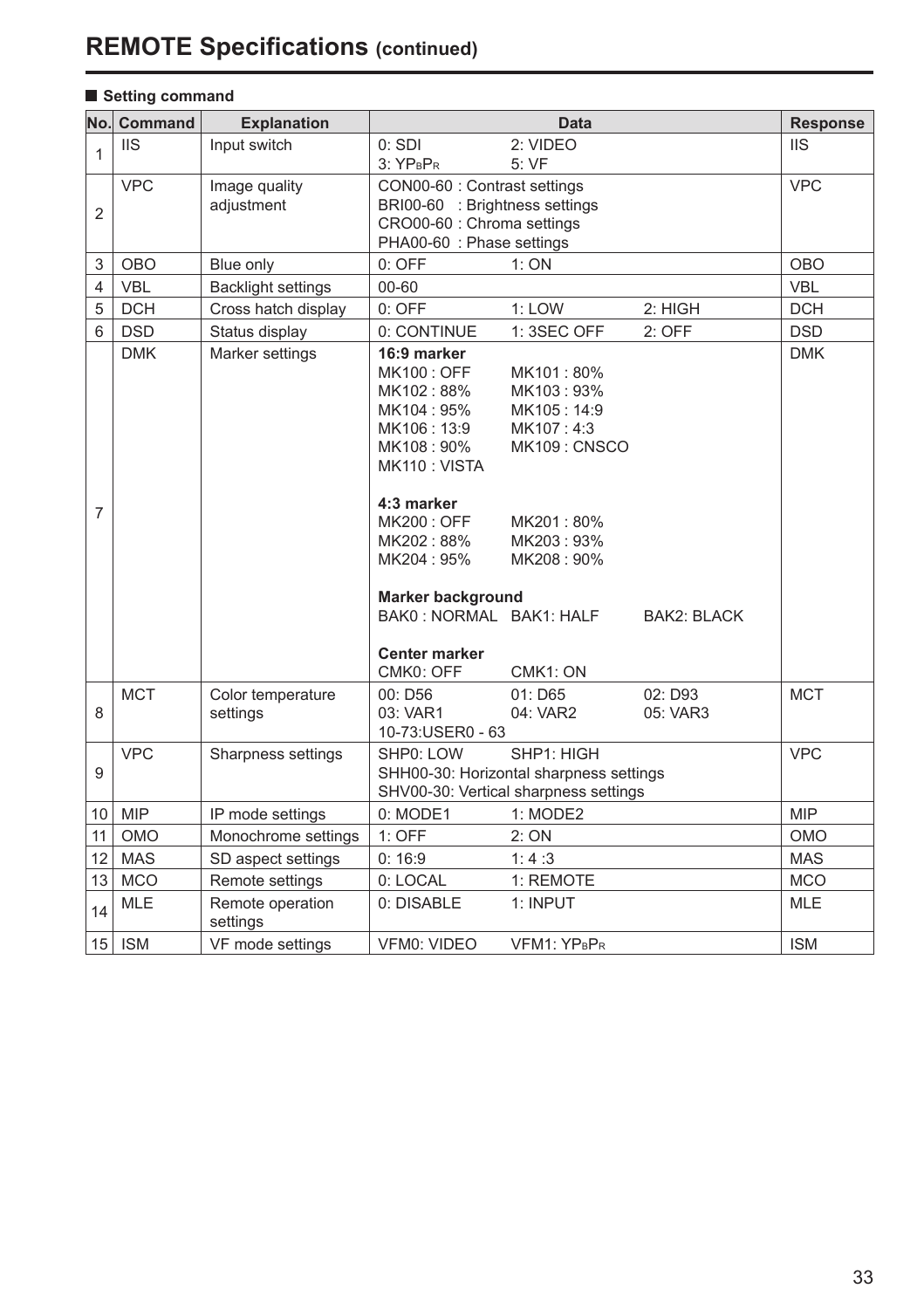# **REMOTE Specifications (continued)**

| No.            | Command           | <b>Explanation</b>   | <b>Data</b>                     |                                                                                                                                   | <b>Response</b>                                                                          |                               |
|----------------|-------------------|----------------------|---------------------------------|-----------------------------------------------------------------------------------------------------------------------------------|------------------------------------------------------------------------------------------|-------------------------------|
| 1              | QIS               | Input selection      |                                 | 0:SDI<br>4: VIDEO<br>8: VF-VIDEO                                                                                                  | $2:YP_BP_R$<br>7: VF-YPBPR                                                               |                               |
|                | QPC               | Image quality        | CON: Contrast setting value     | $00 - 60$                                                                                                                         |                                                                                          |                               |
| $\overline{2}$ |                   | adjustment           | BRI: Brightness setting value   | 00-60                                                                                                                             |                                                                                          |                               |
|                |                   |                      | CRO: Chroma setting value       | 00-60                                                                                                                             |                                                                                          |                               |
|                |                   |                      | PHA: Phase setting value        | 00-60                                                                                                                             |                                                                                          |                               |
| 3              | QBO               | Blue only            |                                 | $0:$ OFF                                                                                                                          | 1:ON                                                                                     |                               |
| $\overline{4}$ | OMK <sup>*1</sup> | Marker               | MAK: Area marker                | 00: OFF<br>03:93%<br>06:13:9<br>09: CNSCO                                                                                         | 01:80%<br>04: 95%<br>07:4:3<br>10: VISTA                                                 | 02:88%<br>05: 14:9<br>08: 90% |
|                |                   |                      | BAK: Background                 | 0: NORMAL                                                                                                                         | 1: HALF                                                                                  | 2: BLACK                      |
|                |                   |                      | CMK: Center marker              | 0: OFF                                                                                                                            | 1:ON                                                                                     |                               |
| 5              | QCT               | Color<br>temperature |                                 | 00: D56<br>03: VAR1<br>10-73: USER0 - 63                                                                                          | 01: D65<br>04: VAR2                                                                      | 02: D93<br>05: VAR3           |
|                | <b>OPC</b>        | Sharpness            | SHP: Sharpness mode             | 1: HIGH<br>0: LOW                                                                                                                 |                                                                                          |                               |
| 6              |                   |                      | SHH: Horizontal sharpness value | 00-30                                                                                                                             |                                                                                          |                               |
|                |                   |                      | SHV: Vertical sharpness value   | 00-30                                                                                                                             |                                                                                          |                               |
| $\overline{7}$ | QPC               | IP mode              |                                 | 0: MODE1                                                                                                                          | 1: MODE2                                                                                 |                               |
| 8              | QMO               | Monochrome           |                                 | $1:$ OFF                                                                                                                          | 2:ON                                                                                     |                               |
| 9              | QAS               | Aspect               |                                 | 0:16:9                                                                                                                            | 1:4:3                                                                                    |                               |
| 10             | QFR               | Format               |                                 | 00: NO SIGNAL<br>01:1080/60i<br>03: 1080/50i<br>10: 1080/23PsF<br>14: 720/59P<br>16:480/60P<br>18:576/50P<br>FF: UNSUPPORT SIGNAL | 02: 1080/59i<br>09: 1080/24PsF<br>13:720/60P<br>15: 576/50i<br>17:480/60i<br>23: 720/50P |                               |
| 11             | QBL               | <b>Backlight</b>     |                                 | 00-60                                                                                                                             |                                                                                          |                               |
| 12             | QCH               | Cross hatch          |                                 | $0:$ OFF                                                                                                                          | 1:LOW                                                                                    | 2: HIGH                       |
| 13             | QVF               | VF mode              |                                 | 0: VIDEO                                                                                                                          | $1:YP_BP_R$                                                                              |                               |

#### **Query command**

∗1 When the aspect ratio is 16:9, the state of 16:9 markers is returned, and when 4:3, the state of 4:3 markers is returned.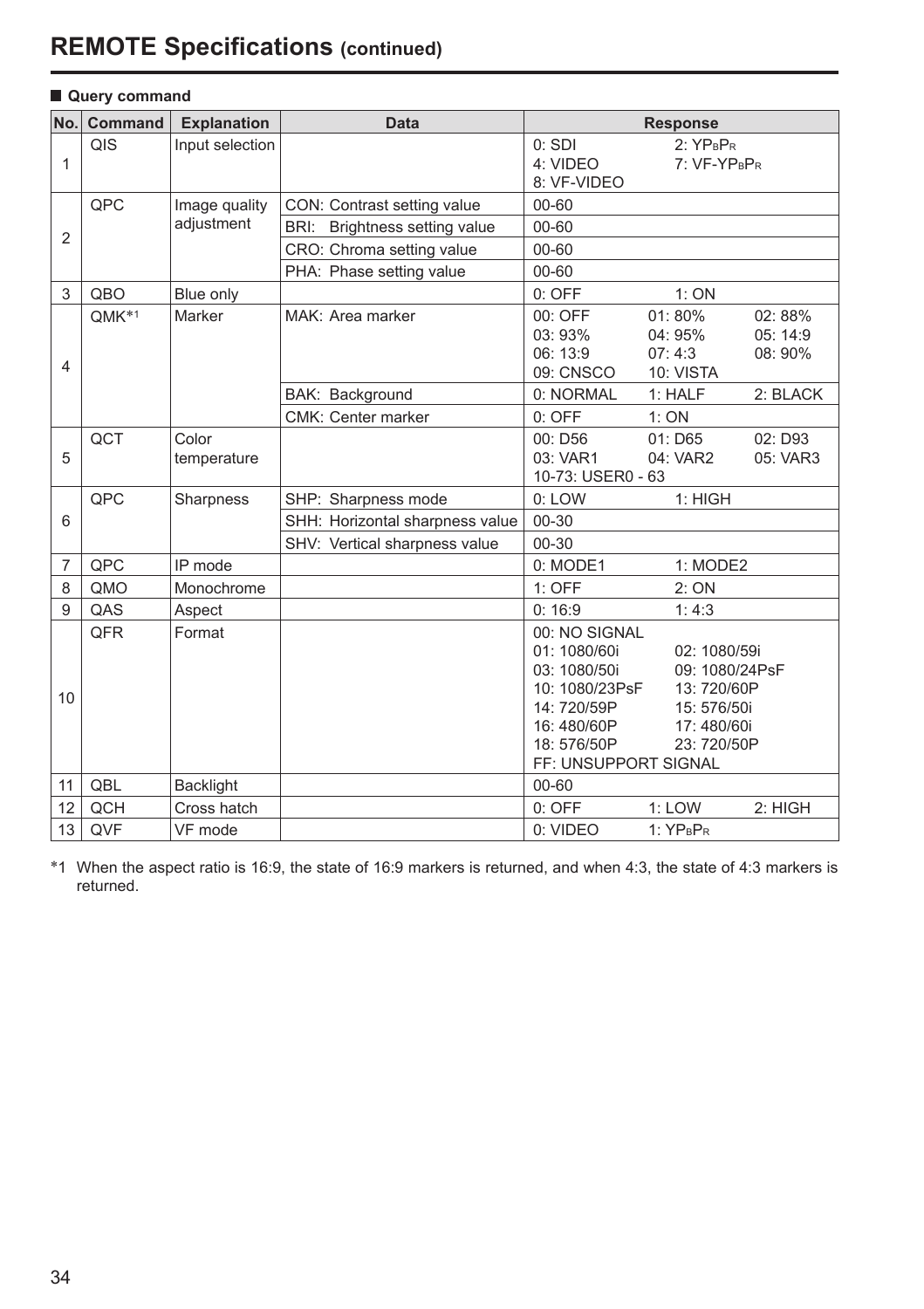# **Maintenance Inspections**

Maintenance inspections are necessary for the user to use this equipment safely. It is important to keep monitor functions in good condition at all times through periodical and appropriate maintenance. In order to use this monitor for a long time, and to make full use of all of its functions, be sure to carry out the following maintenance inspections.

### **1. Necessity of periodical maintenance services**

 A backlight is used in the liquid crystal panel. This part (consumable) deteriorates as time passes, and can cause performance levels to drop, or may cause a malfunction.

 Therefore, in addition to the after-service repairs performed if a malfunction occurs, it is essential that general servicing and maintenance servicing are conducted on a regular basis, to prevent malfunctions and accidents caused by the deterioration of consumable parts, and to keep the monitor working normally.

#### **2. Standard maintenance time guidelines and items to be performed**

 The following maintenance performance times give standard guidelines for when to perform maintenance, and do not indicate the individual lifespan of your equipment. Also, note that the deterioration time varies depending on the usage environment and way in which the equipment is used.

| Part name                                       | Quantity | <b>Periodic maintenance</b><br>inspection time |
|-------------------------------------------------|----------|------------------------------------------------|
| <b>Backlight</b><br>and liquid<br>crystal panel |          | Replace every 10,000<br>hours*                 |

∗ You cannot replace just the backlight unit on its own.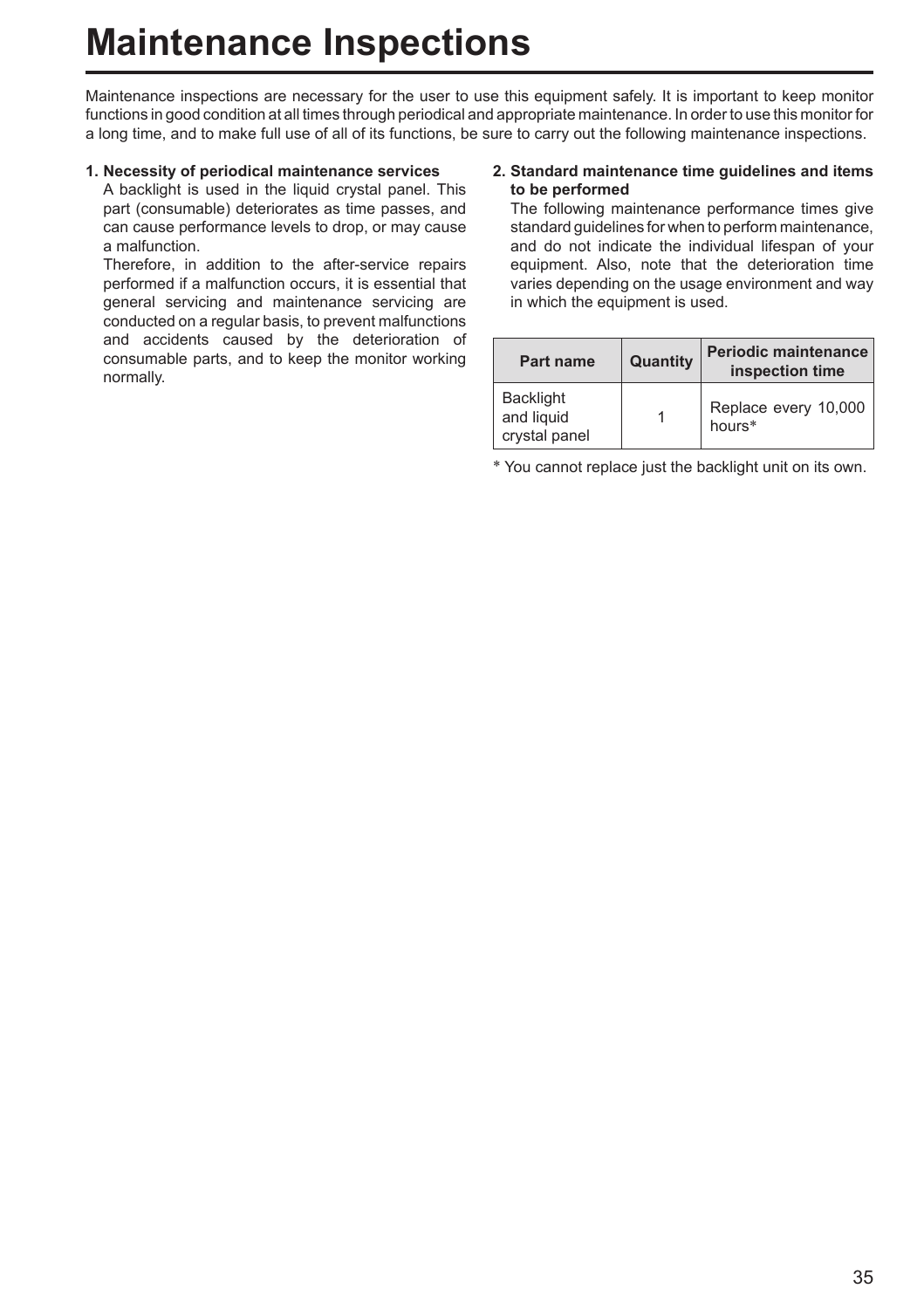# **Error/Warning Displays**

If for any reason an error occurs in the unit, the user is alerted of error or warning with the following displays.

| <b>Error/Warning</b>                                               | <b>Display</b>                                                                                     | <b>Solution</b>                                                                                                                                        |
|--------------------------------------------------------------------|----------------------------------------------------------------------------------------------------|--------------------------------------------------------------------------------------------------------------------------------------------------------|
| Inverter error                                                     | All the lamps on the side of<br>picture adjusting knobs flash at<br>1-second intervals.            | Switch the power supply OFF once, then switch it<br>back ON again. If an error is still displayed, contact<br>the vendor where you purchased the unit. |
| Warning of improper<br>operation status for the<br>camera settings | $\oslash$ is displayed.                                                                            | Check the setting values of the camera.                                                                                                                |
| <b>Battery level warning</b>                                       | The voltage display flashes.                                                                       | Replace with a fully charged battery.                                                                                                                  |
| <b>Battery level error</b>                                         | "END BATTERY" is displayed for<br>approximately 3 seconds before<br>the power supply switches OFF. | Replace with a fully charged battery.                                                                                                                  |

# **Maintenance**

• To clean the cabinet or surface of the liquid crystal protection panel, gently wipe with a soft, dry cloth. If the surfaces are extremely dirty, use a soft cloth dipped in a weak detergent solution and then wrung-out to clean the surfaces, then use a dry cloth to finish. Water or similar substances getting inside the monitor can cause a malfunction.

- Never use thinner or benzene to clean this unit. Doing so would cause the surface of the monitor to become discolored, and cause paint to peel.
- Do not spray cleansers directly onto the monitor.

Water or similar substances getting inside the monitor can cause a malfunction.

# **Specifications**

## **GENERAL**

**Power supply:** DC 12 V (11.0 V to 17.0 V) **Input current:** 1.5 A

 $\Box$  indicates safety information.

| Dimensions (W $\times$ H $\times$ D):<br>Weight:<br>Operating temperature:<br>Operating humidity:<br>Storage temperature: | 218 mm $\times$ 166 mm $\times$ 64.7 mm<br>$(8-9/16$ inches $\times$ 6-9/16 inches $\times$ 2-9/16 inches)<br>$1.5$ kg $(3.3$ lb)<br>0 °C to 40 °C (32 °F to 104 °F)<br>10 % to 85 % (no condensation)<br>$-20$ °C to +60 °C ( $-4$ °F to +140 °F) |
|---------------------------------------------------------------------------------------------------------------------------|----------------------------------------------------------------------------------------------------------------------------------------------------------------------------------------------------------------------------------------------------|
| <b>■ Panel</b><br>Size:<br>Aspect ratio:                                                                                  | 7.9-inch V (Effective display area)<br>Panel: 16:9 (Effective display area)                                                                                                                                                                        |
| Number of pixels:                                                                                                         | Panel: 800 × 450 (Effective display area)                                                                                                                                                                                                          |
| Display colors:                                                                                                           | Approx. 16.77 million colors                                                                                                                                                                                                                       |
| Angle of view:                                                                                                            | Top-bottom direction: 110 ° Left-right direction: 120 °                                                                                                                                                                                            |
| Input connectors                                                                                                          |                                                                                                                                                                                                                                                    |
| VIDEO:                                                                                                                    | 1 line, BNC $\times$ 1 (Shared with the analog component Y input terminal)                                                                                                                                                                         |
| Analog component (YPBPR):                                                                                                 | 1 line, BNC $\times$ 3                                                                                                                                                                                                                             |
|                                                                                                                           | (Of these, the Y input terminal is shared with the VIDEO input terminal)                                                                                                                                                                           |
| SDI:<br>VF:                                                                                                               | 1 line, BNC × 1 (Optional)<br>D-sub, 15 pins $\times$ 1                                                                                                                                                                                            |
| GPI:                                                                                                                      | D-sub, 9 pins $\times$ 1                                                                                                                                                                                                                           |
| RS-232C:                                                                                                                  | D-sub, $9$ pins $\times$ 1                                                                                                                                                                                                                         |
|                                                                                                                           |                                                                                                                                                                                                                                                    |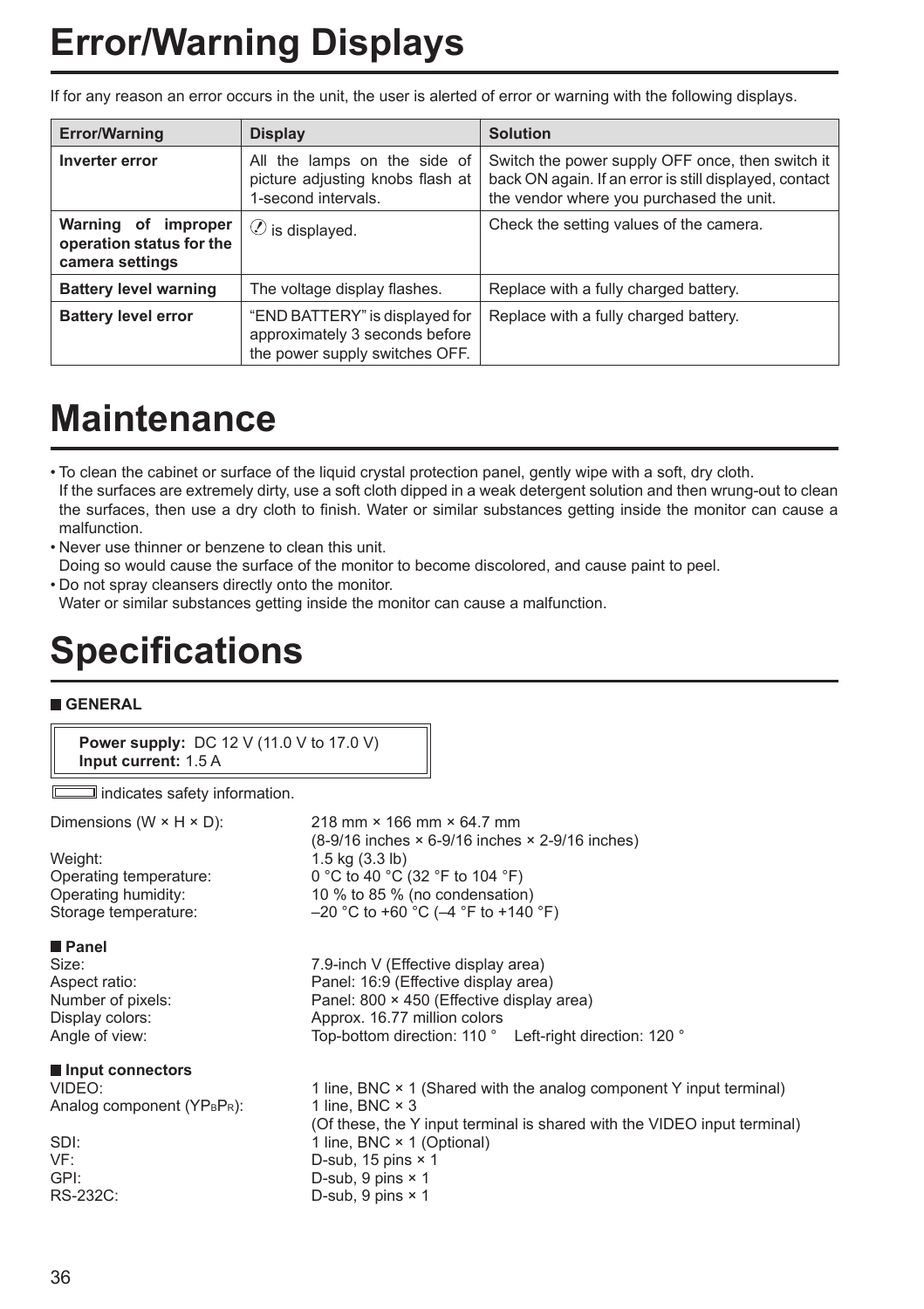| Input signal<br>formats | <b>VIDEO</b> | <b>VF-VIDEO</b> | <b>VF-YPBPR</b> | <b>YPBPR</b>   | $SDI^{*3}$     |
|-------------------------|--------------|-----------------|-----------------|----------------|----------------|
| <b>NTSC</b>             |              |                 |                 |                |                |
| <b>PAL</b>              | Ω            | . .             |                 |                |                |
| 480/59.94i              |              |                 |                 | ۰.             |                |
| 480/59.94P              |              |                 |                 |                |                |
| 576/50i                 |              |                 |                 |                |                |
| 576/50P                 |              |                 |                 |                |                |
| 720/50P                 |              |                 |                 |                |                |
| 720/59.94P              |              |                 |                 |                |                |
| 720/60P                 |              |                 |                 |                |                |
| 1035/59.94i             |              |                 | $\triangle *1$  | $\triangle *1$ | $\triangle *1$ |
| 1035/60i                |              |                 | $\triangle*2$   | $\triangle*2$  | $\triangle *2$ |
| 1080/23.98PsF           |              |                 |                 |                |                |
| 1080/24PsF              |              |                 |                 |                |                |
| 1080/50i                |              |                 |                 |                |                |
| 1080/59.94i             |              |                 |                 |                |                |
| 1080/60i                |              |                 |                 |                |                |

#### $\blacksquare$  List of compatible signal formats ( $\bigcirc$ : Compatible,  $\bigtriangleup$ : Limited compatibility)

∗1 When 1035/59.94i signal is input, displayed as 1080/59.94i. Other various marker displays will use the 1080/59.94i marker.

∗2 When 1035/60i signal is input, displayed as 1080/60i. Other various marker displays will use the 1080/60i marker.<br>∗3 Enabled when the separately sold BT-YA80G is installed. Weight and dimensions are approximate.

Specifications are subject to change without notice.

# **Information on Disposal for Users of Waste Electrical & Electronic Equipment (private households)**



This symbol on the products and/or accompanying documents means that used electrical and electronic products should not be mixed with general household waste.



For proper treatment, recovery and recycling, please take these products to designated collection points, where they will be accepted on a free of charge basis. Alternatively, in some countries you may be able to return your products to your

local retailer upon the purchase of an equivalent new product.

Disposing of this product correctly will help to save valuable resources and prevent any potential negative effects on human health and the environment which could otherwise arise from inappropriate waste handling. Please contact your local authority for further details of your nearest designated collection point.

Penalties may be applicable for incorrect disposal of this waste, in accordance with national legislation.

## **For business users in the European Union**

If you wish to discard electrical and electronic equipment, please contact your dealer or supplier for further information.

## **Information on Disposal in other Countries outside the European Union**

This symbol is only valid in the European Union.

If you wish to discard this product, please contact your local authorities or dealer and ask for the correct method of disposal.